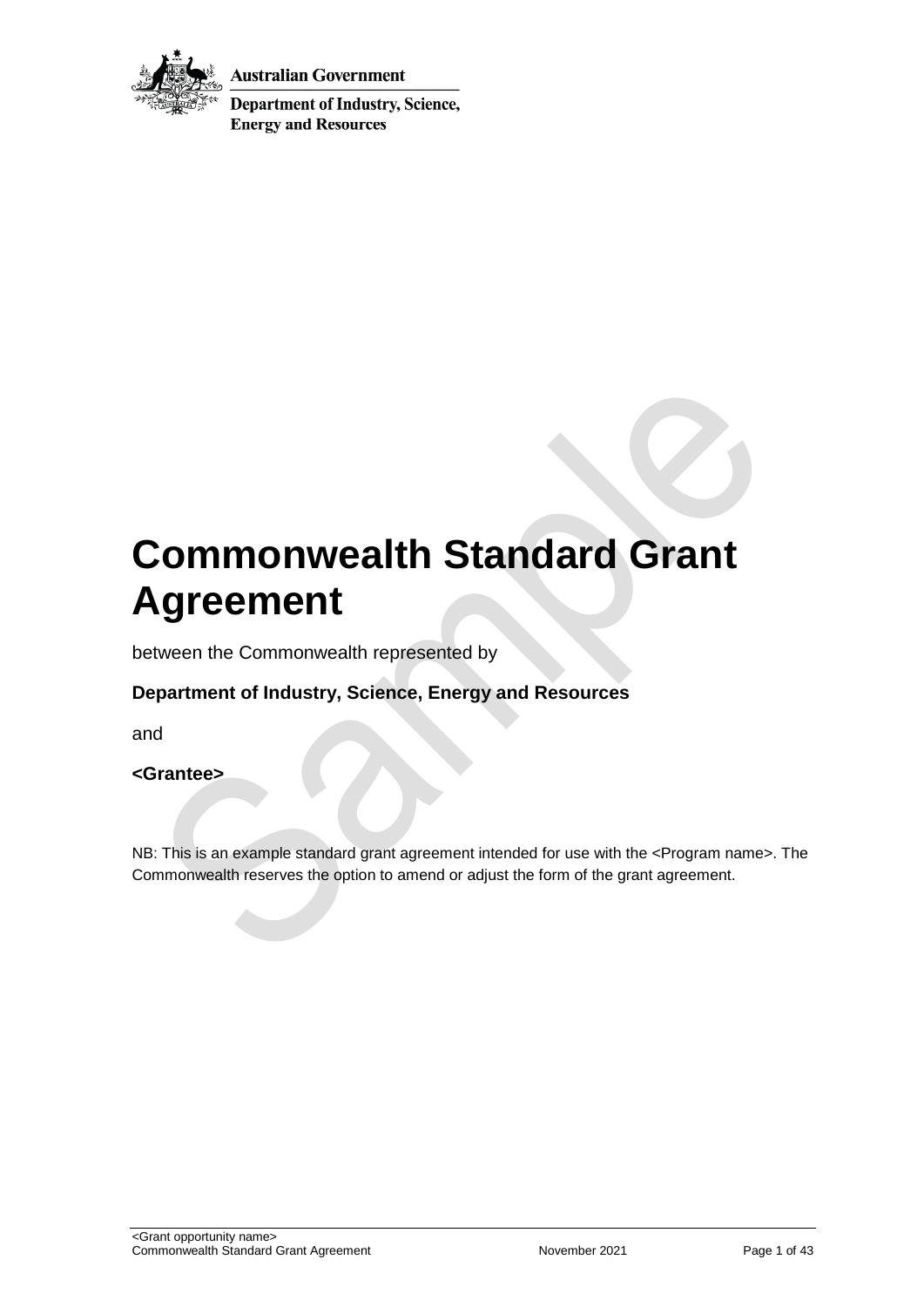## **Contents**

| А. |  |  |  |
|----|--|--|--|
| В. |  |  |  |
| C. |  |  |  |
| D. |  |  |  |
| Е. |  |  |  |
| F. |  |  |  |
| G. |  |  |  |
|    |  |  |  |
|    |  |  |  |
|    |  |  |  |
|    |  |  |  |
|    |  |  |  |
|    |  |  |  |
|    |  |  |  |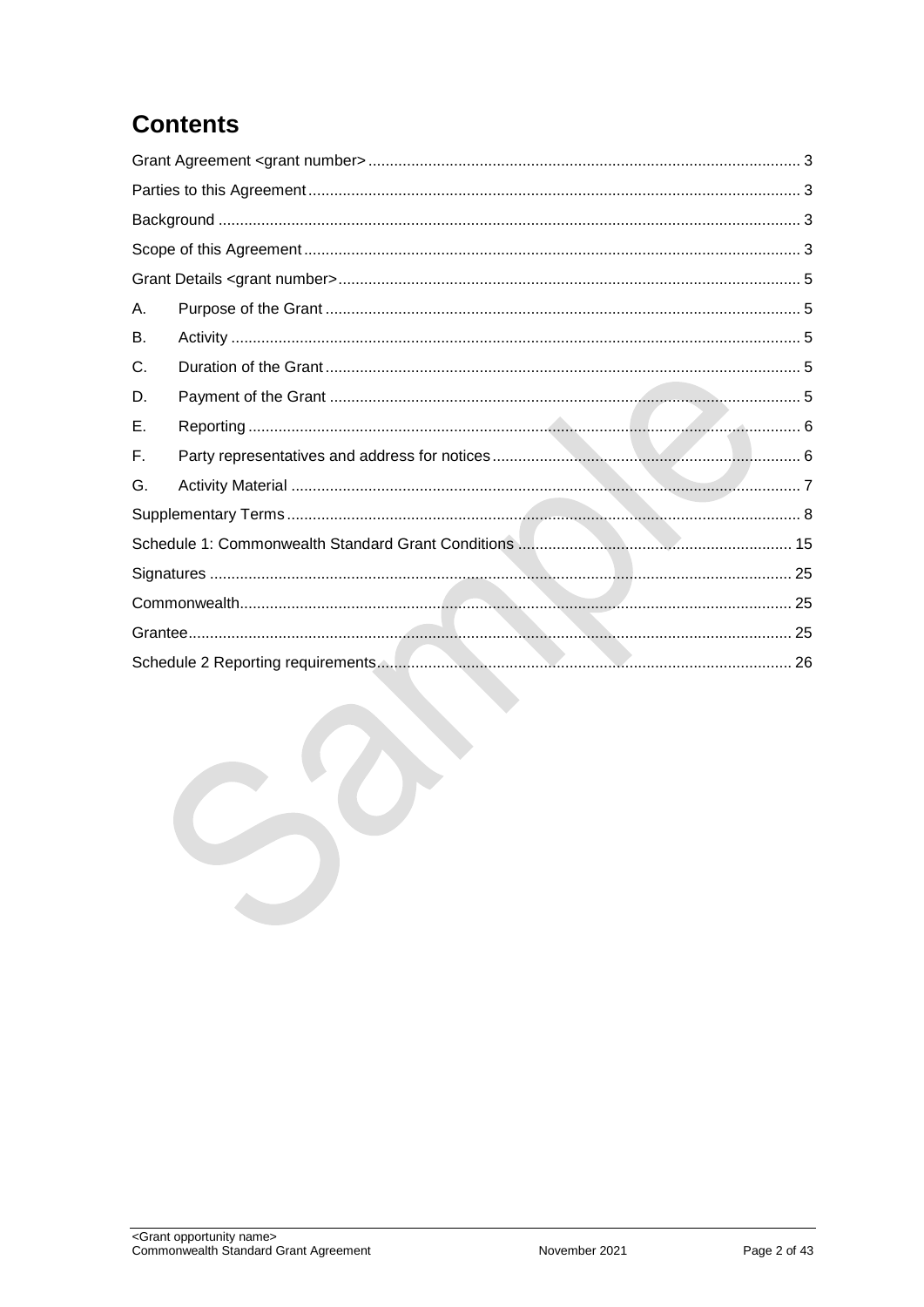## <span id="page-2-0"></span>**Grant Agreement <grant number>**

Once completed, this document, together with the Grant Details and the Commonwealth Standard Grant Conditions (Schedule 1), forms an Agreement between the Commonwealth and the Grantee.

## <span id="page-2-1"></span>Parties to this Agreement

#### The Grantee

| Full legal name of Grantee                                                                  | <entity name=""></entity>                                                                          |
|---------------------------------------------------------------------------------------------|----------------------------------------------------------------------------------------------------|
| Legal entity type (e.g. individual, incorporated<br>association, company, partnership, etc) | <abr entity="" type=""></abr>                                                                      |
| Trading or business name                                                                    | <trading name=""></trading>                                                                        |
| Any relevant licence, registration or provider<br>number                                    | Not applicable                                                                                     |
| Australian Business Number (ABN) or other<br>entity identifiers                             | <abn></abn>                                                                                        |
| Australian Company Number (ACN)                                                             | $<$ ACN $>$                                                                                        |
| Registered for Goods and Services Tax (GST)?                                                | <gst +="" if="" statement="" status=""></gst>                                                      |
| Date from which GST registration was effective?                                             | <gst date="" registered=""></gst>                                                                  |
| Registered office address                                                                   | <abr address="" registered=""><br/><city> <state> <postcode></postcode></state></city></abr>       |
| Relevant business place                                                                     | <business address="" street=""><br/><city> <state> <postcode></postcode></state></city></business> |

#### The Commonwealth

The Commonwealth of Australia represented by the Department of Industry, Science, Energy and Resources of 10 Binara Street CANBERRA ACT 2600 ABN 74 599 608 295

## <span id="page-2-2"></span>**Background**

The Commonwealth has agreed to enter this Agreement under which the Commonwealth will provide the Grantee with a Grant for the purpose of assisting the Grantee to undertake the associated Activity.

The Grantee agrees to use the Grant and undertake the Activity in accordance with this Agreement and the relevant Grant Details.

## <span id="page-2-3"></span>Scope of this Agreement

This Agreement comprises:

(a) this document;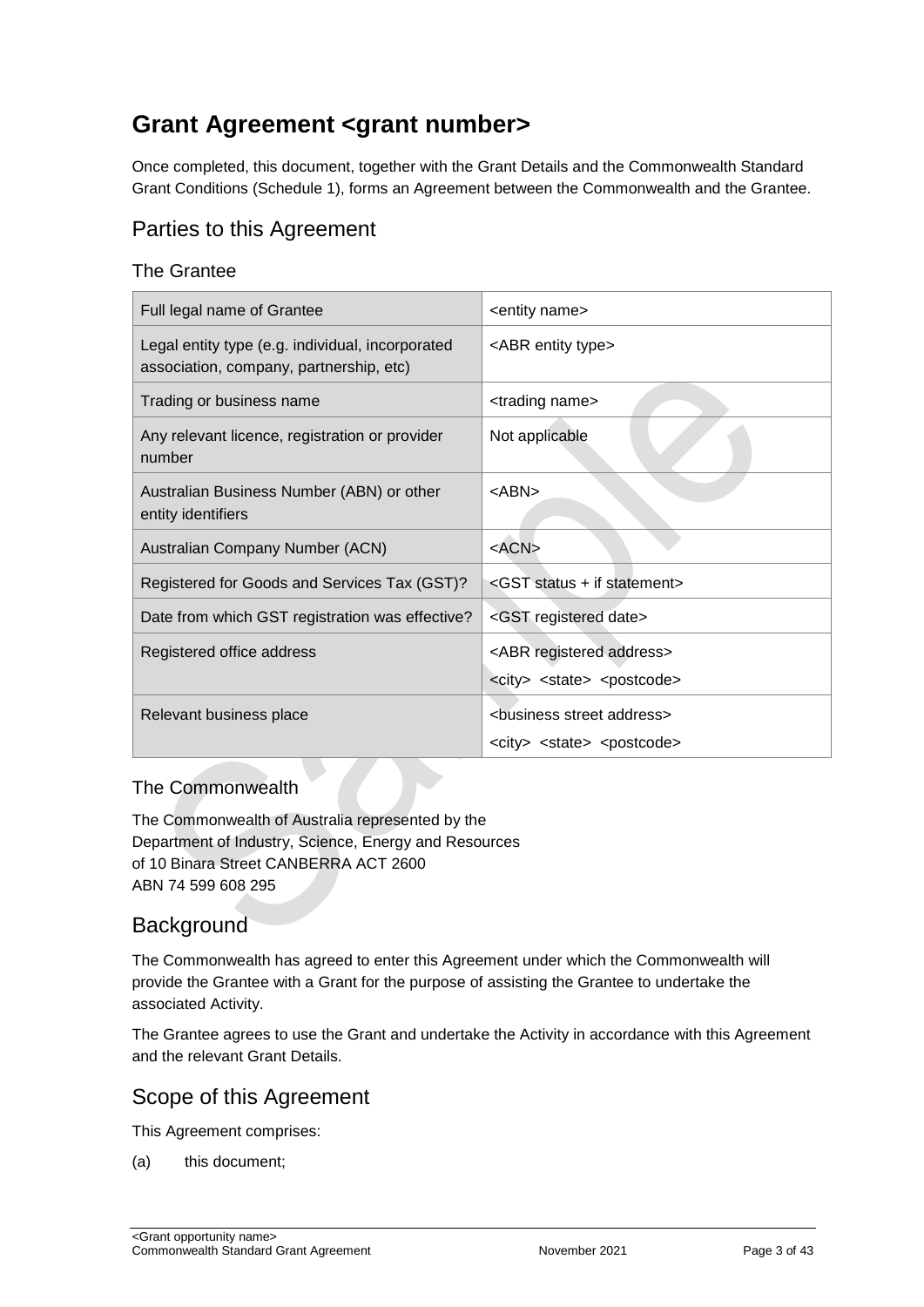- (b) the Supplementary Terms (if any);
- (c) the Standard Grant Conditions (Schedule 1);
- (d) the Grant Details;
- (e) any other document referenced or incorporated in the Grant Details.

If there is any ambiguity or inconsistency between the documents comprising this Agreement in relation to a Grant, the document appearing higher in the list will have precedence to the extent of the ambiguity or inconsistency.

This Agreement represents the Parties' entire agreement in relation to the Grant provided under it and the relevant Activity and supersedes all prior representations, communications, agreements, statements and understandings, whether oral or in writing.

Certain information contained in or provided under this Agreement may be used for public reporting purposes.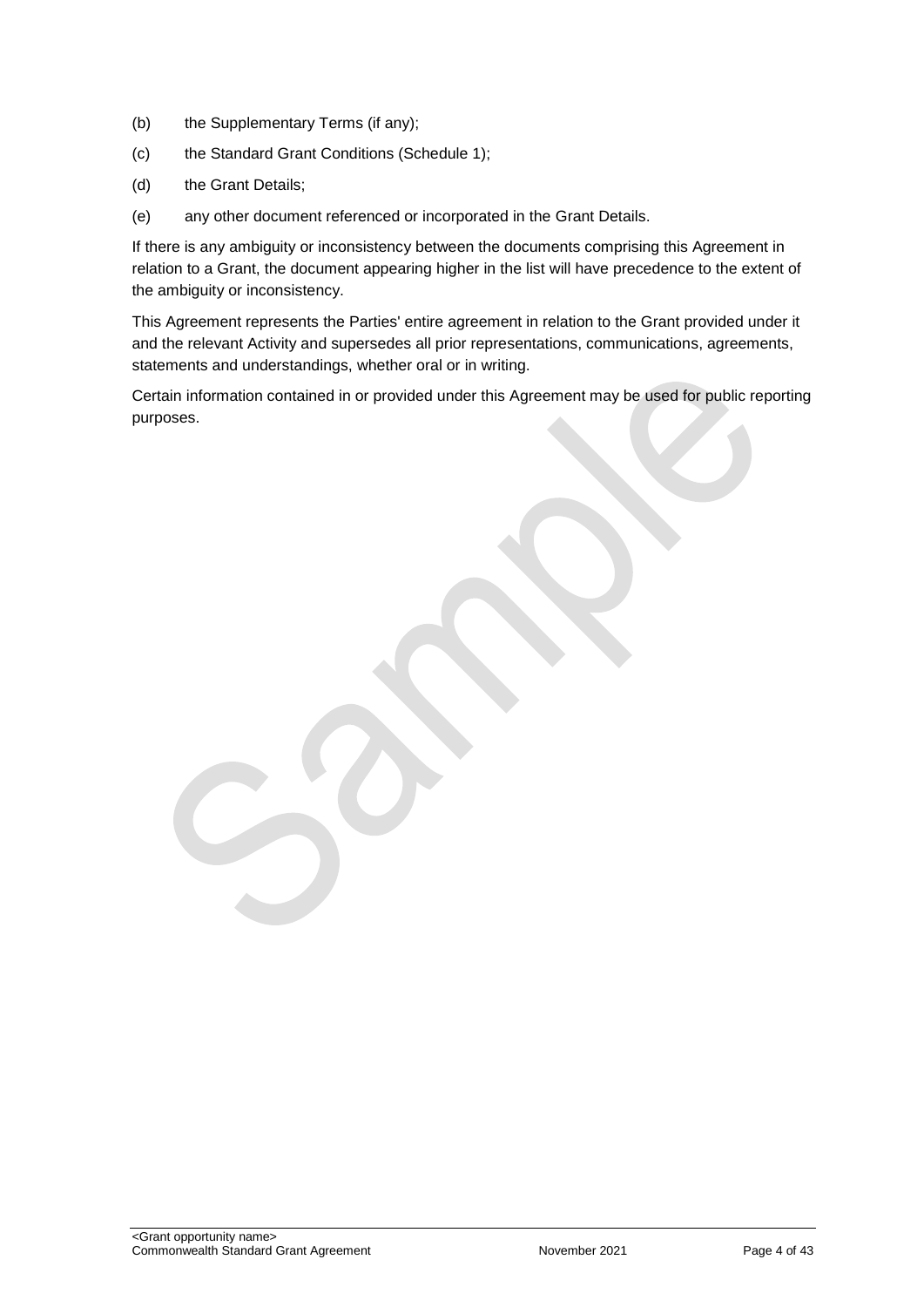## <span id="page-4-0"></span>**Grant Details <grant number>**

## <span id="page-4-1"></span>A. Purpose of the Grant

The Grant is being provided as part of the <grant opportunity name> grant opportunity.

<Grant opportunity objectives>

<Grant opportunity outcomes>

#### <span id="page-4-2"></span>B. Activity

The Activity is made up of the Grantee's project and all eligible project activities as specified in these Grant Details.

Project title

<project title>

#### Project scope and description

<detailed project description>

#### Project outcomes

<project outcomes>

In undertaking the Activity, the Grantee must comply with the requirements of the grant opportunity guidelines (as in force at the time of application).

The Grantee must notify the Commonwealth about events relating to the project and provide an opportunity for the Minister or their representative to attend.

## <span id="page-4-3"></span>C. Duration of the Grant

The Activity starts on <project start date> and ends on <project end date>, which is the **Activity Completion Date**.

The Agreement ends on <agreement end date> which is the **Agreement End Date**.

#### Activity Schedule

In undertaking the Activity, the Grantee will meet the following milestones by the due dates.

| Milestone<br>number | Milestone name and description         | Due date                |
|---------------------|----------------------------------------|-------------------------|
| $<$ No $>$          | <milestone name=""></milestone>        | <dd mm="" yyyy=""></dd> |
|                     | <milestone description=""></milestone> |                         |

## <span id="page-4-4"></span>D. Payment of the Grant

The total amount of the Grant is <grant amount> (plus GST if applicable).

The Grant will be provided at up to <grant percentage> per cent of eligible expenditure as defined in the grant opportunity guidelines subject to availability of Program funds.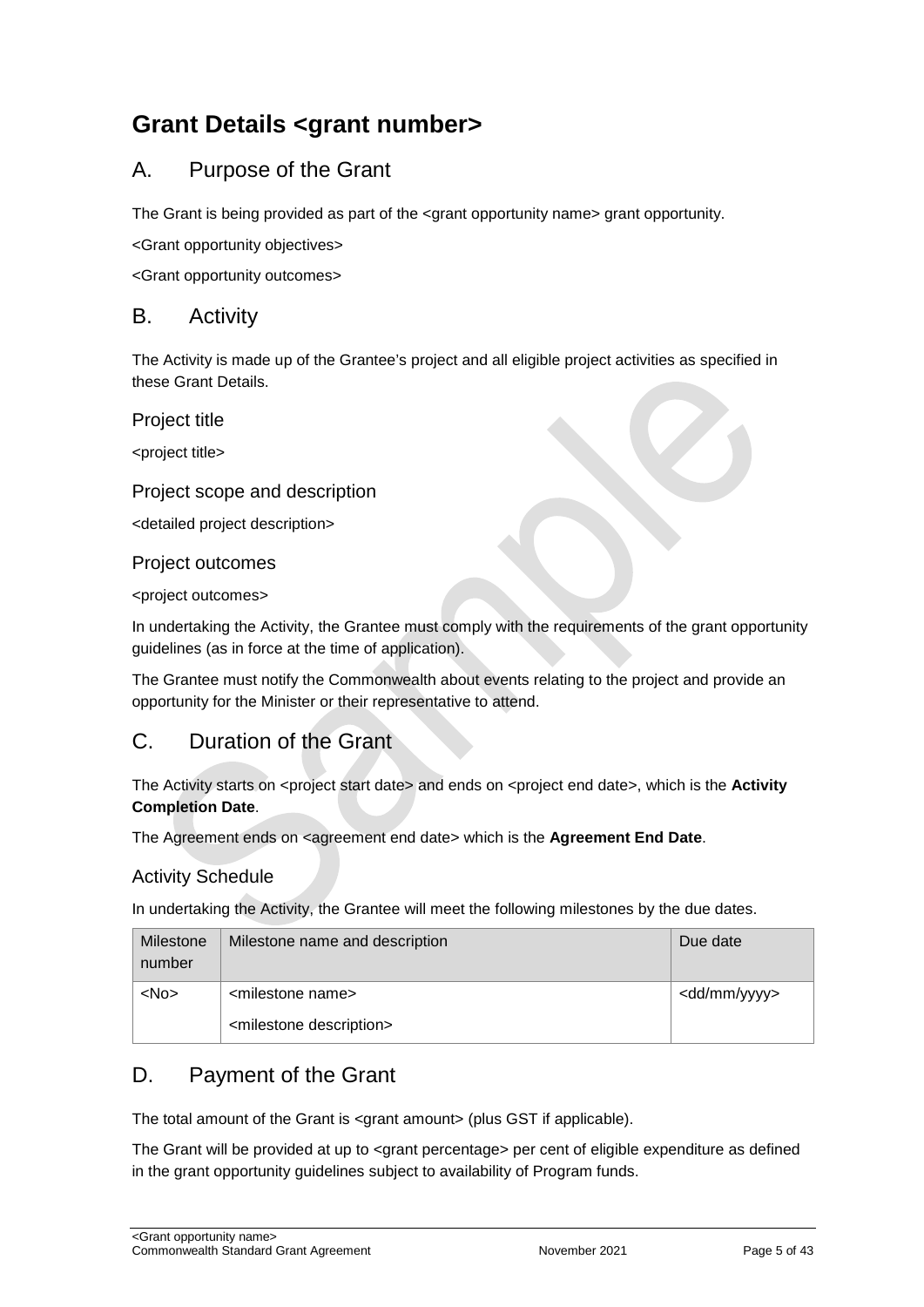The Grant will be paid in accordance with clause [ST2.](#page-7-1)

The Grant will be paid according to the following schedule. Payments are subject to satisfactory progress on the project and compliance by the Grantee with its obligations under this Agreement.

| Payment event                  | Payment amount<br>(GST excl)       | Anticipated payment<br>date |
|--------------------------------|------------------------------------|-----------------------------|
| <payment trigger=""></payment> | <insert amount=""></insert>        | <insert date=""></insert>   |
| <payment trigger=""></payment> | <insert amount=""></insert>        | <insert date=""></insert>   |
| Total                          | <total amount="" grant=""></total> |                             |

#### Invoicing

The Grantee agrees to allow the Commonwealth to issue it with a Recipient Created Tax Invoice (RCTI) for any taxable supplies it makes in relation to the Activity.

#### <span id="page-5-0"></span>E. Reporting

The Grantee agrees to provide the following reports to the Commonwealth representative in accordance with the reporting requirements (Schedule 2).

#### <reporting table>

During the Agreement period, the Commonwealth may ask the Grantee for ad-hoc reports on the project. The Grantee must provide these reports in the timeframes notified by the Commonwealth.

### <span id="page-5-1"></span>F. Party representatives and address for notices

#### Grantee's representative and address

| Grantee's representative<br>name | <primary contact="" name=""></primary>     |
|----------------------------------|--------------------------------------------|
| <b>Position</b>                  | <primary contact="" position=""></primary> |
| Address                          | <primary address="" contact=""></primary>  |
| Business hours telephone         | <phone number=""></phone>                  |
| Mobile                           | <mobile phone=""></mobile>                 |
| Email                            | <email address=""></email>                 |

#### Commonwealth representative and address

| Name of representative | <csm name=""></csm>     |
|------------------------|-------------------------|
| <b>Position</b>        | <csm position=""></csm> |
| Postal address         | GPO Box 2013            |
|                        | CANBERRA ACT 2601       |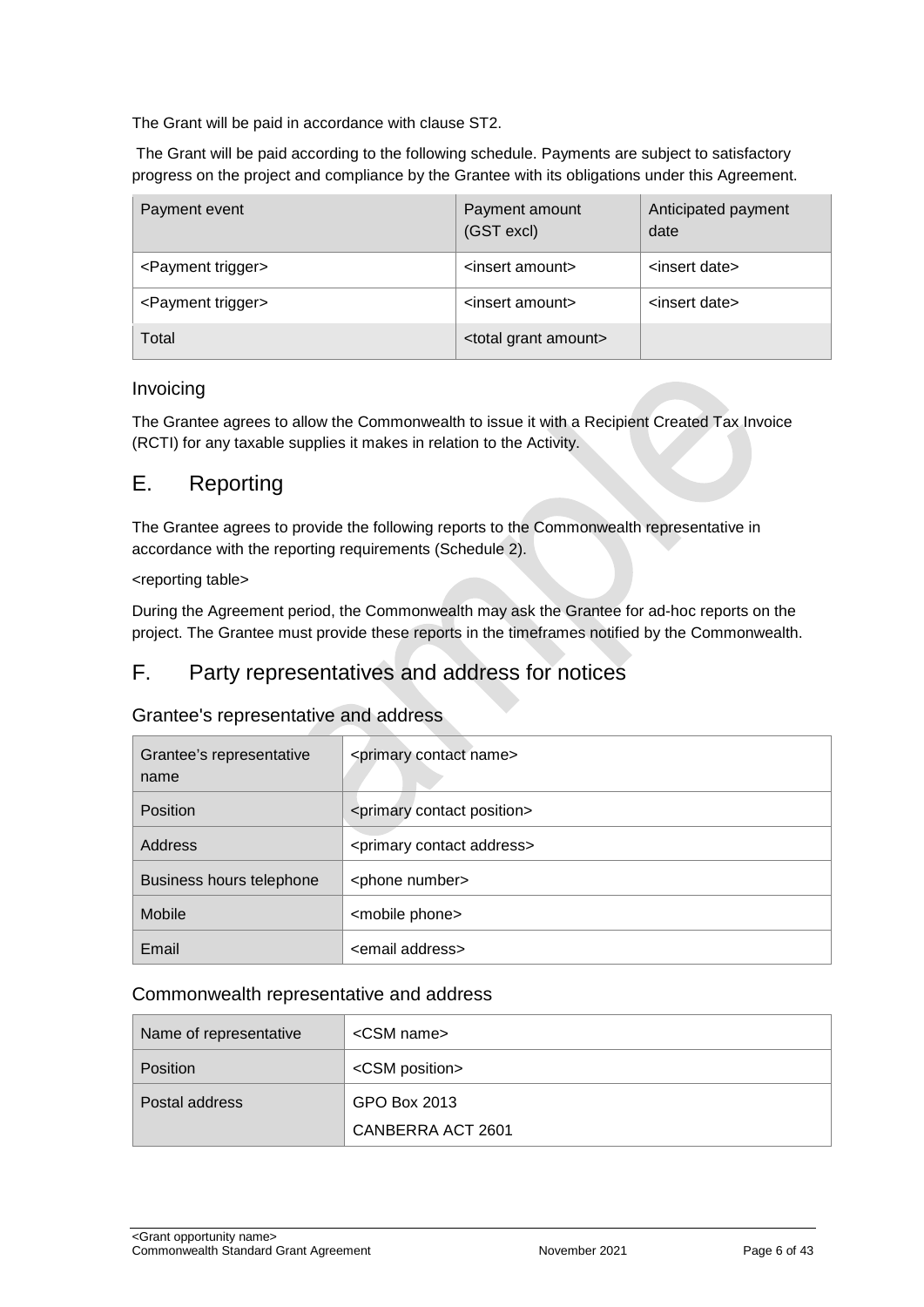| Physical address         | <csm address="" physical=""></csm>      |
|--------------------------|-----------------------------------------|
|                          | If blank                                |
|                          | 10 Binara Street                        |
|                          | CANBERRA ACT 2600                       |
| Business hours telephone | <csm phone=""></csm>                    |
| Email                    | <program address="" email=""></program> |

The Parties' representatives will be responsible for liaison and the day-to-day management of the Grant, as well as accepting and issuing any written notices in relation to the Grant.

## <span id="page-6-0"></span>G. Activity Material

<Activity Materials table>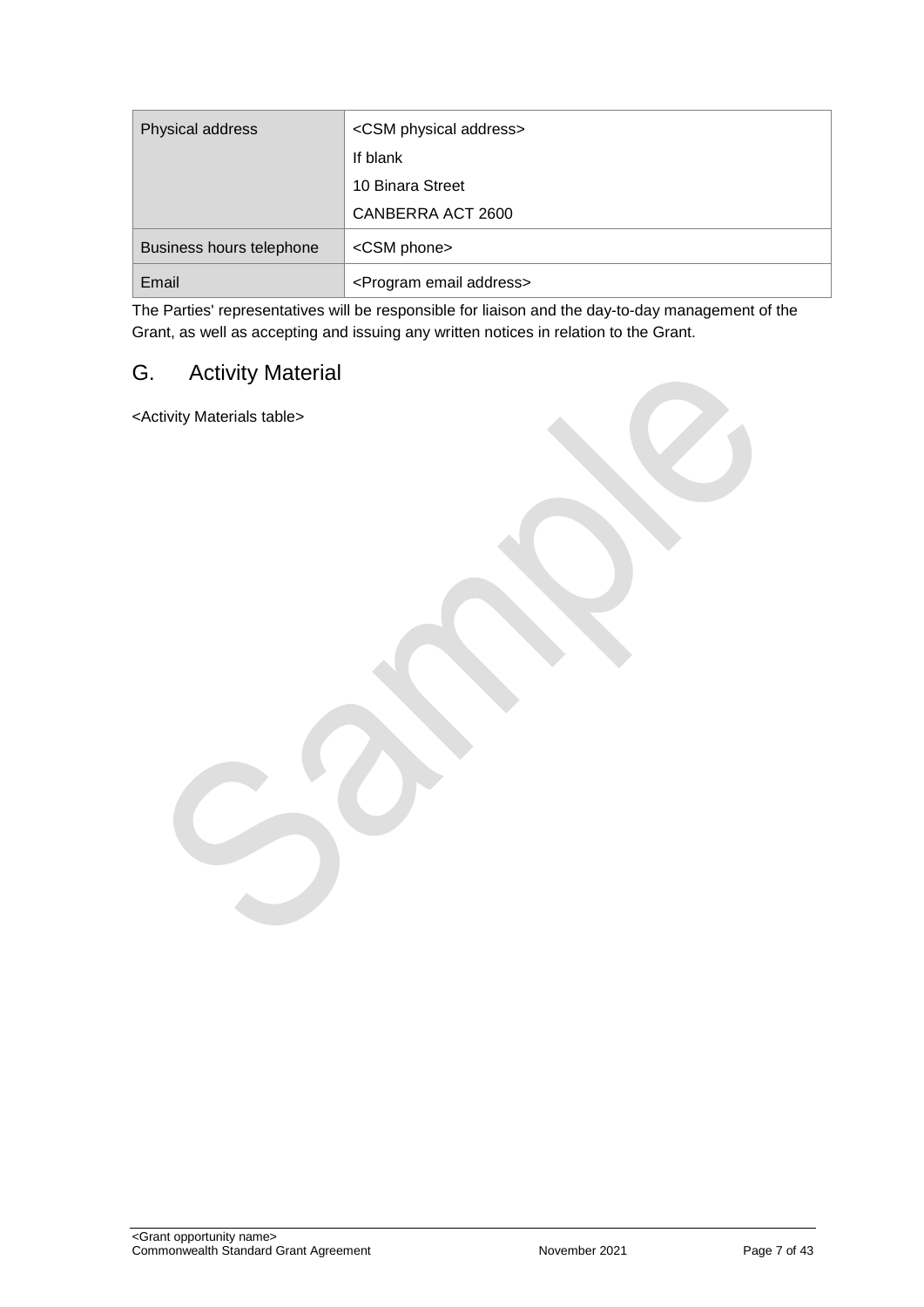## <span id="page-7-0"></span>**Supplementary Terms**

## ST1. Other Contributions

ST1.1 In this Agreement, Other Contributions means the financial or in-kind contributions other than the Grant set out in the following table:

| Contributor                                                                       | Nature of Contribution                                                                                    | Amount (GST<br>exclusive)                       | Timing                                                                                          |
|-----------------------------------------------------------------------------------|-----------------------------------------------------------------------------------------------------------|-------------------------------------------------|-------------------------------------------------------------------------------------------------|
| Grantee                                                                           | < insert description of contribution,<br>e.g., cash, access to equipment,<br>secondment of personnel etc> | \$ <insert amount=""></insert>                  | <project date="" end=""></project>                                                              |
| <name of="" third<br="">party providing<br/>the Other<br/>Contribution&gt;</name> | sinsert description of contribution,<br>e.g., cash, access to equipment,<br>secondment of personnel etc>  | \$ <insert amount=""></insert>                  | <insert date="" or<br="">Milestone to which<br/>the Other<br/>Contribution relates&gt;</insert> |
| Total                                                                             |                                                                                                           | \$ <total other<br="">contributions&gt;</total> |                                                                                                 |

ST1.2 The Grantee agrees to provide, or to ensure the provision of, the Other Contributions and to use them to undertake the Activity. If the Other Contributions are not provided in accordance with this clause, then the Commonwealth may:

- (a) suspend payment of the Grant until the Other Contributions are provided; or
- (b) terminate this Agreement in accordance with clause 19 of this Agreement.

### <span id="page-7-1"></span>ST2. Activity Budget

ST2.1 In this Agreement, Appropriation means money drawn from the Consolidated Revenue Fund.

ST2.2 The Grantee agrees to use the Grant and any Other Contributions and undertake the Activity consistently with the Activity Budget in the following table:

#### <budget table>

Figures in the above table are GST inclusive amounts less GST credits that can be claimed in relation to the expenditure.

ST2.3 Subject to sufficient appropriation being available, the Grant will be paid up to the Annual Capped Amounts over the financial years specified in the following table.

#### **Annual Capped Amounts**

| Financial year                                     | Annual capped amount (GST excl)       |
|----------------------------------------------------|---------------------------------------|
| <lnsert financial="" year:="" yyyy-yy=""></lnsert> | \$ <amount></amount>                  |
| <lnsert financial="" year:="" yyyy-yy=""></lnsert> | \$ <amount></amount>                  |
| <lnsert financial="" year:="" yyyy-yy=""></lnsert> | \$ <amount></amount>                  |
| <lnsert financial="" year:="" yyyy-yy=""></lnsert> | \$ <amount></amount>                  |
| Total                                              | \$ <total amount="" grant=""></total> |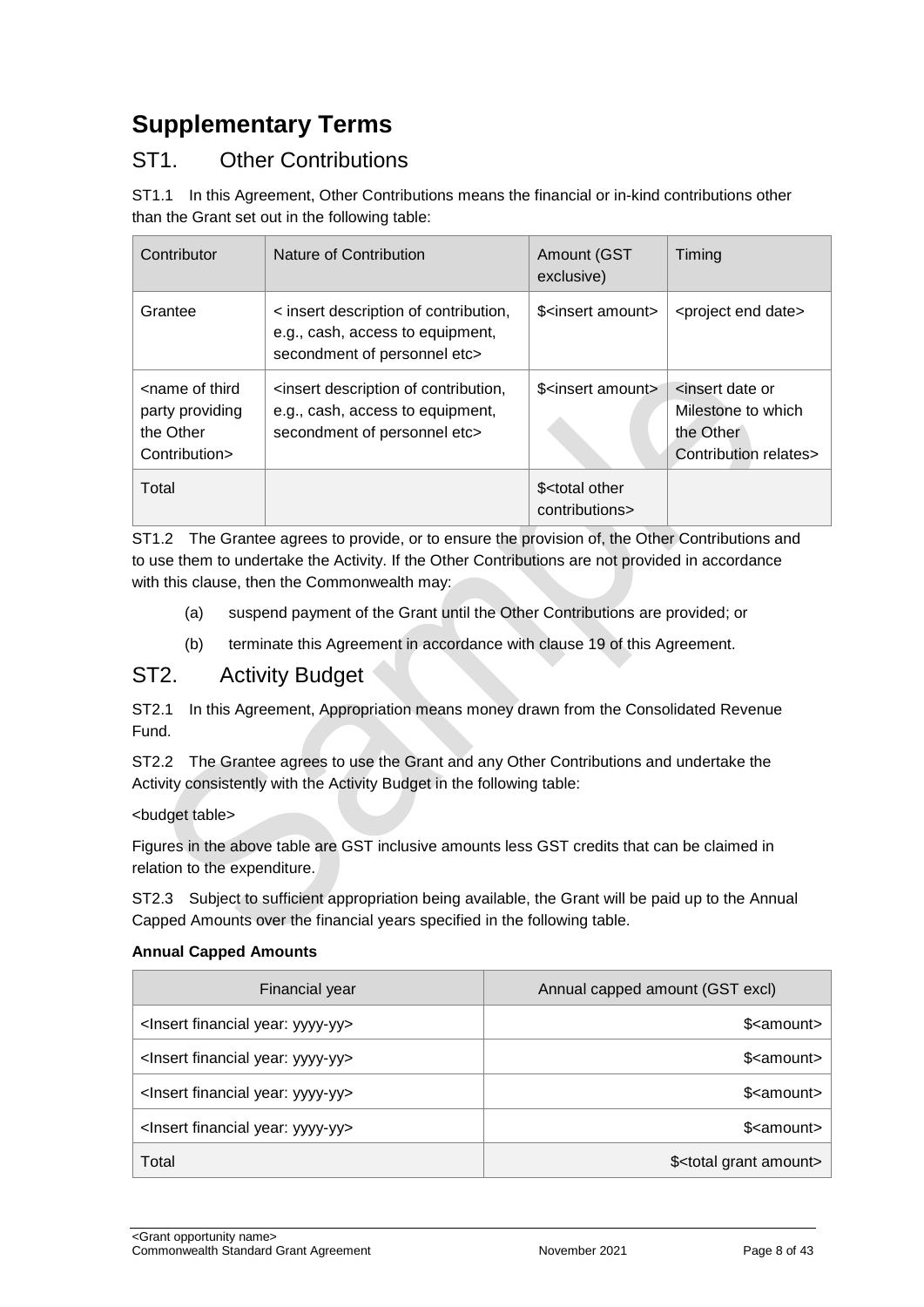ST2.4 The Commonwealth is not required to make a payment if it would result in the amount paid in a financial year exceeding the Annual Capped Amount for that financial year specified in the table under clause ST2.3.

ST2.5 In accordance with the Activity Budget under clause ST2.2, the Annual Capped Amounts may not be exceeded unless the Commonwealth specifically approves an increase of that amount under clause ST2.8.

ST2.6 Subject to this clause, the Grantee may reallocate expenditure in respect of categories of expenditure in the Activity Budget, provided it does not materially change the Activity, any Milestone(s) set out in this Agreement, or cause the Grantee to be in breach of any of its obligations under this Agreement.

ST2.7 The Grantee must give the Commonwealth:

- (a) by 1 February each financial year; or
- (b) at any time the Grantee wishes to request a variation to any one or more of the Annual Capped Amounts; or
- (c) if otherwise requested by the Commonwealth,

a revised Activity Budget in a form acceptable to the Commonwealth. The revised Activity Budget must clearly identify any proposed changes, including of any proposed changes to the Annual Capped Amounts, and explain the reasons for the proposed changes.

ST2.8 The Commonwealth may, at its discretion, approve or reject a revised Activity Budget provided under clause ST2.7 and/or any proposed changes to the Annual Capped Amounts. The Commonwealth's approval may be granted subject to conditions.

ST2.9 If a revised Activity Budget and any proposed changes to the Annual Capped Amounts are approved by the Commonwealth, then it will become the Activity Budget and, if relevant, the Annual Capped Amounts will be adjusted accordingly.

## ST3. Intellectual property in Activity Material

ST3.1 The Grantee agrees, on request from the Commonwealth, to provide the Commonwealth with a copy of any Activity Material in the format reasonably requested by the Commonwealth.

ST3.2 The Grantee agrees to provide the Commonwealth a permanent, non-exclusive, irrevocable, royalty-free licence (including a right to sub licence) to use, modify, communicate, reproduce, publish, and adapt the Activity Material as specified in the Grant Details for Commonwealth Purposes.

ST3.3 The Grantee warrants that the provision and use of Activity Material in accordance with the Agreement (and the use of specified Activity Material in accordance with ST3.2) will not infringe any third party's Intellectual Property Rights.

ST3.4 The Grantee will obtain written moral rights consents (other than in relation to acts of false attribution) from all authors of Reporting Material, and any Activity Material specified in the Grant Details, to the use of that Material by the Commonwealth in accordance with this Agreement, prior to that Material being provided to the Commonwealth.

## ST4. Access/monitoring/inspection

ST4.1 The Grantee agrees to give the Commonwealth, or any persons authorised in writing by the Commonwealth: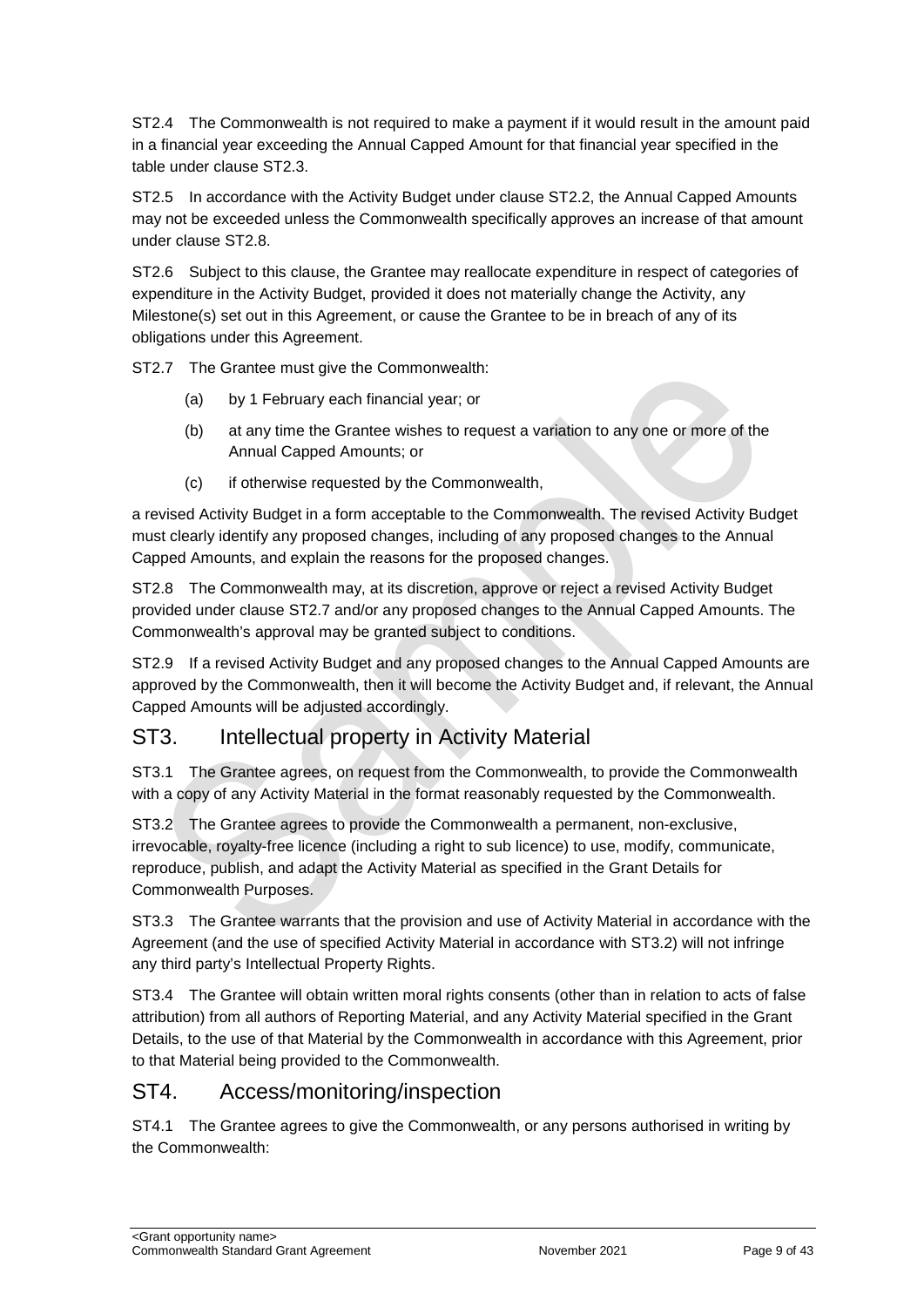- (a) access to premises where the Activity is being performed and/or where Material relating to the Activity is kept within the time period specified in a Commonwealth notice; and
- (b) permission to inspect and take copies of any Material relevant to the Activity.

ST4.2 The Auditor-General and any Information Officer under the *Australian Information Commissioner Act 2010* (Cth) (including their delegates) are persons authorised for the purposes of clause ST4.1.

ST4.3 This clause ST4 does not detract from the statutory powers of the Auditor-General or an Information Officer (including their delegates).

### ST5. Equipment and Assets

ST5.1 In this Agreement

**Asset** means any item of property purchased, leased, created or otherwise brought into existence wholly, or in part, with the use of the Grant, excluding Activity Material and Intellectual Property Rights.

ST5.2 The Grantee agrees to obtain the Commonwealth's prior written approval to use the Grant to purchase any item of equipment or Asset for more than \$10,000 (including GST), apart from those listed in the Activity Budget and/or detailed below:

<Equipment and Assets table>

ST5.3 Unless otherwise agreed in writing by the Commonwealth, the Grantee must ensure that it owns any equipment or asset acquired with the Grant.

ST5.4 Unless to the extent the Commonwealth agrees otherwise in writing, the Grantee agrees to use the Asset for the purpose of the Activity. The Commonwealth may give its agreement subject to conditions and the Grantee must comply with any such conditions.

ST5.5 The Grantee agrees to maintain a register of all Assets with a value of \$10,000 (including GST) or more at the time of the Asset's purchase, lease, creating or bringing into existence in the form specified below and to provide the register to the Commonwealth upon request.

| Item number | Description                              | Total cost (including GST)              |
|-------------|------------------------------------------|-----------------------------------------|
| Reference   | Description of the equipment or<br>asset | Total cost of the equipment<br>or asset |

ST5.6 On expiration or termination of the Agreement, the Grantee agrees to transfer any Asset to the Commonwealth or a third party nominated by the Commonwealth or otherwise deal with the Asset as directed by the Commonwealth.

## ST6. Specified Personnel

Not applicable

### ST7. Relevant qualifications, licences, permits, approvals or skills

Not applicable

### ST8. Vulnerable Persons

Not applicable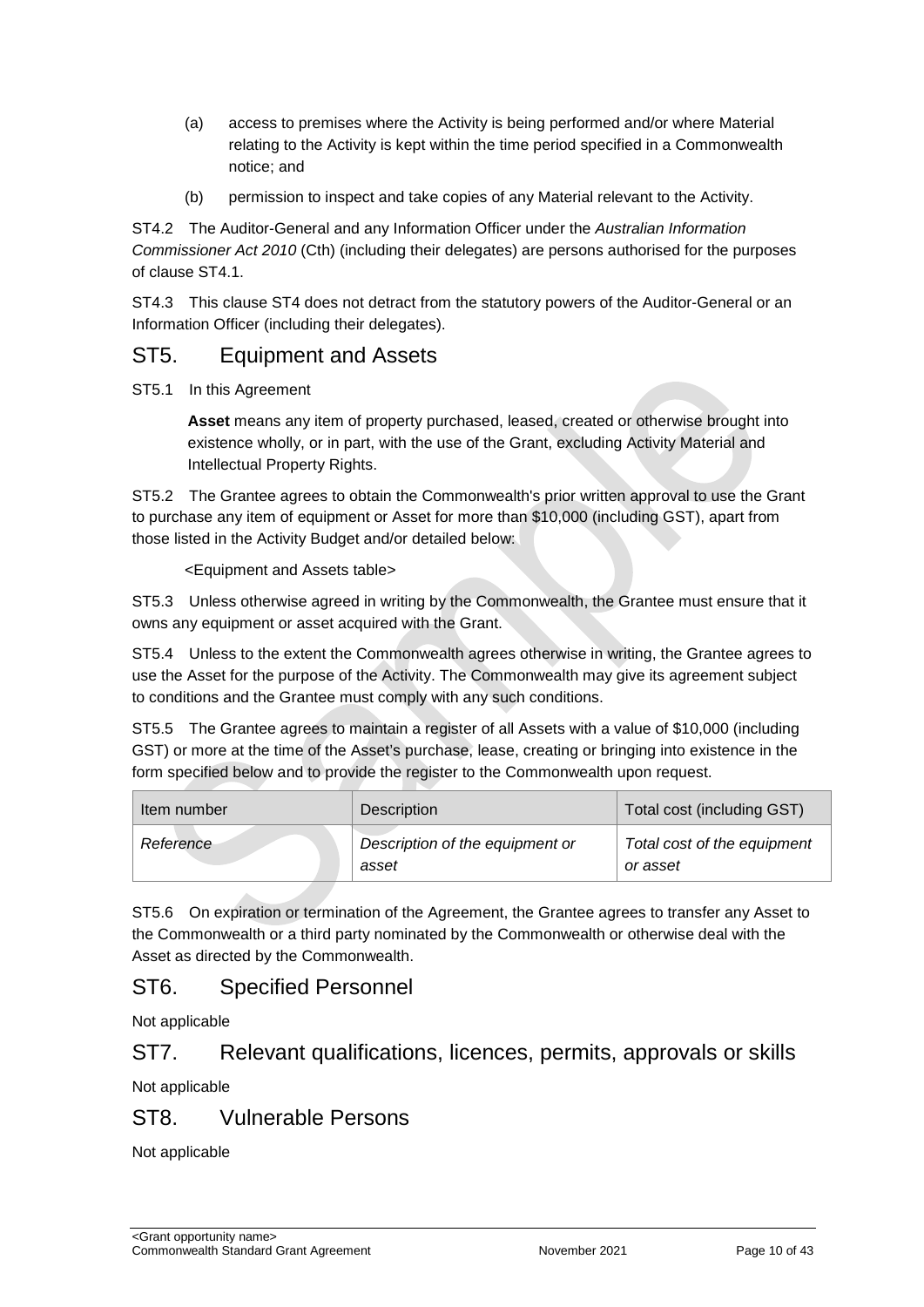## ST9. Child safety

Not applicable

### ST10. Commonwealth Material, facilities and assistance

Not applicable

#### ST11. Jurisdiction

ST11.1 This Agreement is governed by the law of the Australian Capital Territory.

#### ST12. Grantee trustee of trust (if applicable)

ST12.1 In this Agreement, **Trust** means the trust specified in the Parties to the Agreement section of this Agreement.

ST12.2 The Grantee warrants that:

- (a) it is the sole trustee of the Trust; and
- (b) it has full and valid power and authority to enter into this Agreement and perform the obligations under it on behalf of the Trust; and
- (c) it has entered into this Agreement for the proper administration of the Trust; and
- (d) all necessary resolutions, consents, approvals and procedures have been obtained or duly satisfied to enter into this Agreement and perform the obligations under it; and
- (e) it has the right to be indemnified out of the assets of the Trust for all liabilities incurred by it under this Agreement.

### ST13. Fraud

ST13.1 In this Agreement, Fraud means dishonestly obtaining a benefit, or causing a loss, by deception or other means, and includes alleged, attempted, suspected or detected fraud.

ST13.2 The Grantee must ensure its personnel and subcontractors do not engage in any Fraud in relation to the Activity.

ST13.3 If the Grantee becomes aware of:

- (a) any Fraud in relation to the performance of the Activity; or
- (b) any other Fraud that has had or may have an effect on the performance of the Activity;

then it must within 5 business days report the matter to the Commonwealth and all appropriate law enforcement and regulatory agencies.

ST13.4 The Grantee must, at its own cost, investigate any Fraud referred to in clause ST13.3 in accordance with the Australian Government Investigations Standards available at [www.ag.gov.au.](http://www.ag.gov.au/)

ST13.5 The Commonwealth may, at its discretion, investigate any Fraud in relation to the Activity. The Grantee agrees to co-operate and provide all reasonable assistance at its own cost with any such investigation.

ST13.6 This clause survives the termination or expiry of the Agreement.

#### ST14. Prohibited dealings

ST14.1 In this Agreement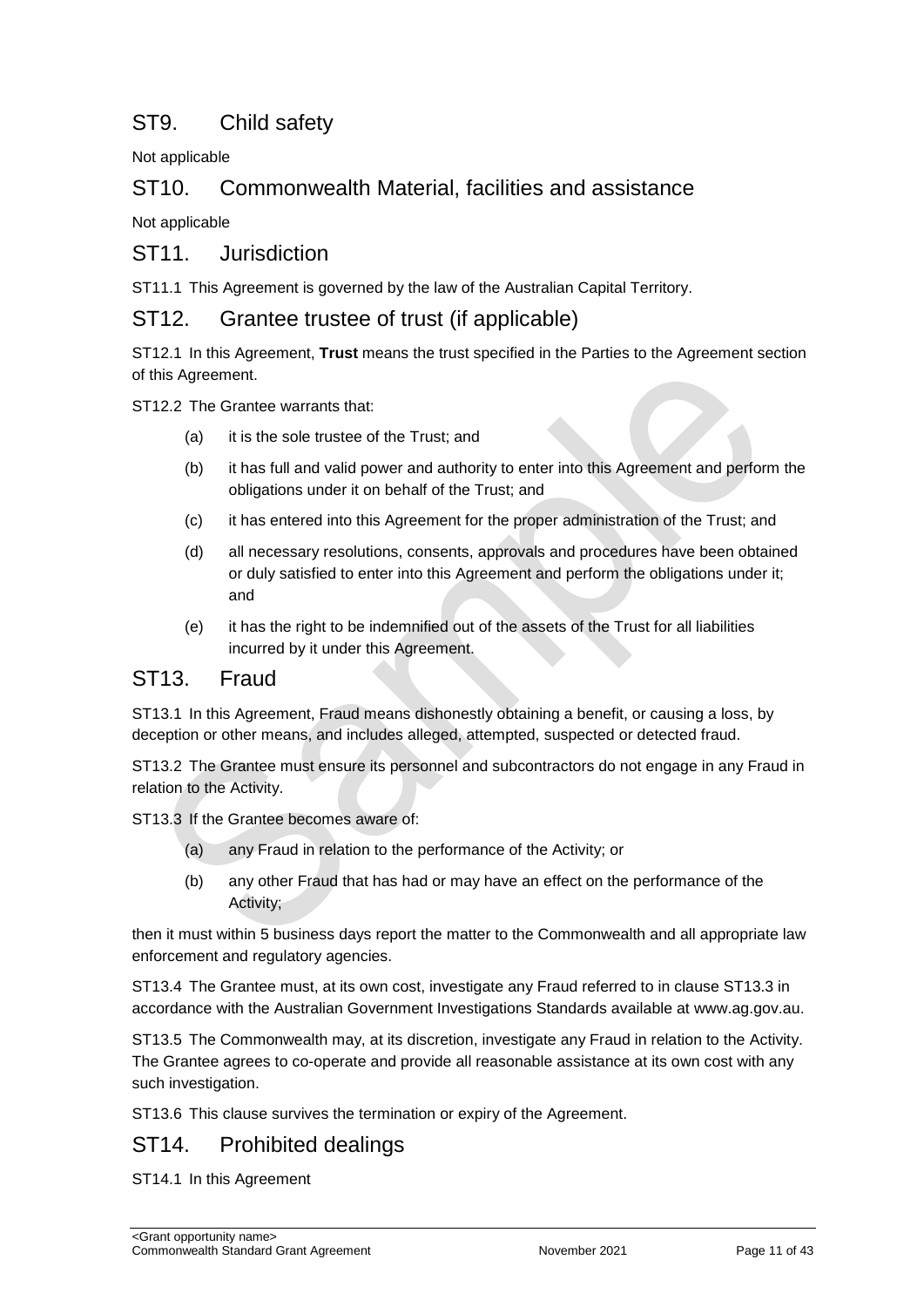**Listed Terrorist Organisation** [https://www.nationalsecurity.gov.au/Listedterroristorganisations/Pages/default.aspx;](https://www.nationalsecurity.gov.au/Listedterroristorganisations/Pages/default.aspx) means an organisation listed as a terrorist organisation pursuant to Division 102 of the *Criminal Code Act 1995* (Cth). This list is available at: **Consolidated**  means the list of all individuals and entities subject to targeted financial sanctions **List**  pursuant to the Charter of the *United Nations Act 1945* (Cth) and the *Autonomous Sanctions Act 2011* (Cth). This list is available at: [https://dfat.gov.au/international-relations/security/sanctions/Pages/consolidated](https://dfat.gov.au/international-relations/security/sanctions/Pages/consolidated-list.aspx)list.aspx: **World Bank Listing of Ineligible Firms and Individuals**  means the list of firms and individuals ineligible to be awarded a World Bankfinanced contract. This list is available at: <https://www.worldbank.org/en/projects-operations/procurement/debarred-firms>

ST14.2 The Grantee agrees to take all reasonable steps to ensure that all individuals or entities involved in carrying out the Activity, including the Grantee itself and its officers, employees, contractors and agents:

- (a) are not directly or indirectly engaged in preparing, planning, assisting in or the doing of a terrorist act;
- (b) are not, and do not become a Listed Terrorist Organisation;
- (c) are not, and do not become listed on the Consolidated List;
- (d) are not, and to do not become listed on the World Bank Listing of Ineligible Firms and Individuals;
- (e) are not owned or controlled by any individual or entity mentioned in the lists referred to in ST14.2 (b) to (d); and
- (f) do not provide direct or indirect support, resources or assets (including any Commonwealth funding) to any individual or entity associated with terrorism or mentioned in the lists referred to in ST14.2 (b) to (d).

ST14.3 The Grantee agrees to inform the Commonwealth immediately if the Grantee discovers that the Grantee itself or any of its officers, employees, contractors or agents or any other individual or entity involved in carrying out the Activity may have contravened this clause ST14.

## ST15. Anti-corruption

ST15.1 In this Agreement:

**Illegal or Corrupt Practice** means directly or indirectly:

- (a) making or causing to be made, any offer, gift, payment, consideration or benefit of any kind to any party, or
- (b) receiving or seeking to receive, any offer, gift, payment, consideration or benefit of any kind from any party, as an inducement or reward in relation to the performance of the Activity, which would or could be construed as an illegal or corrupt practice;

ST15.2 The Grantee warrants that the Grantee, its officers, employees, contractors, agents and any other individual or entity involved in carrying out the Activity have not, engaged in an Illegal or Corrupt Practice.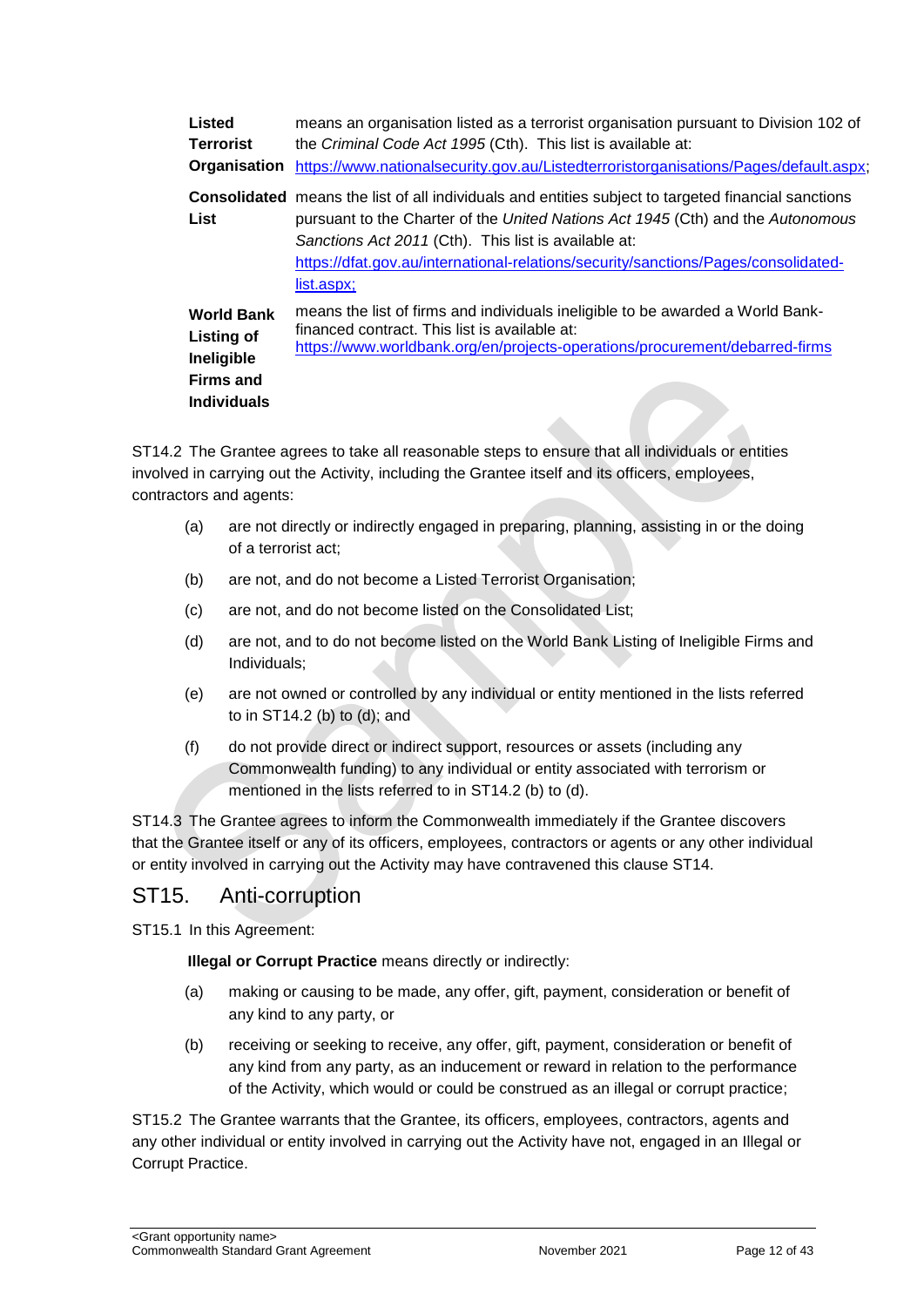ST15.3 The Grantee agrees not to, and to take all reasonable steps to ensure that its officers, employees, contractors, agents and any other individual or entity involved in carrying out the Activity do not:

- (a) engage in an Illegal or Corrupt Practice; or
- (b) engage in any practice that could constitute the offence of bribing a foreign public official contained in section 70.2 of the Criminal Code Act 1995 (Cth).

ST15.4 The Grantee agrees to inform the Commonwealth within five business days if the Grantee becomes aware of any activity as described in ST15.3 in relation to the performance of the Activity.

## ST16. Step‐in rights

Not applicable

## ST17. Grant administrator

Not applicable

### ST18. Management Adviser

Not applicable

#### ST19. Indemnities

ST19.1 The Grantee indemnifies the Commonwealth, its officers, employees and contractors against any claim, loss or damage arising in connection with the Activity.

ST19.2 The Grantee's obligation to indemnify the Commonwealth will reduce proportionally to the extent any act or omission involving fault on the part of the Commonwealth contributed to the claim, loss or damage.

## ST20. Compliance with Legislation and policies

ST20.1 In this Agreement:

**Legislation** means a provision of a statute or subordinate legislation of the Commonwealth, or of a State, Territory or local authority.

ST20.2 The Grantee agrees to comply with all Legislation applicable to its performance of this Agreement.

ST20.3 The Grantee agrees, in carrying out its obligations under this Agreement, to comply with any of the Commonwealth's policies as notified, referred or made available by the Commonwealth to the Grantee (including by reference to an internet site).

ST20.4 In carrying out the Activity, the Grantee must comply with the following applicable policies/laws:

<compliance with legislation>

- (b) All State, Territory or Commonwealth law relating to the employment or engagement of people who work or volunteer with children in relation to the Activity including mandatory reporting and working with children checks however described and, if requested, provide the Commonwealth, at the Grantee's cost, with an annual statement of compliance with these requirements in such form as may be specified by the Commonwealth
- (c) You will need to take into consideration relevant Australian Government Principles, including: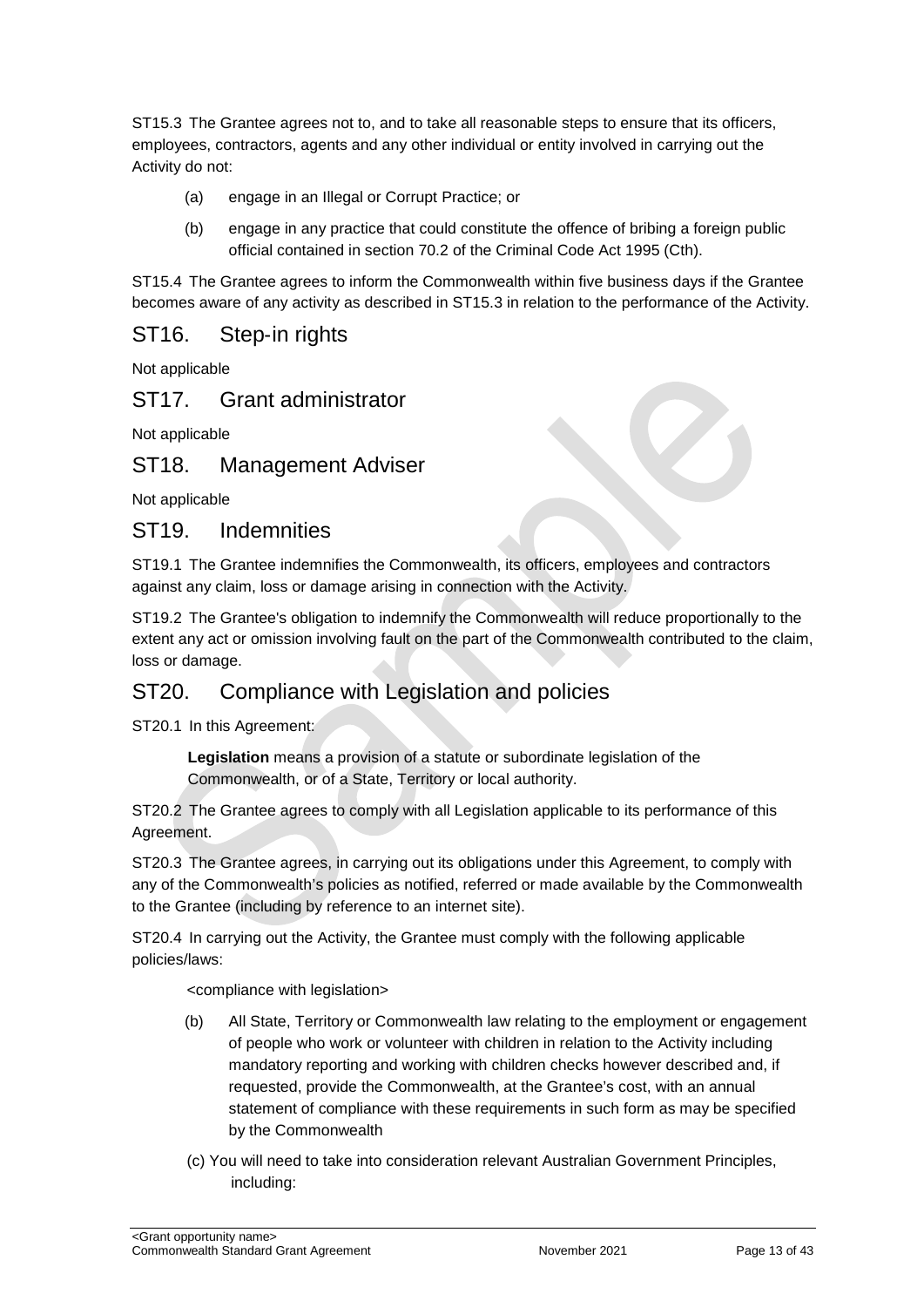- [Critical Technology Supply Chain Principles](https://www.homeaffairs.gov.au/reports-and-publications/submissions-and-discussion-papers/critical-technology-supply-chain-principles)<sup>1</sup>
- [Artificial Intelligence Ethics Principles](https://www.industry.gov.au/data-and-publications/australias-artificial-intelligence-ethics-framework/australias-ai-ethics-principles)<sup>2</sup>

## ST21. Work health and safety

ST21.1 The Grantee agrees to ensure that it complies at all times with all applicable work health and safety legislative and regulatory requirements and any additional work health and safety requirements set out in the Grant Details.

ST21.2 If requested by the Commonwealth, the Grantee agrees to provide copies of its work health and safety management plans and processes and such other details of the arrangements it has in place to meet the requirements referred to in clause ST21.1.

ST21.3 When using the Commonwealth's premises or facilities, the Grantee agrees to comply with all reasonable directions and procedures relating to work health and safety and security in effect at those premises or facilities, as notified by the Commonwealth or as might reasonably be inferred from the use to which the premises or facilities are being put.

### ST22. Transition

Not applicable

### ST23. Corporate Governance

ST23.1 In this Agreement:

**Constitution** means (depending on the context):

- (a) a company's, body corporate's or incorporated association's constitution, or equivalent documents, which (where relevant) includes rules and any amendments that are part of the constitution;
- $(b)$  in relation to any other kind of body:
	- (i) the body's charter or memorandum; or
	- (ii) any instrument or law constituting or defining the constitution of the body or governing the activities of the body or its members.

ST23.2 The Grantee warrants that nothing in its constitution conflicts with its obligations under this Agreement.

ST23.3 The Grantee agrees to provide a copy of its constitution to the Commonwealth upon request and inform the Commonwealth whenever there is a change in the Grantee's constitution, structure or management.

### ST24. Counterparts

ST24.1 This Agreement may be executed in any number of counterparts. All counterparts, taken together, constitute one instrument. A Party may execute this Agreement by signing any counterpart.

<sup>-</sup><sup>1</sup> [https://www.homeaffairs.gov.au/reports-and-publications/submissions-and-discussion-papers/critical-technology-supply-chain](https://www.homeaffairs.gov.au/reports-and-publications/submissions-and-discussion-papers/critical-technology-supply-chain-principles)[principles](https://www.homeaffairs.gov.au/reports-and-publications/submissions-and-discussion-papers/critical-technology-supply-chain-principles)

<sup>2</sup> <https://www.industry.gov.au/data-and-publications/australias-artificial-intelligence-ethics-framework/australias-ai-ethics-principles>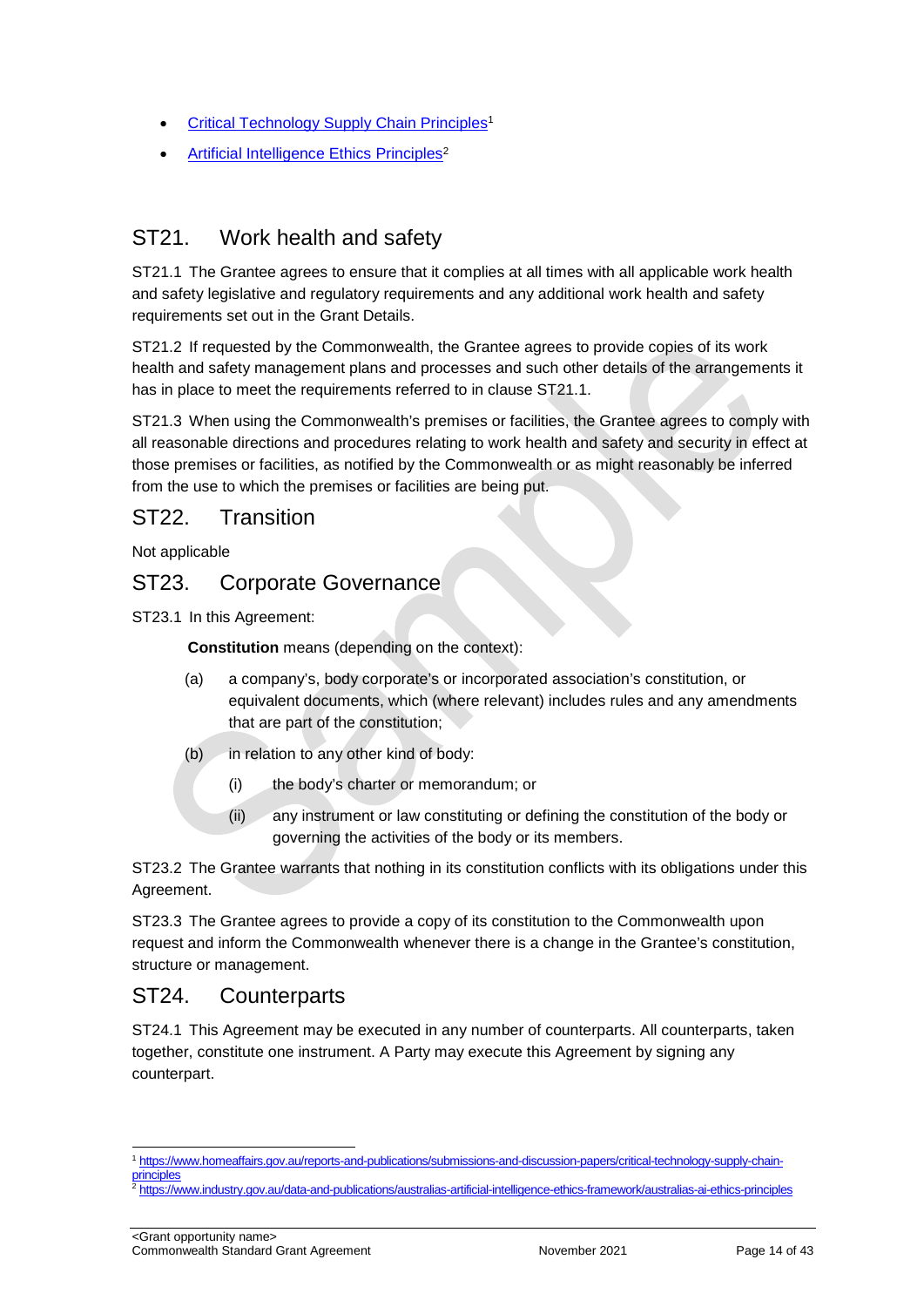## ST25. Secret and Sacred Indigenous Material

Not applicable

## <span id="page-14-0"></span>**Schedule 1: Commonwealth Standard Grant Conditions**

### 1. Undertaking the Activity

1.1 The Grantee agrees to undertake the Activity for the purpose of the Grant in accordance with this Agreement.

1.2 The Grantee is fully responsible for the Activity and for ensuring the performance of all its obligations under this Agreement in accordance with all relevant laws. The Grantee will not be relieved of that responsibility because of:

- (a) the grant or withholding of any approval or the exercise or non‐exercise of any right by the Commonwealth; or
- (b) any payment to, or withholding of any payment from, the Grantee under this Agreement.

### 2. Payment of the Grant

2.1 The Commonwealth agrees to pay the Grant to the Grantee in accordance with the Grant Details.

2.2 Notwithstanding any other provision of this Agreement, the Commonwealth may by notice withhold payment of any amount of the Grant and/or take any other action specified in the Supplementary Terms if it reasonably believes that:

- (a) the Grantee has not complied with this Agreement;
- (b) the Grantee is unlikely to be able to perform the Activity or manage the Grant in accordance with this Agreement; or
- (c) there is a serious concern relating to this Agreement that requires investigation.

2.3 A notice under clause 2.2 will contain the reasons any action taken under clause 2.2 and, where relevant, the steps the Grantee can take to address those reasons.

2.4 The Commonwealth will only be obliged to pay the withheld amount once the Grantee has addressed the reasons contained in a notice under clause 2.2 to the Commonwealth's reasonable satisfaction.

### 3. Acknowledgements

3.1 The Grantee agrees not to make any public announcement, including by social media, in connection with the awarding of the Grant without the Commonwealth's prior written approval.

3.2 The Grantee agrees to acknowledge the Commonwealth's support in all Material, publications and promotional and advertising materials published in connection with this Agreement. The Commonwealth may notify the Grantee of the form of acknowledgement that the Grantee is to use.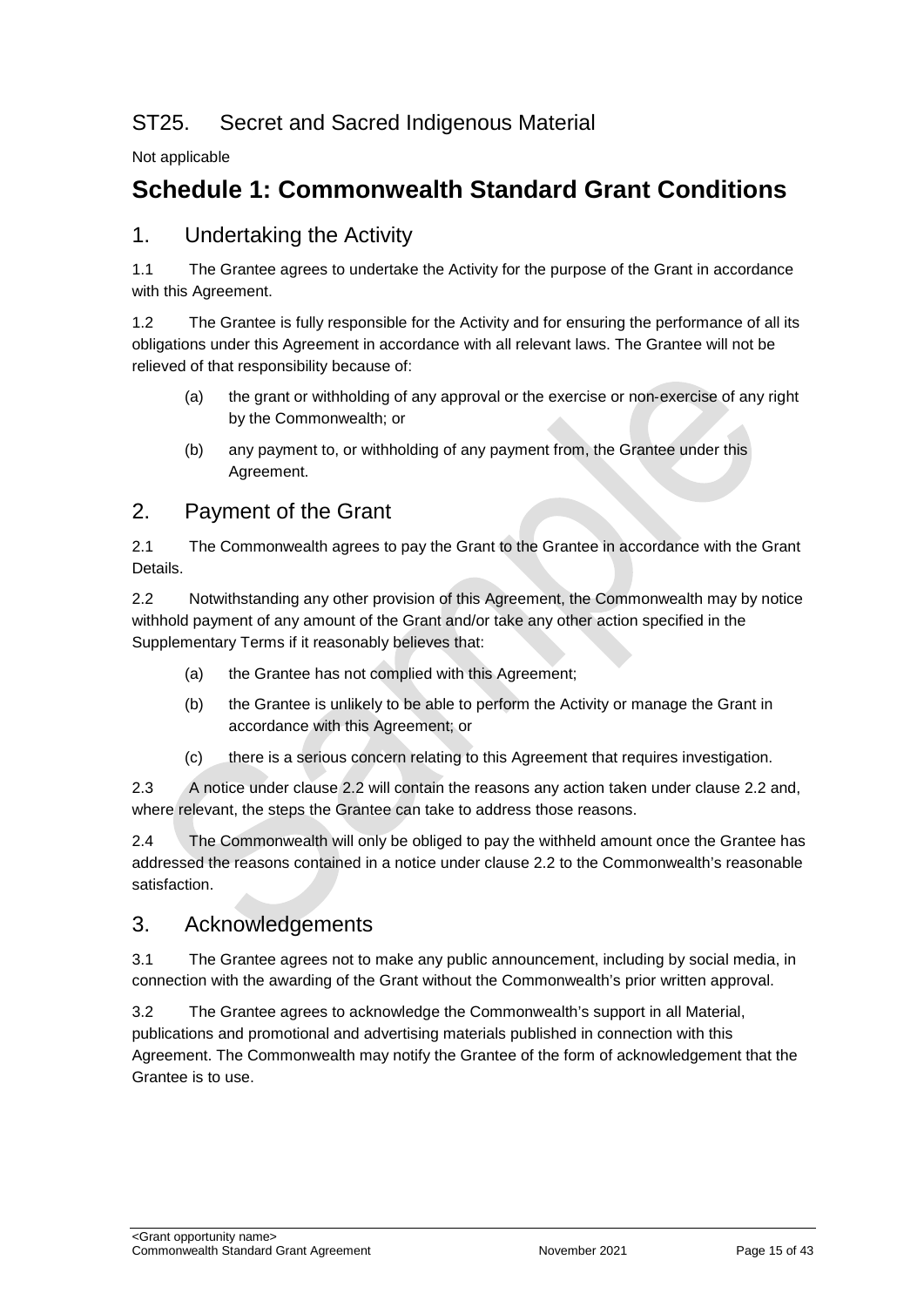## 4. Notices

4.1 Each Party agrees to promptly notify the other Party of anything reasonably likely to adversely affect the undertaking of the Activity, management of the Grant or its performance of any of its other requirements under this Agreement.

4.2 A notice given by a Party under this Agreement must be in writing and addressed to the other Party's representative as set out in the Grant Details or as most recently updated by notice given in accordance with this clause.

## 5. Relationship between the Parties

5.1 A Party is not by virtue of this Agreement the employee, agent or partner of the other Party and is not authorised to bind or represent the other Party.

### 6. Subcontracting

6.1 The Grantee is responsible for the performance of its obligations under this Agreement, including in relation to any tasks undertaken by subcontractors.

6.2 The Grantee agrees to make available to the Commonwealth the details of any of its subcontractors engaged to perform any tasks in relation to this Agreement upon request.

### 7. Conflict of interest

7.1 Other than those which have already been disclosed to the Commonwealth, the Grantee warrants that, to the best of its knowledge, at the date of this Agreement, neither it nor its officers have any actual, perceived or potential conflicts of interest in relation to the Activity.

7.2 If during the term of the Agreement, any actual, perceived or potential conflict arises or there is any material change to a previously disclosed conflict of interest, the Grantee agrees to:

- (a) notify the Commonwealth promptly and make full disclosure of all relevant information relating to the conflict; and
- (b) take any steps the Commonwealth reasonably requires to resolve or otherwise deal with that conflict.

## 8. Variation, assignment and waiver

8.1 This Agreement may be varied in writing only, signed by both Parties.

8.2 The Grantee cannot assign its obligations, and agrees not to assign its rights, under this Agreement without the Commonwealth's prior approval.

8.3 The Grantee agrees not to enter into negotiations with any other person for the purposes of entering into an arrangement that will require novation of, or involve any assignment of rights under, this Agreement without first consulting the Commonwealth.

8.4 A waiver by a Party of any of its rights under this Agreement is only effective if it is in a signed written notice to the other Party and then only to the extent specified in that notice.

### 9. Taxes, duties and government charges

9.1 The Grantee agrees to pay all taxes, duties and government charges imposed or levied in Australia or overseas in connection with the performance of this Agreement, except as provided by this Agreement.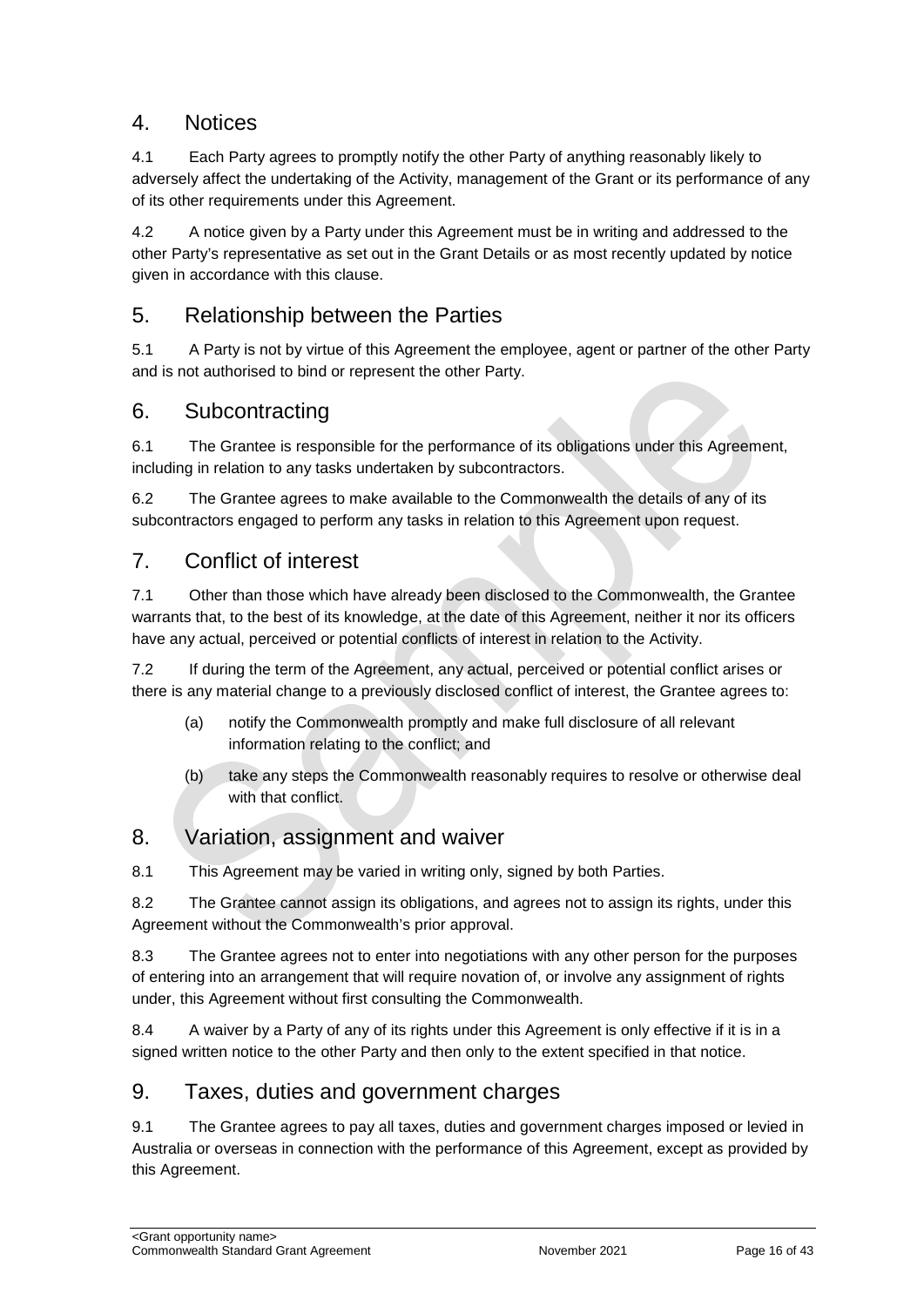9.2 If Goods and Services Tax (GST) is payable by a supplier on any supply made under this Agreement, the recipient of the supply will pay to the supplier an amount equal to the GST payable on the supply, in addition to and at the same time that the consideration for the supply is to be provided under this Agreement.

9.3 The Parties acknowledge and agree that they each:

- (a) are registered for GST purposes;
- (b) have quoted their Australian Business Number to the other; and
- (c) must notify the other of any changes to the matters covered by this clause.

9.4 The Grantee agrees that the Commonwealth will issue it with a recipient created tax invoice for any taxable supply it makes under this Agreement.

- 9.5 The Grantee agrees not to issue tax invoices in respect of any taxable supplies.
- 9.6 If the Grantee is not, or not required to be, registered for GST, then:
	- (a) clauses 9.3(a), 9.4 and 9.5 do not apply; and
	- (b) the Grantee agrees to notify the Commonwealth in writing within 7 days of becoming registered for GST if during the term of the Agreement it becomes, or is required to become, registered for GST.

#### 10. Spending the Grant

10.1 The Grantee agrees to spend the Grant for the purpose of performing the Activity and otherwise in accordance with this Agreement.

10.2 Within 90 days after the Activity Completion Date, the Grantee agrees to provide the Commonwealth with an independently audited financial acquittal report verifying that the Grant has been spent in accordance with this Agreement.

- 10.3 The reports under clause 10.2 must be audited by:
	- (a) a Registered Company Auditor registered under the *Corporations Act 2001* (Cth); or
	- (b) a certified Practising Accountant; or
	- (c) a member of the Institute of Public Accountants; or
	- (d) a member of Chartered Accountants Australia and New Zealand;

who is not a principal member, shareholder, officer or employee of the Grantee or a related body corporate.

#### 11. Repayment

11.1 If any amount of the Grant:

- (a) has been spent other than in accordance with this Agreement; or
- (b) is additional to the requirements of the Activity

then the Commonwealth may, by written notice:

- (c) require the Grantee to repay that amount to the Commonwealth;
- (d) require the Grantee to deal with that amount as directed by the Commonwealth; or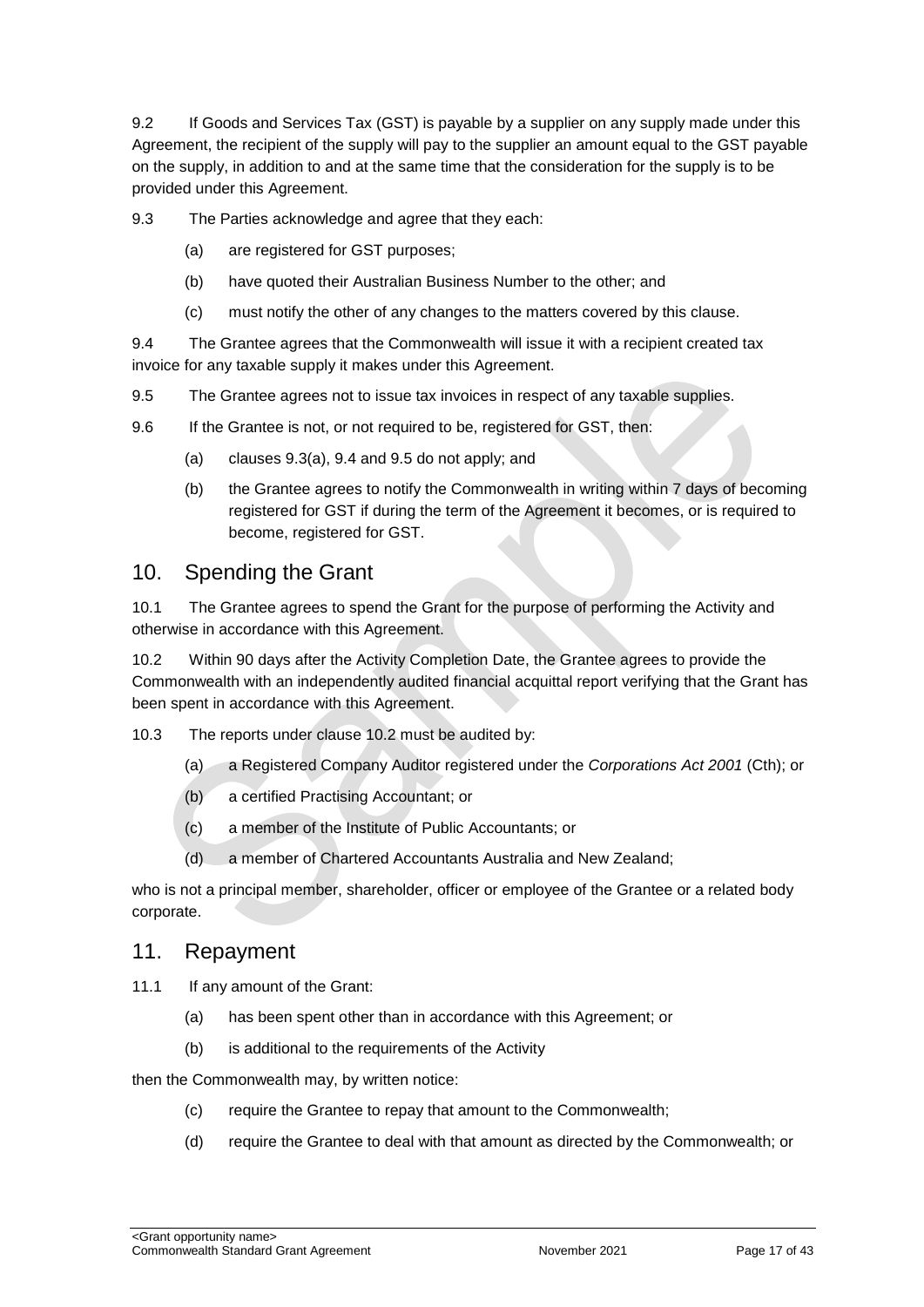(e) deduct the amount from subsequent payments of the Grant or amounts payable under another agreement between the Grantee and the Commonwealth.

11.2 If the Commonwealth issues a notice under this Agreement requiring the Grantee to repay a Grant amount:

- (a) the Grantee must do so within the time period specified in the notice;
- (b) the Grantee must pay interest on any part of the amount that is outstanding at the end of the time period specified in the notice until the outstanding amount is repaid in full; and
- (c) the Commonwealth may recover the amount and any interest under this Agreement as a debt due to the Commonwealth without further proof of the debt being required.

### 12. Record keeping

- 12.1 The Grantee agrees to keep financial accounts and other records that:
	- (a) detail and document the conduct and management of the Activity;
	- (b) identify the receipt and expenditure of the Grant and any Other Contributions separately within the Grantee's accounts and records so that at all times the Grant is identifiable;
	- (c) enable all receipts and payments related to the Activity to be identified and reported.

12.2 The Grantee agrees to keep the records for five years after the Activity Completion Date or such other time specified in the Grant Details and provide copies of the records to the Commonwealth upon request.

### 13. Reporting and liaison

13.1 The Grantee agrees to provide the Reporting Material specified in the Grant Details to the Commonwealth.

- 13.2 In addition to the obligations in clause 13.1, the Grantee agrees to:
	- (a) liaise with and provide information to the Commonwealth as reasonably required by the Commonwealth; and
	- (b) comply with the Commonwealth's reasonable requests, directions, or monitoring requirements,

in relation to the Activity.

13.3 If the Commonwealth acting reasonably has concerns regarding the performance of the Activity or the management of the Grant, the Commonwealth may by written notice require the Grantee to provide one or more additional reports, containing the information and by the date(s) specified in the notice.

13.4 The Grantee acknowledges that the giving of false or misleading information to the Commonwealth is a serious offence under the *Criminal Code Act 1995* (Cth).

#### 14. Privacy

- 14.1 When dealing with Personal Information in carrying out the Activity, the Grantee agrees:
	- (a) to comply with the requirements of the *Privacy Act 1988* (Cth);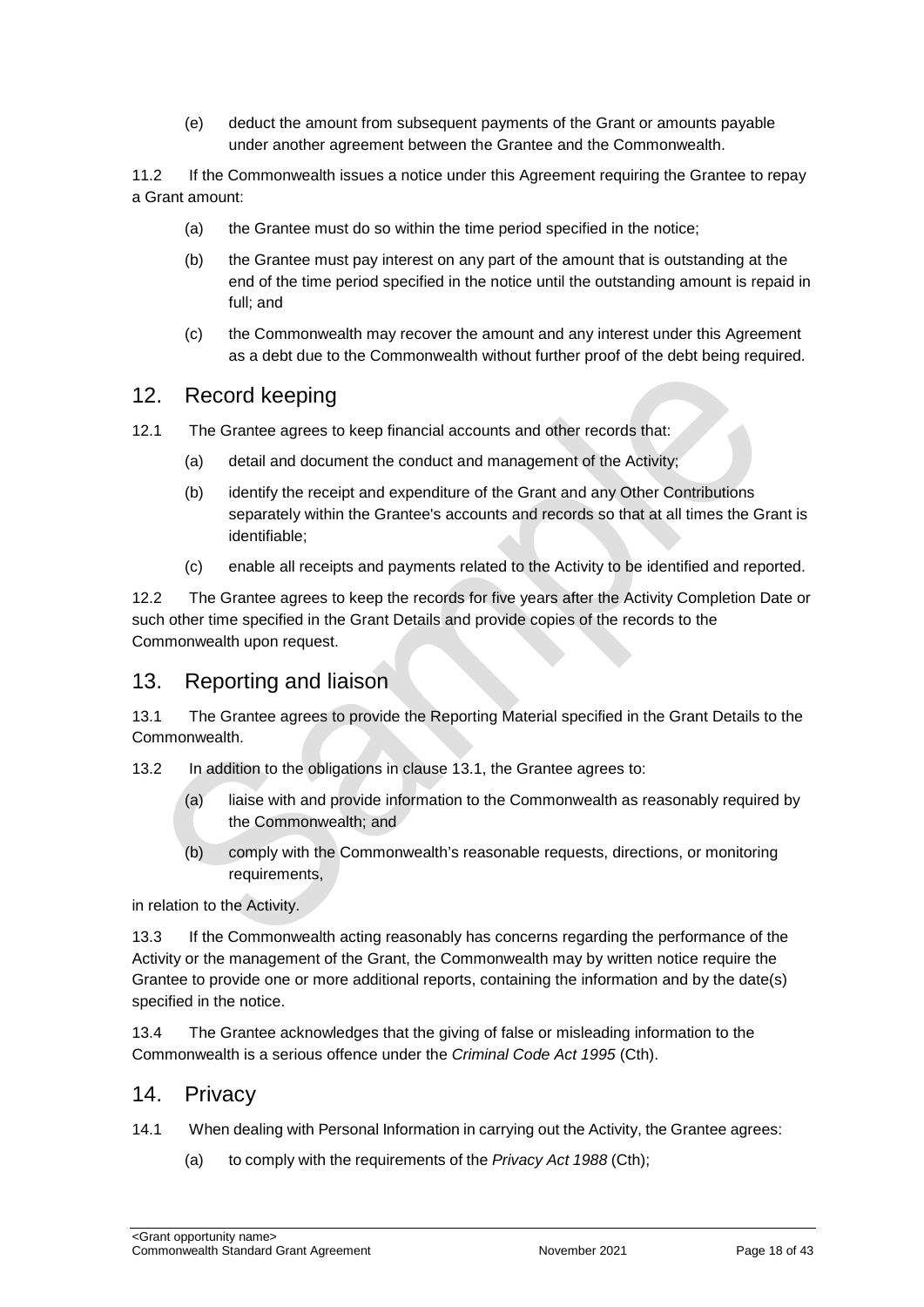- (b) not to do anything which, if done by the Commonwealth, would be a breach of an Australian Privacy Principle;
- (c) to ensure that any of the Grantee's subcontractors or personnel who deal with Personal Information for the purposes of this Agreement are aware of the requirements of the *Privacy Act 1988* (Cth) and the Grantee's obligations under this clause;
- (d) to immediately notify the Commonwealth if the Grantee becomes aware of an actual or possible breach of this clause by the Grantee or any of the Grantee's subcontractors or personnel.

14.2 In carrying out the Activity, the Grantee agrees not to send any Personal Information outside of Australia without the Commonwealth's prior written approval. The Commonwealth may impose any conditions it considers appropriate when giving its approval.

### 15. Confidentiality

15.1 The Parties agree not to disclose each other's confidential information without the other Party's prior written consent unless required or authorised by law or Parliament to disclose.

- 15.2 The Commonwealth may disclose the Grantee's confidential information where;
	- (a) the Commonwealth is providing information about the Activity or Grant in accordance with Commonwealth accountability and reporting requirements;
	- (b) the Commonwealth is disclosing the information to a Minister of the Australian Government, a House or Committee of the Commonwealth Parliament; or
	- (c) the Commonwealth is disclosing the information to its personnel or another Commonwealth agency where this serves the Commonwealth's legitimate interests.

#### 16. Insurance

16.1 The Grantee agrees to maintain adequate insurance for as long as any obligations remain in connection with this Agreement and provide proof of insurance to the Commonwealth upon request.

### 17. Intellectual property

17.1 Subject to clause 17.2, the Grantee owns the Intellectual Property Rights in Activity Material and Reporting Material.

17.2 This Agreement does not affect the ownership of Intellectual Property Rights in Existing **Material** 

17.3 The Grantee provides the Commonwealth a permanent, non-exclusive, irrevocable, royalty‐free licence to use, modify, communicate, reproduce, publish, adapt and sub-license the Reporting Material for Commonwealth Purposes.

17.4 The licence in clause 17.3 does not apply to Activity Material.

#### 18. Dispute resolution

18.1 The Parties agree not to initiate legal proceedings in relation to a dispute arising under this Agreement unless they have first tried and failed to resolve the dispute by negotiation.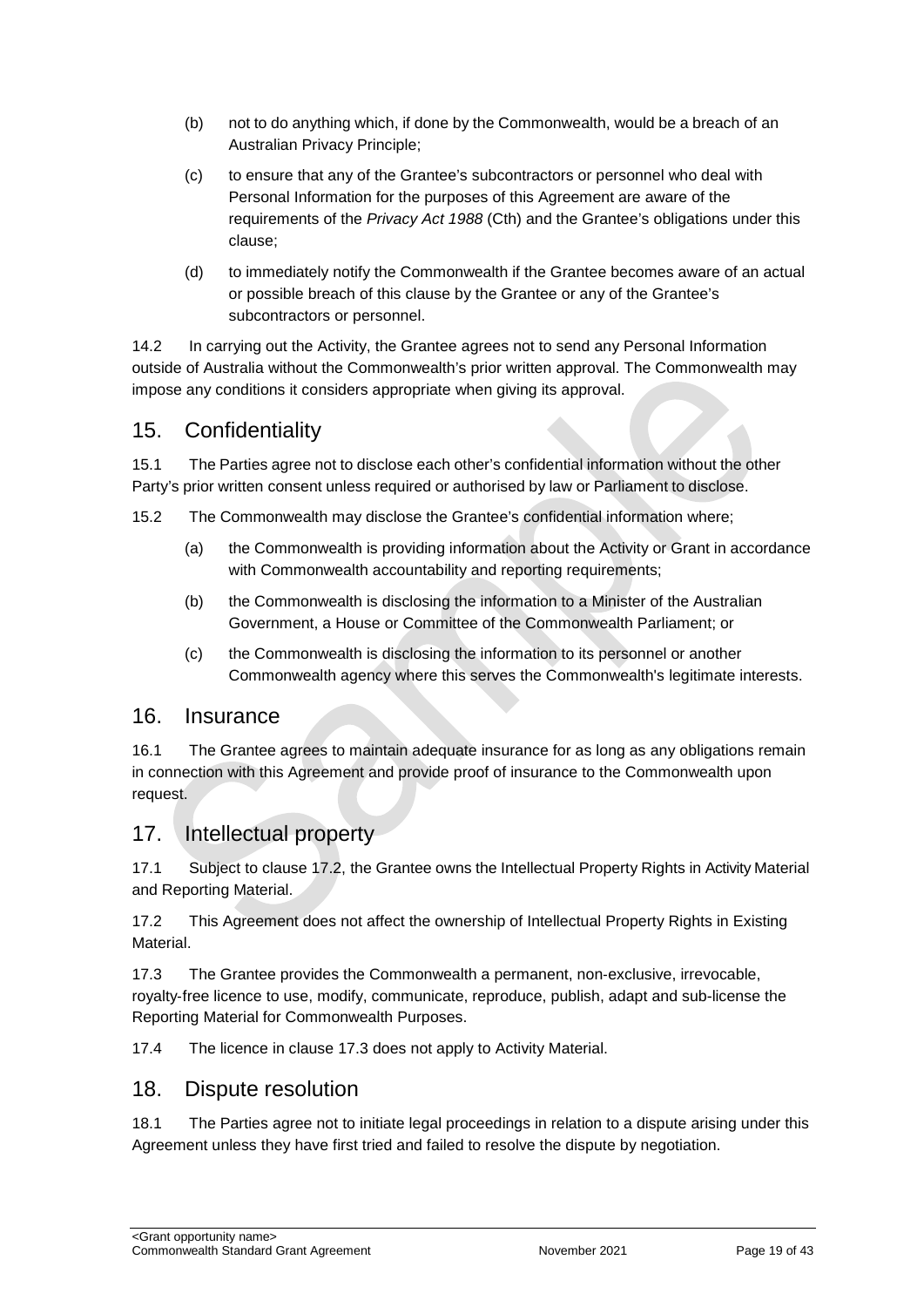18.2 Unless clause 18.3 applies, the Parties agree to continue to perform their respective obligations under this Agreement when a dispute exists.

18.3 The Parties may agree to suspend performance of the Agreement pending resolution of the dispute.

18.4 Failing settlement by negotiation in accordance with clause 18.1, the Parties may agree to refer the dispute to an independent third person with power to intervene and direct some form of resolution, in which case the Parties will be bound by that resolution. If the Parties do not agree to refer the dispute to an independent third person, either Party may initiate legal proceedings.

18.5 Each Party will bear their own costs in complying with this clause 18, and the Parties will share equally the cost of any third person engaged under clause 18.4.

18.6 The procedure for dispute resolution under this clause does not apply to any action relating to termination, cancellation or urgent interlocutory relief.

#### 19. Reduction, Suspension and Termination

#### **19.1 Reduction in scope of agreement for fault**

19.1.1 If the Grantee does not comply with an obligation under this Agreement and the Commonwealth believes that the non‐compliance is incapable of remedy, or if the Grantee has failed to comply with a notice to remedy, the Commonwealth may by written notice reduce the scope of the Agreement.

19.1.2 The Grantee agrees, on receipt of the notice of reduction, to:

- (a) stop or reduce the performance of the Grantee's obligations as specified in the notice;
- (b) take all available steps to minimise loss resulting from the reduction;
- (c) continue performing any part of the Activity or the Agreement not affected by the notice if requested to do so by the Commonwealth;
- (d) report on, and return any part of the Grant to the Commonwealth, or otherwise deal with the Grant, as directed by the Commonwealth.

19.1.3 In the event of reduction under clause 19.1.1, the amount of the Grant will be reduced in proportion to the reduction in the scope of the Agreement.

#### **19.2 Suspension**

- 19.2.1 If:
	- (a) the Grantee does not comply with an obligation under this Agreement and the Commonwealth believes that the non‐compliance is capable of remedy;
	- (b) the Commonwealth reasonably believes that the Grantee is unlikely to be able to perform the Activity or manage the Grant in accordance with this Agreement; or
	- (c) the Commonwealth reasonably believes that there is a serious concern relating to this Agreement that requires investigation;

the Commonwealth may by written notice:

(d) immediately suspend the Grantee from further performance of the Agreement (including expenditure of the Grant); and/or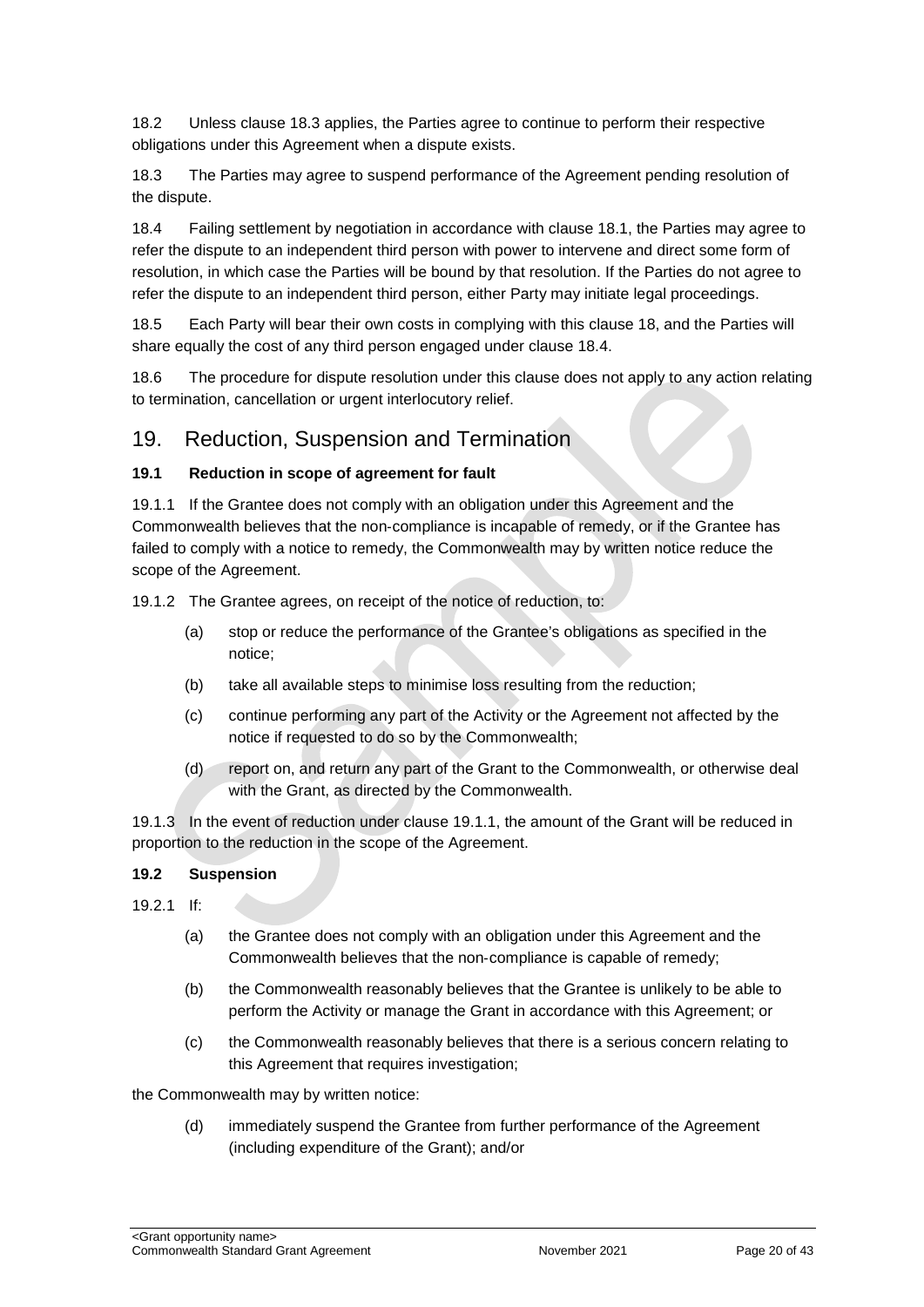- (e) require that the non‐compliance or inability be remedied, or the investigation be completed, within the time specified in the notice.
- 19.2.2 If the Grantee:
	- (a) remedies the non‐compliance or inability specified in the notice to the Commonwealth's reasonable satisfaction, or the Commonwealth reasonably concludes that the concern is unsubstantiated, the Commonwealth may direct the Grantee to recommence performing the Activity; or
	- (b) fails to remedy the non‐compliance or inability within the time specified, or the Commonwealth reasonably concludes that the concern is likely to be substantiated, the Commonwealth may reduce the scope of the Agreement in accordance with clause 19.1 or terminate the Agreement immediately by giving a second notice in accordance with clause 19.3.

#### **19.3 Termination for fault**

- 19.3.1 The Commonwealth may terminate this Agreement by notice where the Grantee has:
	- (a) failed to comply with an obligation under this Agreement and the Commonwealth believes that the non-compliance is incapable of remedy or where clause 19.2.2(b) applies;
	- (b) provided false or misleading statements in relation to the Grant; or
	- (c) become bankrupt or insolvent, entered into a scheme of arrangement with creditors, or come under any form of external administration.
- 19.3.2 The Grantee agrees, on receipt of the notice of termination, to:
	- (a) stop the performance of the Grantee's obligations;
	- (b) take all available steps to minimise loss resulting from the termination; and
	- (c) report on, and return any part of the Grant to the Commonwealth, or otherwise deal with the Grant, as directed by the Commonwealth.

#### 20. Cancellation or reduction for convenience

- 20.1 The Commonwealth may cancel or reduce the scope of this Agreement by notice, due to:
	- (a) a change in government policy; or
	- (b) a Change in the Control of the Grantee which the Commonwealth reasonably believes will negatively affect the Grantee's ability to comply with this Agreement.
- 20.2 On receipt of a notice of reduction or cancellation under this clause, the Grantee agrees to:
	- (a) stop or reduce the performance of the Grantee's obligations as specified in the notice; and
	- (b) take all available steps to minimise loss resulting from that reduction or cancellation; and
	- (c) continue performing any part of the Activity or the Agreement not affected by the notice if requested to do so by the Commonwealth;
	- (d) report on, and return any part of the Grant to the Commonwealth, or otherwise deal with the Grant, as directed by the Commonwealth.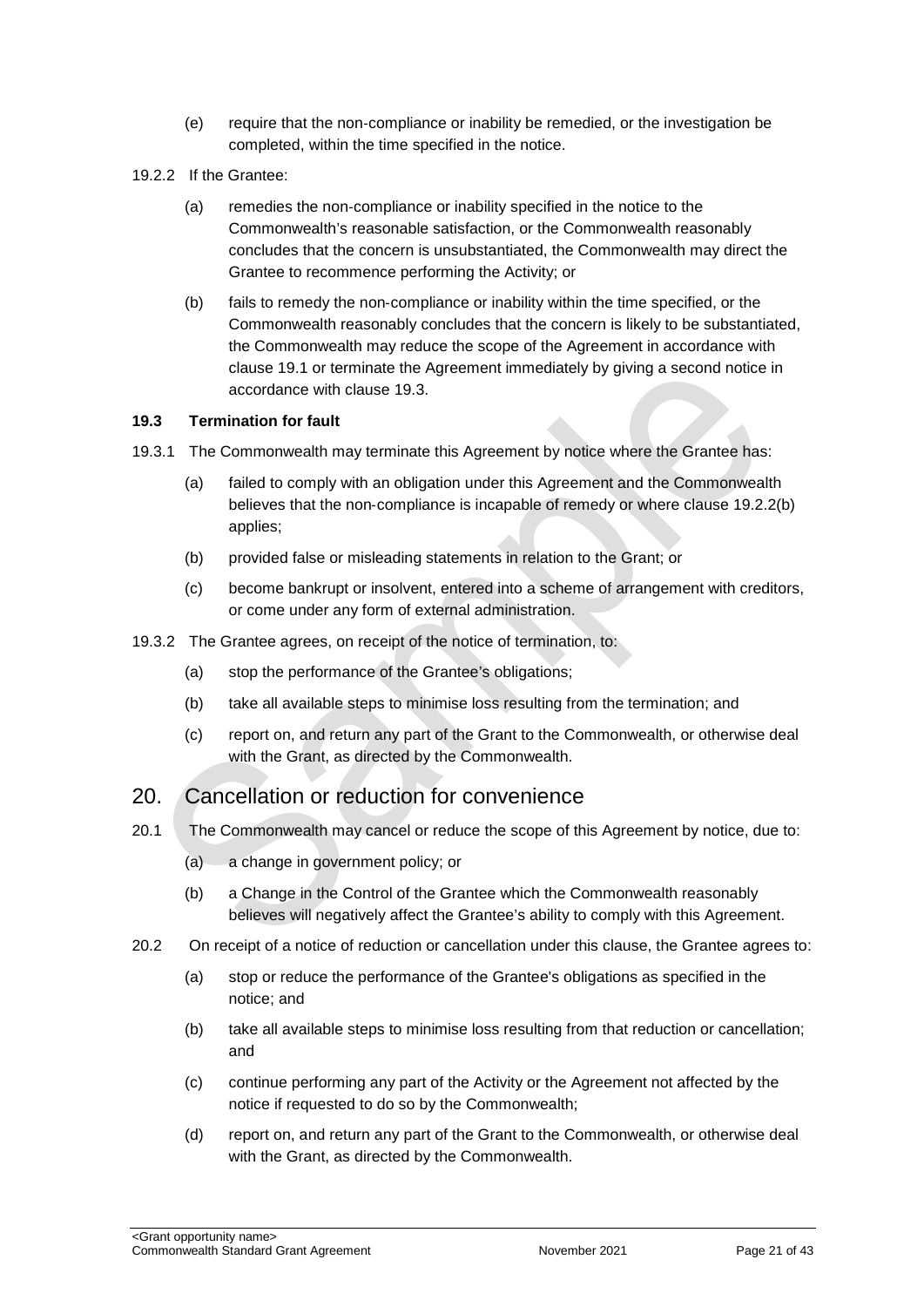20.3 In the event of reduction or cancellation under this clause, the Commonwealth will be liable only to:

- (a) pay any part of the Grant due and owing to the Grantee under this Agreement at the date of the notice; and
- (b) reimburse any reasonable and substantiated expenses the Grantee unavoidably incurs that relate directly and entirely to the reduction in scope or cancellation of the Agreement.

20.4 In the event of reduction, the amount of the Grant will be reduced in proportion to the reduction in the scope of the Agreement.

20.5 The Commonwealth's liability to pay any amount under this clause is:

- (a) subject to the Grantee's compliance with this Agreement; and
- (b) limited to an amount that when added to all other amounts already paid under the Agreement will not exceed the total amount of the Grant.

20.6 The Grantee will not be entitled to compensation for loss of prospective profits or benefits that would have been conferred on the Grantee but for the cancellation or reduction in scope of the Agreement under clause 20.1.

20.7 The Commonwealth will act reasonably in exercising its rights under this clause.

#### 21. Survival

- 21.1 The following clauses survive termination, cancellation or expiry of this Agreement:
- clause 10 (Spending the Grant);
- clause 11 (Repayment);
- clause 12 (Record keeping);
- clause 13 (Reporting);
- clause 14 (Privacy);
- clause 15 (Confidentiality);
- clause 16 (Insurance)
- clause 17 (Intellectual property);
- clause 19 (Reduction, Suspension and Termination);
- clause 21 (Survival);
- clause 22 (Definitions);
- ST3 (Intellectual property in Activity Material);
- ST4 (Access/monitoring/inspection);
- ST19 (Indemnities); and
- any other clause which expressly or by implication from its nature is meant to survive.

#### 22. Definitions

- 22.1 In this Agreement, unless the contrary appears:
- **Activity** means the activities described in the Grant Details and includes the provisions of the Reporting Material.
- **Activity Completion Date** means the date or event specified in the Grant Details.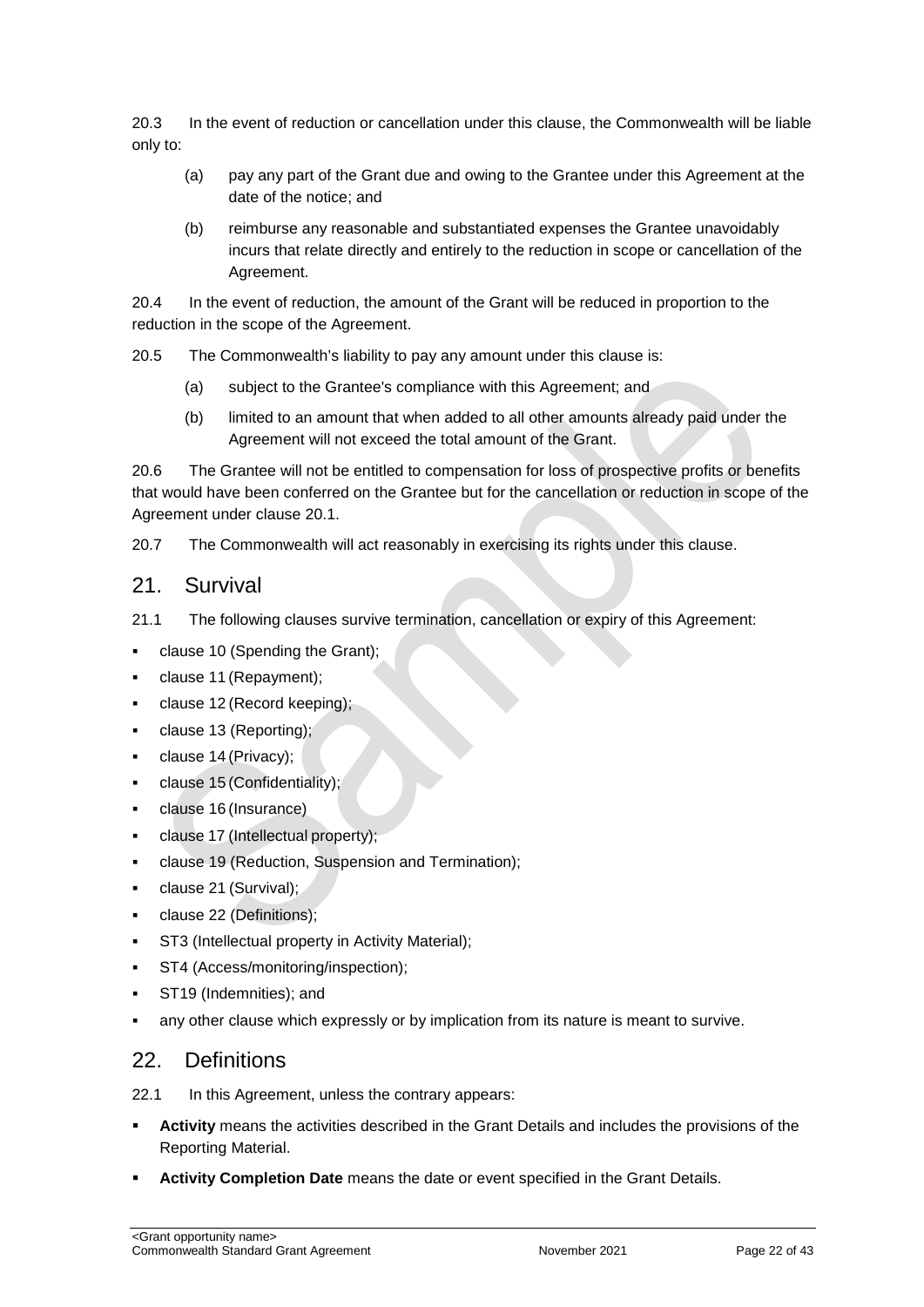- **Activity Material** means any Material, other than Reporting Material, created or developed by the Grantee as a result of the Activity and includes any Existing Material that is incorporated in or supplied with the Activity Material.
- **Agreement** means the Grant Details, Supplementary Terms (if any), the Commonwealth Standard Grant Conditions and any other document referenced or incorporated in the Grant Details.
- **Agreement End Date** means the date or event specified in the Grant Details.
- **Australian Privacy Principle** has the same meaning as in the *Privacy Act 1988*.
- **Change in the Control** means any change in any person(s) who directly exercise effective control over the Grantee.
- **Commonwealth** means the Commonwealth of Australia as represented by the Commonwealth entity specified in the Agreement and includes, where relevant, its officers, employees, contractors and agents.
- **Commonwealth Purposes** includes the following:
	- (a) the Commonwealth verifying and assessing grant proposals, including a grant application;
	- (b) the Commonwealth administering, monitoring, reporting on, auditing, publicising and evaluating a grant program or exercising its rights under this Agreement;
	- (c) the Commonwealth preparing, managing, reporting on, auditing and evaluating agreements, including this Agreement; and
	- (d) the Commonwealth developing and publishing policies, programs, guidelines and reports, including Commonwealth annual reports;

but in all cases:

- (e) excludes the commercialisation (being for‐profit use) of the Material by the Commonwealth.
- **Commonwealth Standard Grant Conditions** means this document.
- **Existing Material** means Material developed independently of this Agreement that is incorporated in or supplied as part of Reporting Material or Activity Material.
- **Grant** means the money, or any part of it, payable by the Commonwealth to the Grantee for the Activity as specified in the Grant Details and includes any interest earned by the Grantee on that money once the Grant has been paid to the Grantee.
- **Grantee** means the legal entity other than the Commonwealth specified in the Agreement and includes, where relevant, its officers, employees, contractors and agents.
- **Grant Details** means the document titled Grant Details that forms part of this Agreement.
- **Intellectual Property Rights** means all copyright, patents, registered and unregistered trademarks (including service marks), registered designs, and other rights resulting from intellectual activity (other than moral rights under the *Copyright Act 1968*).
- **Material** includes documents, equipment, software (including source code and object code versions), goods, information and data stored by any means including all copies and extracts of them.
- **Party** means the Grantee or the Commonwealth.
- **Personal Information** has the same meaning as in the *Privacy Act 1988*.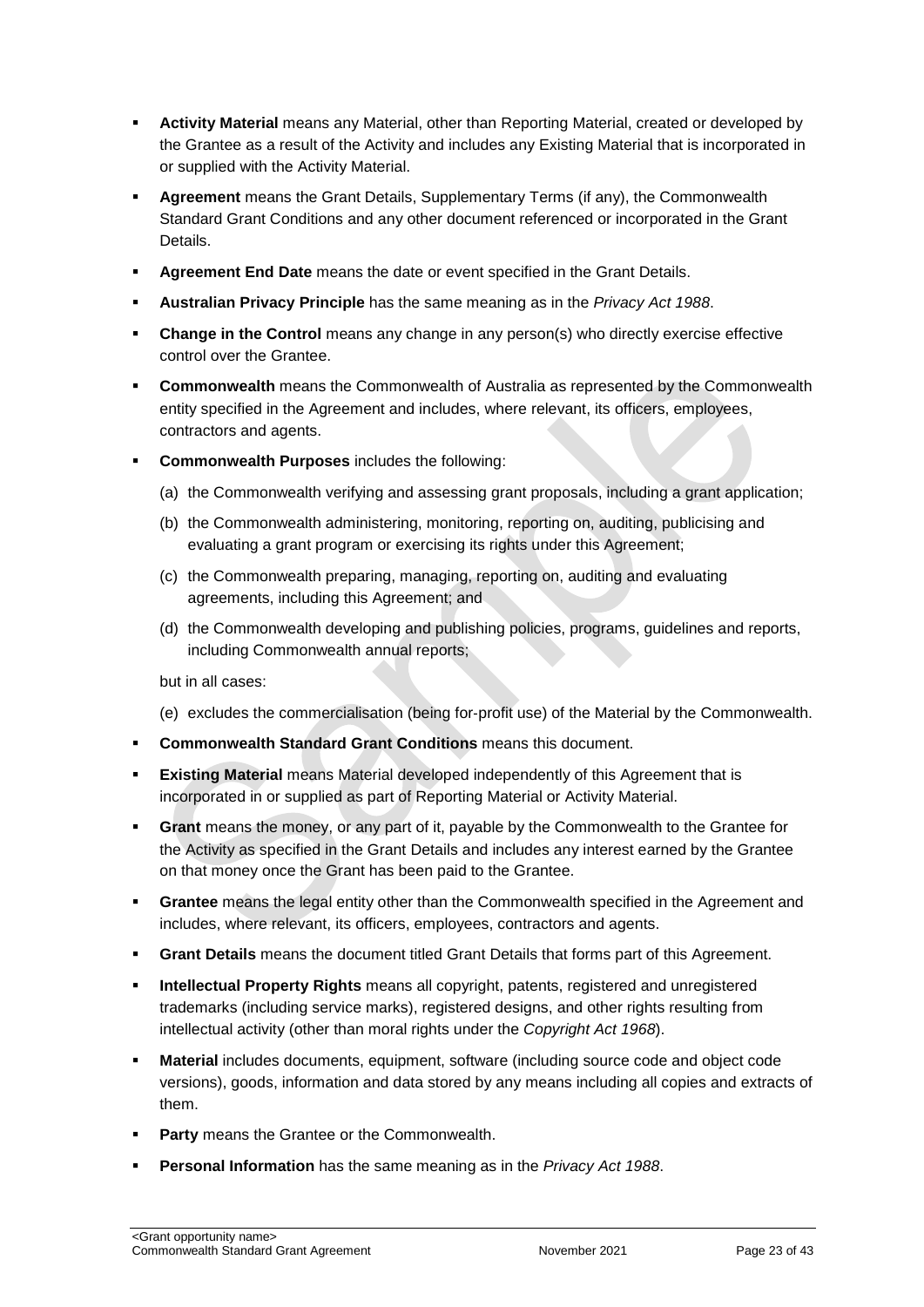- **Records** includes documents, information and data stored by any means and all copies and extracts of the same.
- **Reporting Material** means all Material which the Grantee is required to provide to the Commonwealth for reporting purposes as specified in the Grant Details, and includes any Existing Material that is incorporated in or supplied with the Reporting Material.

<Grant opportunity name> Commonwealth Standard Grant Agreement November 2021 Page 24 of 43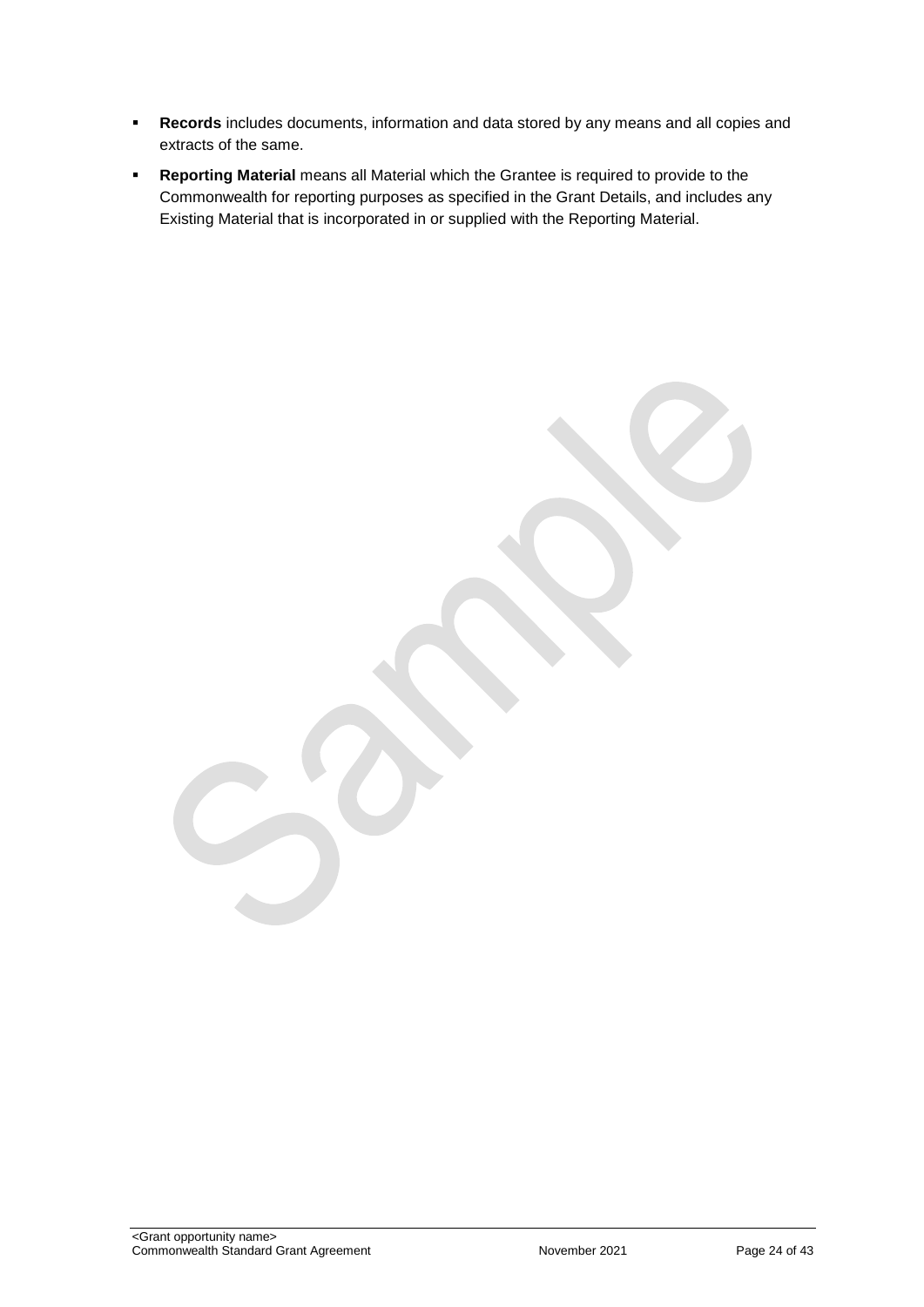## <span id="page-24-0"></span>**Signatures**

#### **Executed as an agreement:**

### <span id="page-24-1"></span>**Commonwealth**

Signed for and on behalf of the Commonwealth of Australia as represented by the Department of Industry, Science, Energy and Resources.

| Name     | <name></name>                    |
|----------|----------------------------------|
| Position | <position></position>            |
| Date     | <date execution="" of=""></date> |

### <span id="page-24-2"></span>**Grantee**

| Full legal name of the Grantee    | <name grantee="" of="" the=""><br/><abn grantee="" of="" the=""></abn></name> |
|-----------------------------------|-------------------------------------------------------------------------------|
| Name of Authorised Representative | <name authorised="" of="" representative=""></name>                           |
| Date                              | <date acceptance="" of=""></date>                                             |

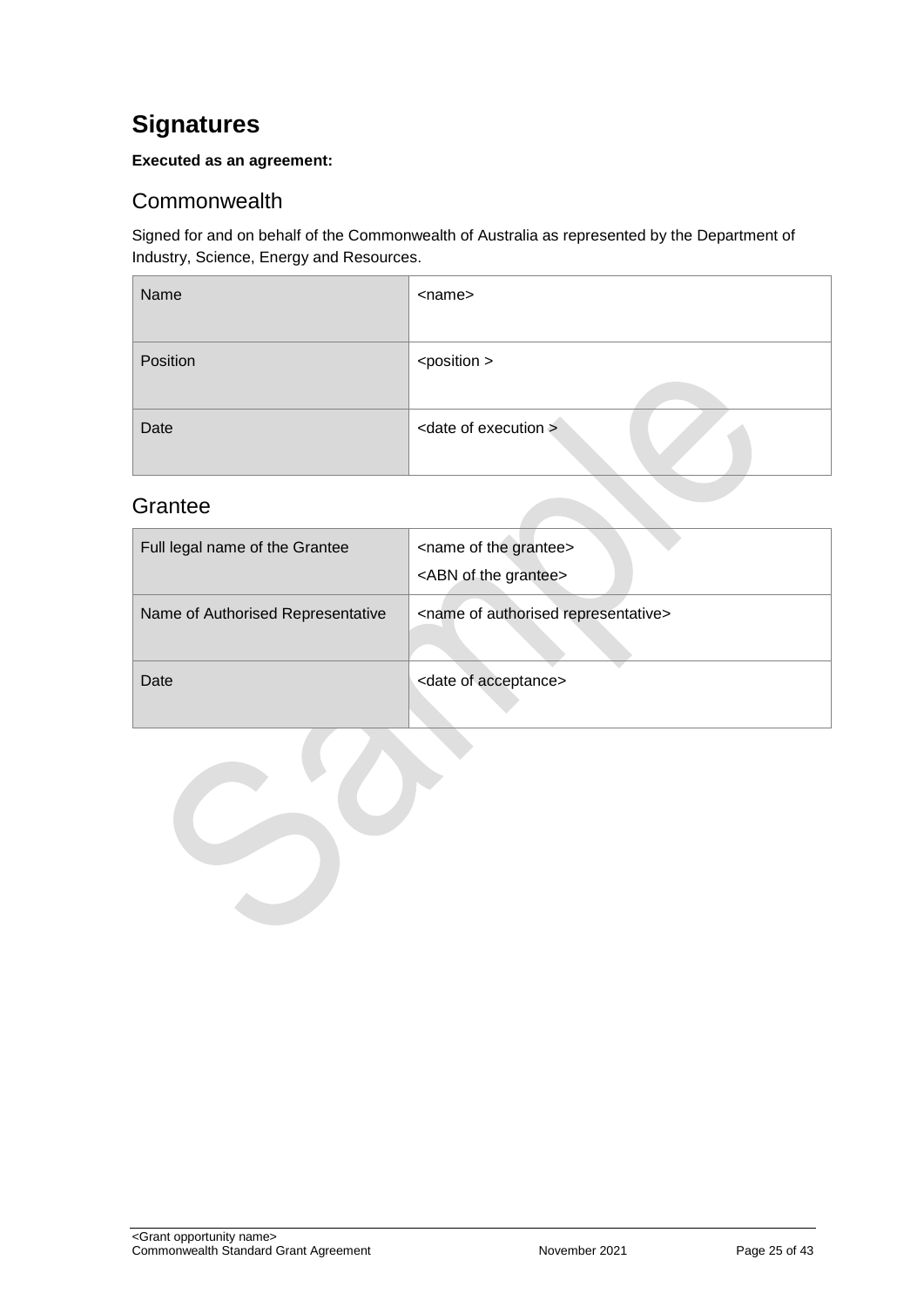## <span id="page-25-0"></span>**Schedule 2 Reporting requirements**

## **Appendix 1**

### <grant opportunity name> progress report requirements

You will need to provide the following information in your progress reports. The Commonwealth reserves the right to amend or adjust the requirements.

You must complete and submit your report on the [portal.](https://portal.business.gov.au/) You can enter the required information in stages and submit when it is complete.

## Project progress

a. Complete the following table, updating for all milestones shown in the Activity Schedule of your grant agreement.

| Milestone | Agreed end<br>date | Actual/<br>anticipated<br>end date | Current %<br>complete | Progress comments -<br>work undertaken and<br>impact of any delay |
|-----------|--------------------|------------------------------------|-----------------------|-------------------------------------------------------------------|
|           |                    |                                    |                       |                                                                   |
|           |                    |                                    |                       |                                                                   |
|           |                    |                                    |                       |                                                                   |
|           |                    |                                    |                       |                                                                   |

- b. Where applicable, describe any project activities completed during the reporting period that are not captured in the table above.
- c. Is the overall project proceeding in line with your grant agreement?

If no, identify any changes or anticipated issues. Comment on any impacts on project timing and outcomes and how you expect to manage these.

d. Are there any planned events relating to the project that you are required to notify us about in accordance with your agreement?

If yes, provide details of the event including date, time, purpose of the event and key stakeholders expected to attend.

- e. How many employees do you currently employ (headcount)?
	- Full-time
	- Part-time
	- Contractors or casual

Of the above, how many Indigenous employees do you currently employ (headcount)?

- Full-time
- Part-time
- Contractors or casual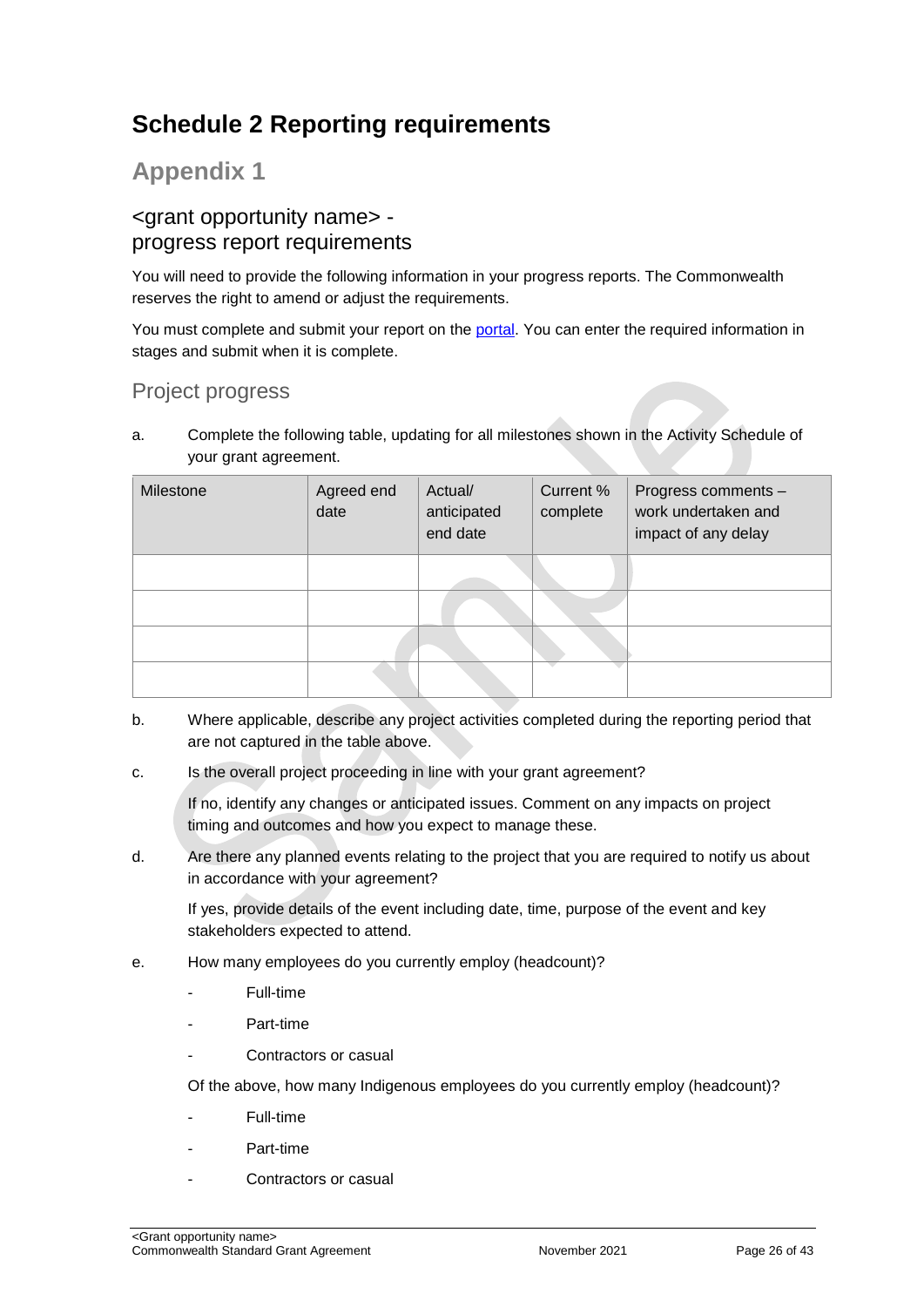- f. How many of your employees are currently undertaking skilled or unskilled roles?
	- Skilled
	- Unskilled

Skilled: requires an education level of either a bachelor degree or higher; advanced diploma or diploma; certificate III or IV (including trade certificate)

Unskilled: requires an education level of year 12 only and below.

g. How has your project changed the perception of artificial intelligence in your industry and/or regional area(s)?

Please identify how many new collaborations and/or partnerships have been formed as a result of this project, and also describe the nature of these, e.g.:

- Local and/or international
- Sharing resources or infrastructure with other organisations
- Sharing knowledge with other organisations
- h. What is your current position on the following statements regarding AI for your organisation?
	- You are confident in using AI
	- You intend to continue your collaboration with one or more of your project partner(s) after the grant funding ends
- i. How likely is your organisation to invest, adopt and use AI in the next:
	- 1-2 years
	- 3-5 years
	- 6-10 years
- j. Please describe the benefits internal and/or external to your organisation as a result of your participation in the program. In your answer, please identify any economic, productivity, social and environmental benefits, including those to regional area(s).
- k. Can you describe any other impacts (positive or negative) of your participation in this program?

#### Project outcomes

a. Outline the project outcomes achieved to date.

#### Project expenditure

Provide the following information about your eligible project expenditure. Eligible expenditure is divided into the same categories as the budget in your application.

If you are registered for GST, enter the GST exclusive amount. If you are not registered for GST, enter the GST inclusive amount. We may ask you to provide evidence of costs incurred.

Refer to the grant opportunity guidelines or contact us if you have any questions about eligible expenditure.

a. What is the eligible expenditure you have incurred in this reporting period?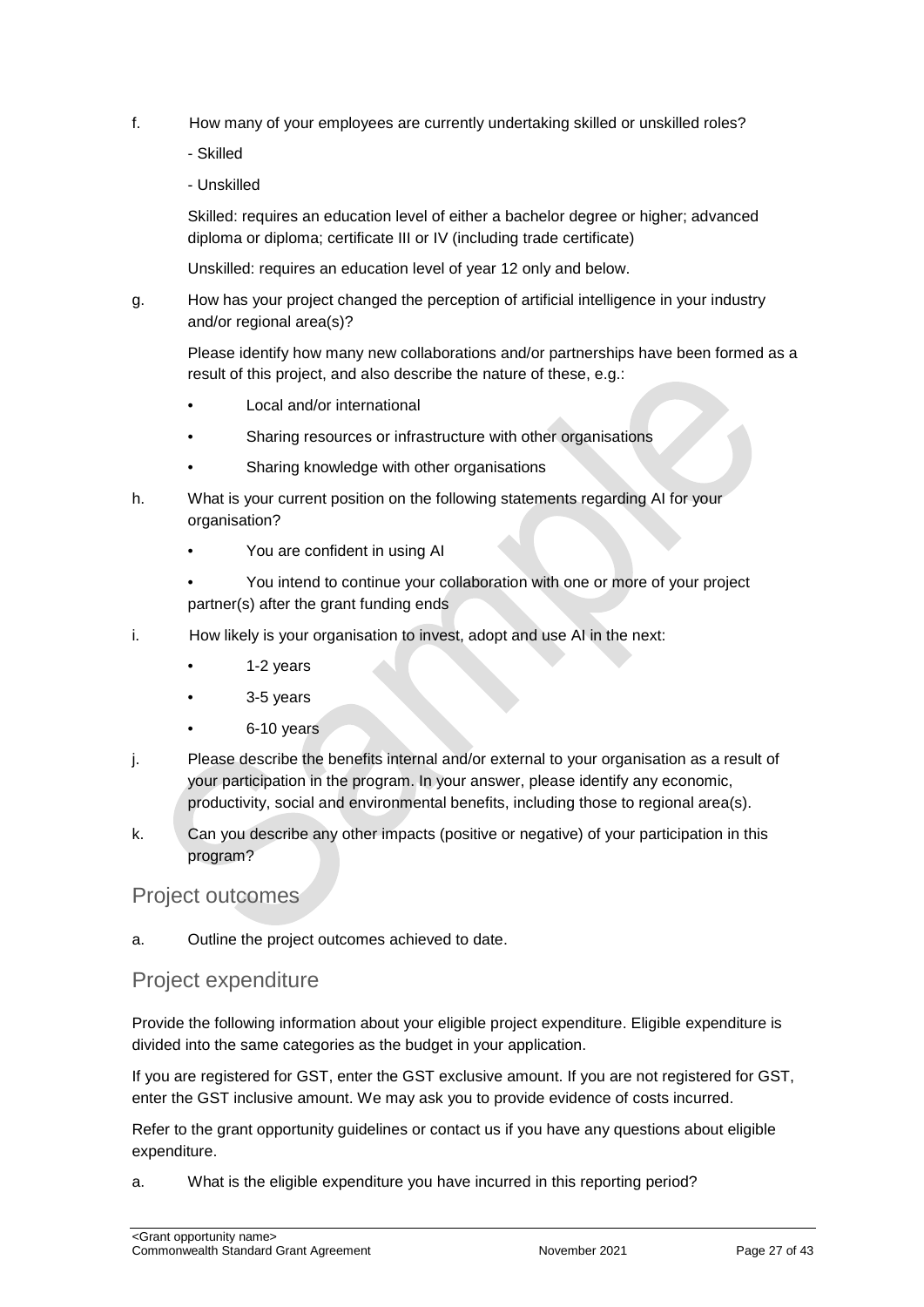- b. What is the estimated eligible expenditure for the next reporting period?
- c. What is the estimated eligible expenditure for remaining reporting periods in current financial year (if applicable)?
- d. What is the estimated total eligible expenditure for future financial years?
- e. What is the estimated total eligible expenditure for the project?
- f. Briefly explain the reason for any changes between the forecast and actual expenditure for the current reporting period, and any significant changes to the forecast budget for the remainder of the project.
- g. Is the project expenditure broadly in line with the activity budget in the grant agreement? If no, explain the reasons.

### Project funding

a. Provide details of all contributions to your project other than the grant. This includes your own contributions as well as any contributions from government (except this grant), project partners or others.

#### **Attachments**

- a. Attach any agreed evidence required with this report to demonstrate project progress.
- b. Attach copies of any published reports and promotional material, relating to the project.

#### **Declaration**

You must ensure an authorised person completes the report and can declare the following:

- The information in this report is accurate, complete and not misleading and that I understand the giving of false or misleading information is a serious offence under the *Criminal Code 1995* (Cth).
- The activities identified in this report are for the purposes stated in the grant agreement.
- I am aware of the grantee's obligations under their grant agreement, including the need to keep the Commonwealth informed of any circumstances that may impact on the objectives, completion and/or outcomes of the agreed project.
- I am aware that the grant agreement empowers the Commonwealth to terminate the grant agreement and to request repayment of funds paid to the grantee where the grantee is in breach of the grant agreement.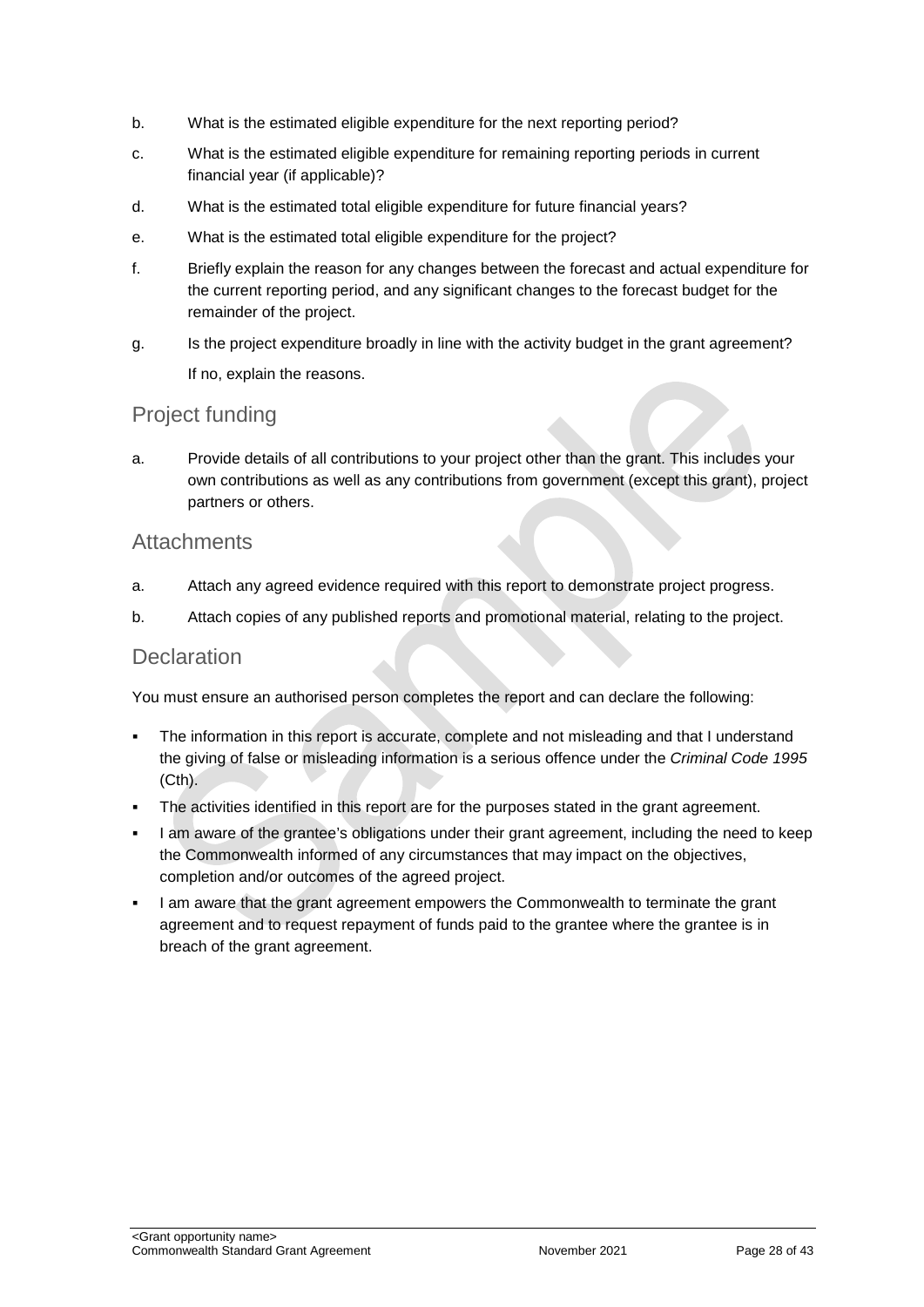## **Appendix 2**

### <grant opportunity name> end of project report requirements

You will need to provide the following information in your end of project report. The Commonwealth reserves the right to amend or adjust the requirements.

You must complete and submit your report on the [portal.](https://portal.business.gov.au/) You can enter the required information in stages and submit when it is complete.

### Project achievements

a. Complete the following table, updating for all milestones shown in the Activity Schedule of your grant agreement. zh.

| Milestone | Agreed end<br>date | Actual/<br>anticipated<br>end date | Current %<br>complete | Progress comments -<br>work undertaken and<br>impact of any delay |
|-----------|--------------------|------------------------------------|-----------------------|-------------------------------------------------------------------|
|           |                    |                                    |                       |                                                                   |
|           |                    |                                    |                       |                                                                   |
|           |                    |                                    |                       |                                                                   |
|           |                    |                                    |                       |                                                                   |

- b. Where applicable, describe any project activities completed during the reporting period that are not captured in the table above.
- c. How many employees do you currently employ (headcount)?
	- Full-time
		- Part-time
	- Contractors or casual

Of the above, how many Indigenous employees do you currently employ (headcount)?

- Full-time
- Part-time
- Contractors or casual
- f. How many of your employees are currently undertaking skilled or unskilled roles?
	- Skilled
	- Unskilled

Skilled: requires an education level of either a bachelor degree or higher; advanced diploma or diploma; certificate III or IV (including trade certificate)

Unskilled: requires an education level of year 12 only and below.

g. How has your project changed the perception of artificial intelligence in your industry and/or regional area(s)?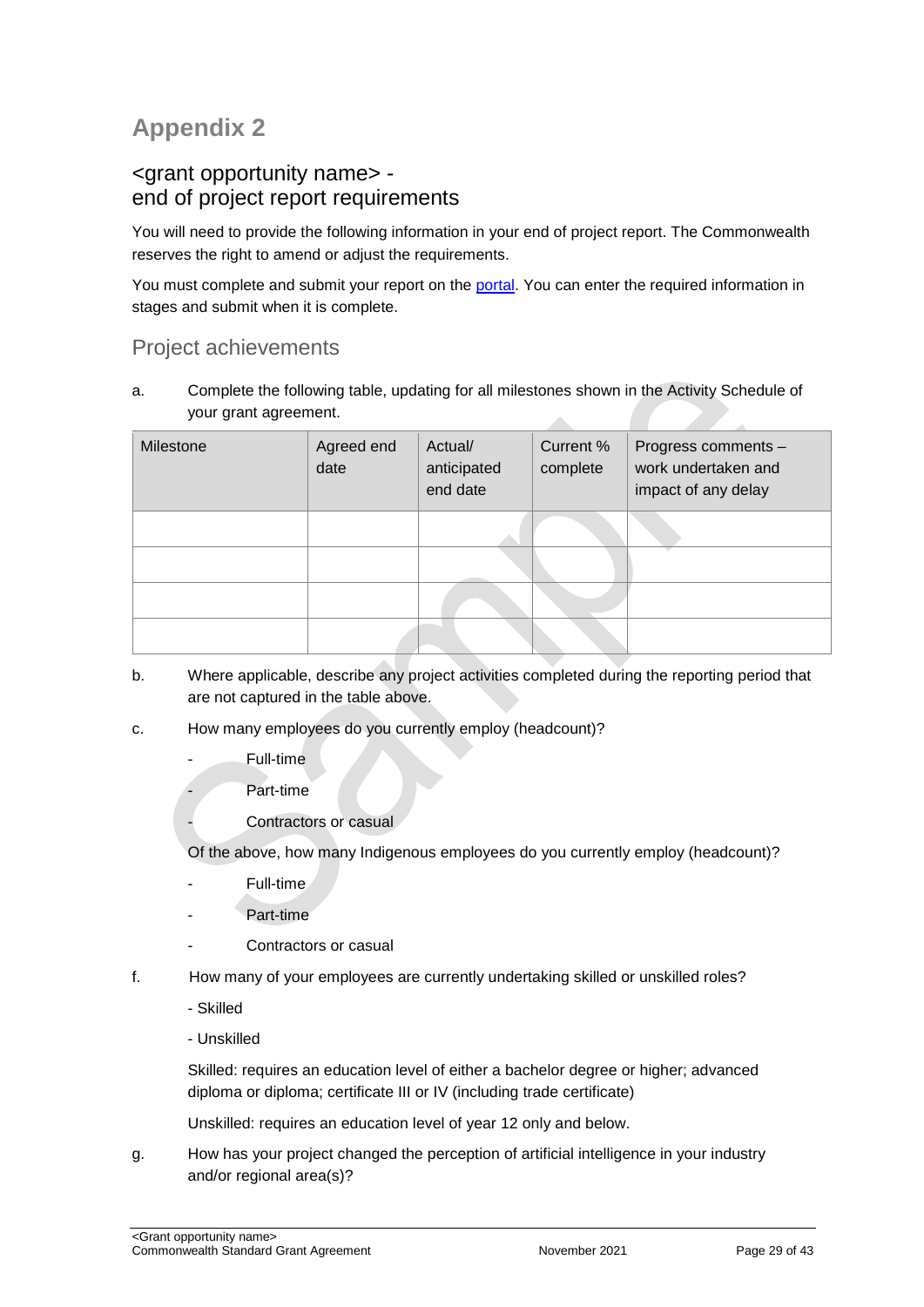\*Please identify how many new collaborations and/or partnerships have been formed as a result of this project, and also describe the nature of these, e.g.:

- Local and/or international
- Sharing resources or infrastructure with other organisations
- Sharing knowledge with other organisations
- h. What is your current position on the following statements regarding AI for your organisation?
	- You are confident in using AI

• You intend to continue your collaboration with one or more of your project partner(s) after the grant funding ends

- i. How likely is your organisation to invest, adopt and use AI in the next:
	- 1-2 years
	- 3-5 years
	- 6-10 years
- j. Please describe the benefits internal and/or external to your organisation as a result of your participation in the program. In your answer, please identify any economic, productivity, social and environmental benefits, including those to regional area(s).
- k. Can you describe any other impacts (positive or negative) of your participation in this program?

#### Project outcomes

- a. Outline the project outcomes achieved by the project end date.
- b. Do the achieved project outcomes align with those specified in the grant agreement? If no, explain why.
- c. Are there any planned events relating to the project that you are required to notify us about in accordance with your agreement?

If yes, provide details of the event including date, time, purpose of the event and key stakeholders expected to attend.

#### Project benefits

- a. What benefits has the project achieved?
- b. What ongoing impact will the project have?
- c. Did the project result in any unexpected benefits? If yes, explain why.
- d. Did the project result in any unexpected negative impacts?

If yes, explain why.

e. Is there any other information you wish to provide about your project? If yes, provide details.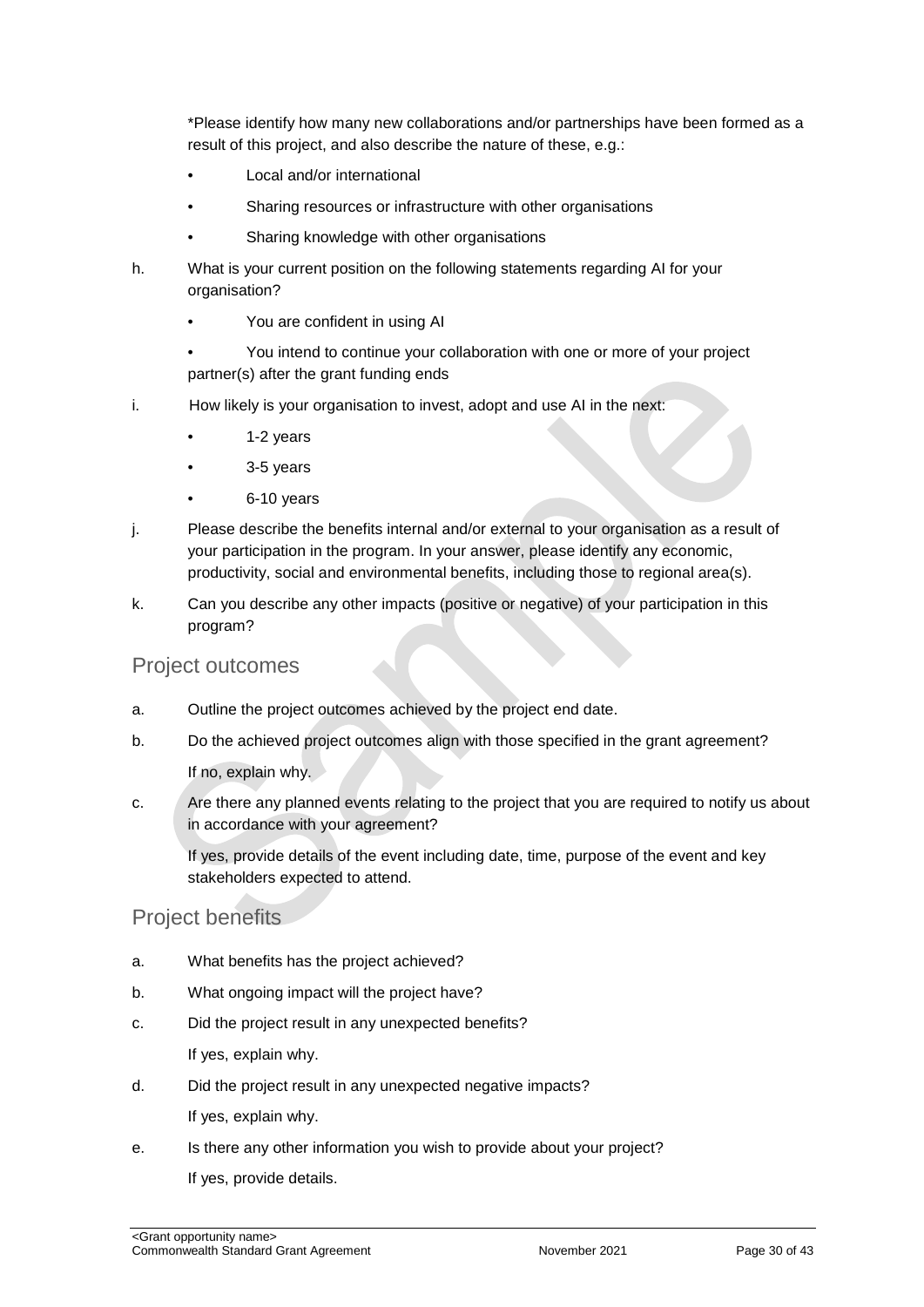## Total eligible project expenditure

a. Indicate the total eligible project expenditure incurred. Eligible expenditure is divided into the same categories as the budget in your application.

If you are registered for GST, enter the GST exclusive amount. If you are not registered for GST, enter the GST inclusive amount. We may ask you to provide evidence of costs incurred.

Refer to the grant opportunity guidelines or contact us if you have any questions about eligible expenditure.

- b. Provide any comments you may have to clarify any figures.
- c. Was the expenditure incurred in accordance with the activity budget in the grant agreement?

If no, explain the reason for a project underspend or overspend, or any other significant changes to the budget.

#### Project funding

a. Provide details of all contributions to your project other than the grant. This includes your own contributions as well as any contributions from government (except this grant), project partners or others.

#### Updated business indicators

a. Provide the following financial data for your organisation for your latest complete financial year

These fields are mandatory and entering \$0 is acceptable if applicable.

- Financial year completed
- Sales revenue (turnover)
- Export revenue
- R&D expenditure
- Taxable income
- Number of employees including working proprietors and salaried directors (headcount)
- Number of independent contractors (headcount)

#### **Attachments**

- a. Attach any agreed evidence required with this report to demonstrate progress or successful completion of your project.
- b. Attach copies of any published reports and promotional material, relating to the project.

#### **Declaration**

You must ensure an authorised person completes the report and can declare the following: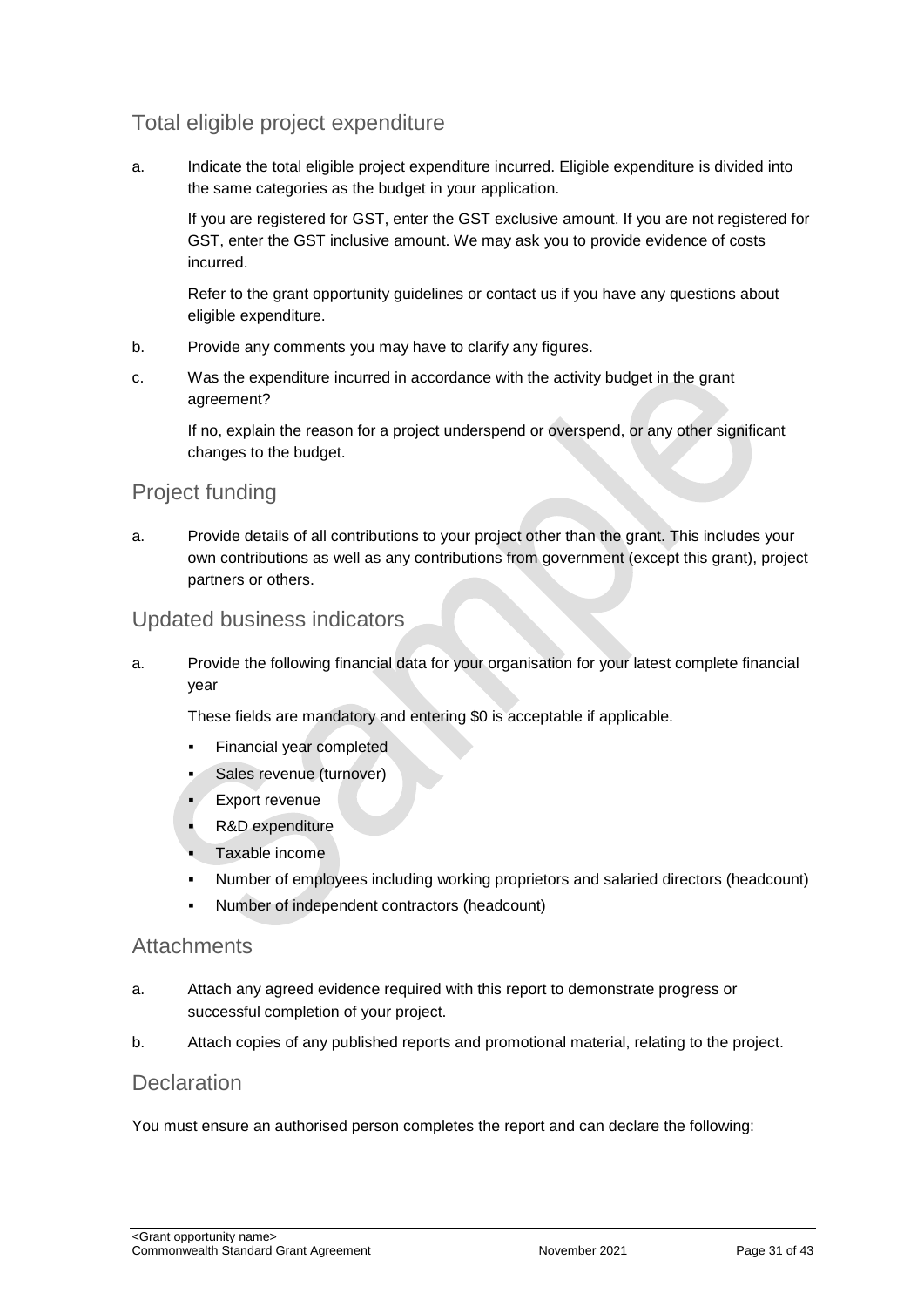- The information in this report is accurate, complete and not misleading and that I understand the giving of false or misleading information is a serious offence under the *Criminal Code 1995* (Cth).
- The grant was spent is in accordance with the grant agreement.
- I am aware of the grantee's obligations under their grant agreement, including survival clauses.
- I am aware that the grant agreement empowers the Commonwealth to terminate the grant agreement and to request repayment of funds paid to the grantee where the grantee is in breach of the grant agreement.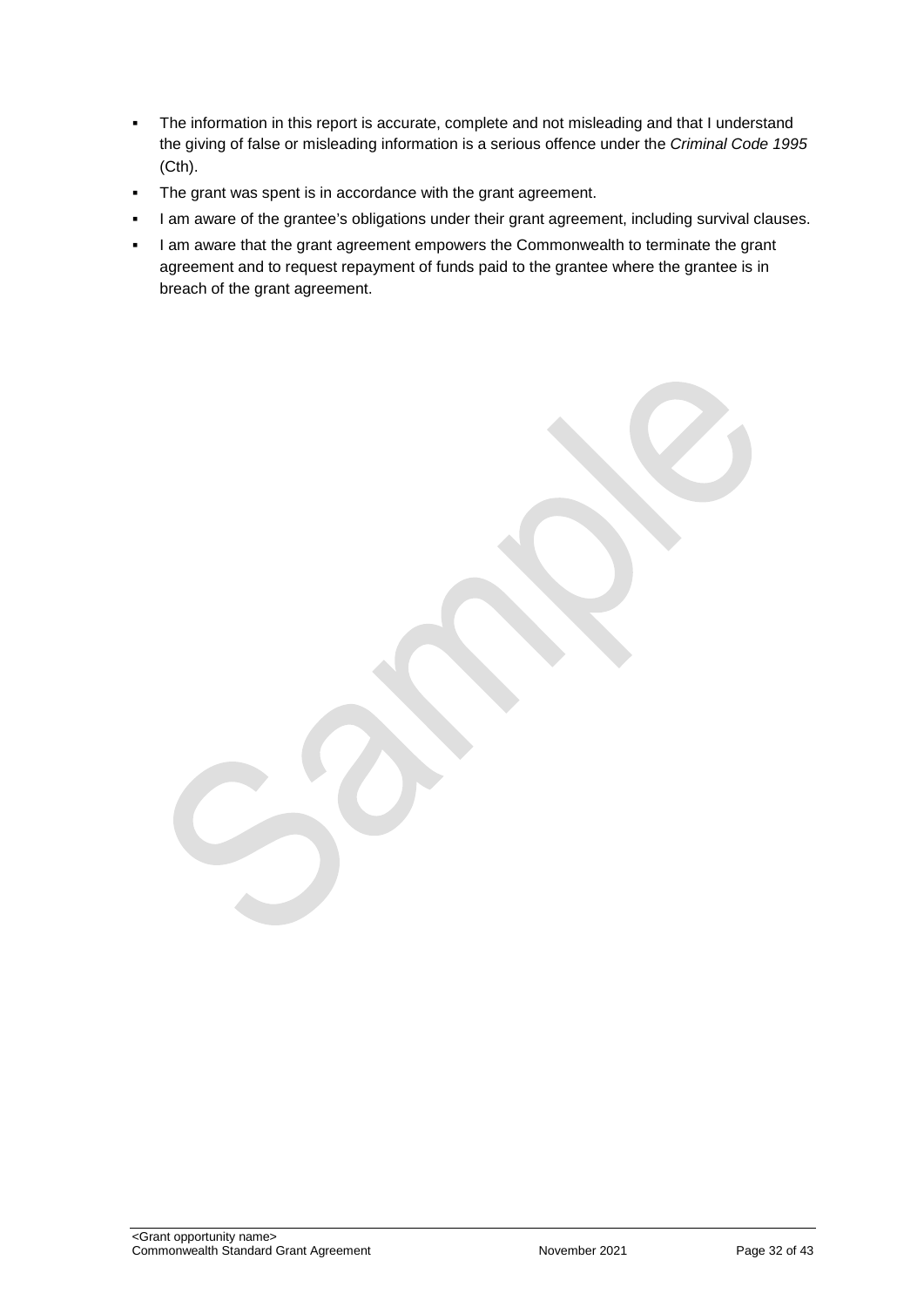## **Appendix 3**

## Independent audit report

#### **Background**

These templates assist Grantees (and their auditors) to understand the audit requirements under a Commonwealth grant agreement administered by the Department of Industry, Science, Energy and Resources. For further information contact us on 13 28 46 or at business.gov.au.

When an independent audit report is required under our grant agreements the Grantee must provide us with:

- a statement of grant income and expenditure against the expenditure categories under the grant agreement (attachment A)
- an independent audit report on the statement of grant income and expenditure (attachment B)
- certification of certain matters by the auditor (attachment C).

You can find additional information on the grant opportunity relevant to your grant at [business.gov.au](https://www.business.gov.au/) or by calling us on 13 28 46.

### Eligible expenditure

Advice on eligible expenditure for projects under the grant opportunity can be found in grant opportunity guidelines. These guidelines are revised from time to time and therefore more than one version of the document may exist. The relevant guidelines are those that were effective at the time the Grantee's application was accepted.

It is essential that Grantees and their auditors understand the eligible expenditure requirements because these determine whether, and the extent to which, certain costs are reportable and claimable.

The amount of grant funding we approve is based on the Grantee's estimated eligible expenditure, as provided in their application. However, the grant funding any Grantee is ultimately entitled to receive is determined against actual eligible expenditure incurred and paid for on the project. The grant amount specified in the grant agreement is the **maximum** amount the Grantee may be paid.

The expenditure reported in the 'statement of grant income and expenditure' at attachment A must represent actual 'eligible expenditure' paid on the project during that period.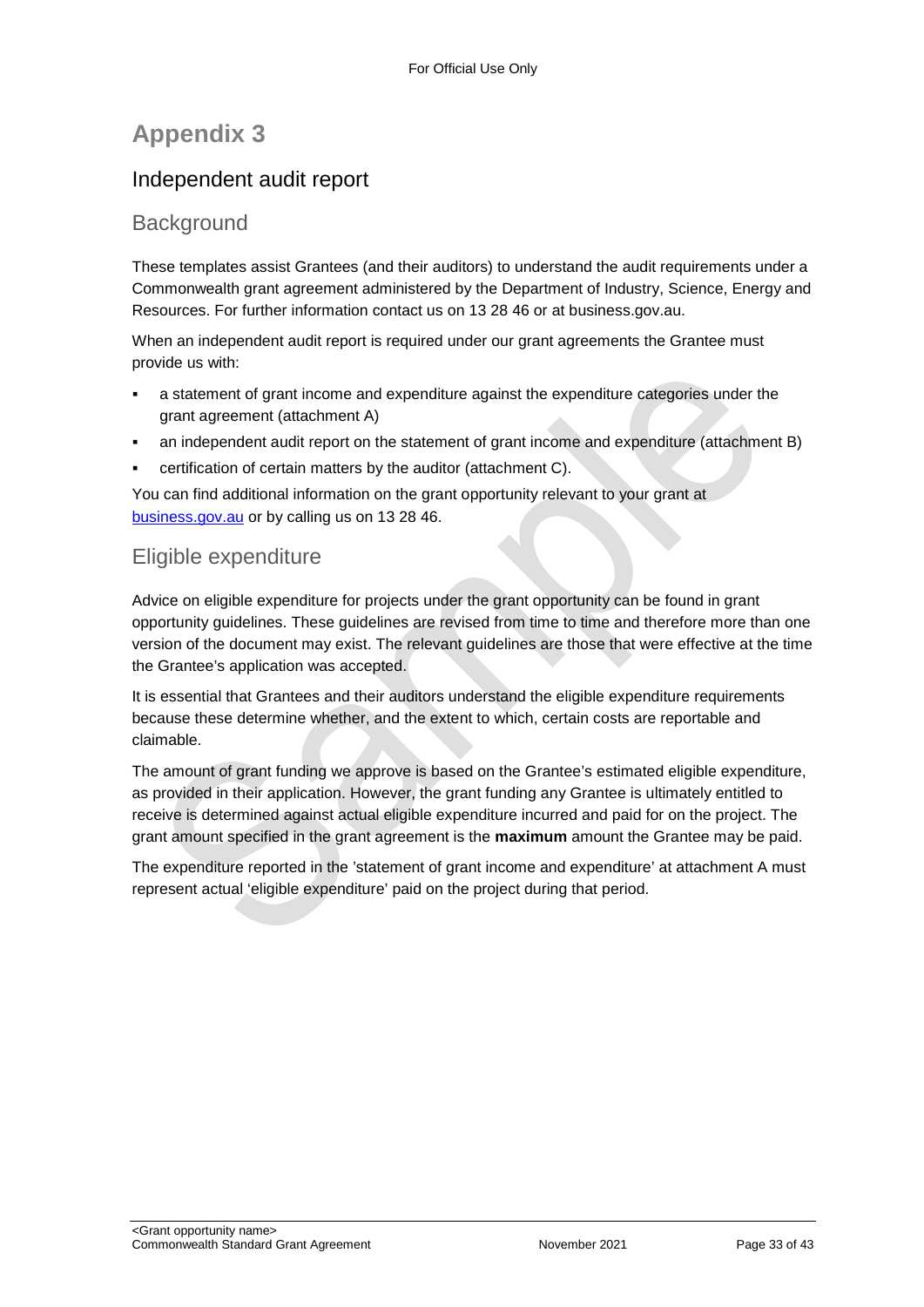| Grant opportunity<br>name      | [grant opportunity name]                                  |
|--------------------------------|-----------------------------------------------------------|
| Project number                 | [project number]                                          |
| Grantee                        | [organisation]                                            |
| Project title                  | [project title]                                           |
| Reporting period start<br>date | [project start date or other reporting period start date] |
| Reporting period end<br>date   | [project end date or other reporting period end date]     |

## Attachment A – Statement of grant income and expenditure

This statement of grant income and expenditure must be prepared by the Grantee and contain the following:

- Statement of funds, Grantee contributions and other financial assistance\*
- Statement of eligible expenditure\*
- Notes to the statement of eligible expenditure, explaining the basis of compilation
- Certification by directors of the Grantee
- \*We will compare this information to that detailed in the grant agreement.
- 1. Statement of funds, Grantee contributions and other financial assistance

Complete the following table for all cash [and in-kind] contributions for your project for the period in question, including

- the grant
- other government funding
- your own contributions
- partner or other third party contributions
- any additional private sector funding.

Insert rows as required.

| Contributor         | Cash amount (GST<br>excl) | [Estimated in-kind<br>amount (GST excl)] | Total (GST excl) |
|---------------------|---------------------------|------------------------------------------|------------------|
| Grant               | \$[enter amount]          | \$[enter amount]                         | \$[enter amount] |
| Grantee             | \$[enter amount]          | \$[enter amount]                         | \$[enter amount] |
| [enter contributor] | \$[enter amount]          | \$[enter amount]                         | \$[enter amount] |
| [enter contributor] | \$[enter amount]          | \$[enter amount]                         | \$[enter amount] |
| Total               | \$[enter amount]          | \$[enter amount]                         | \$[enter amount] |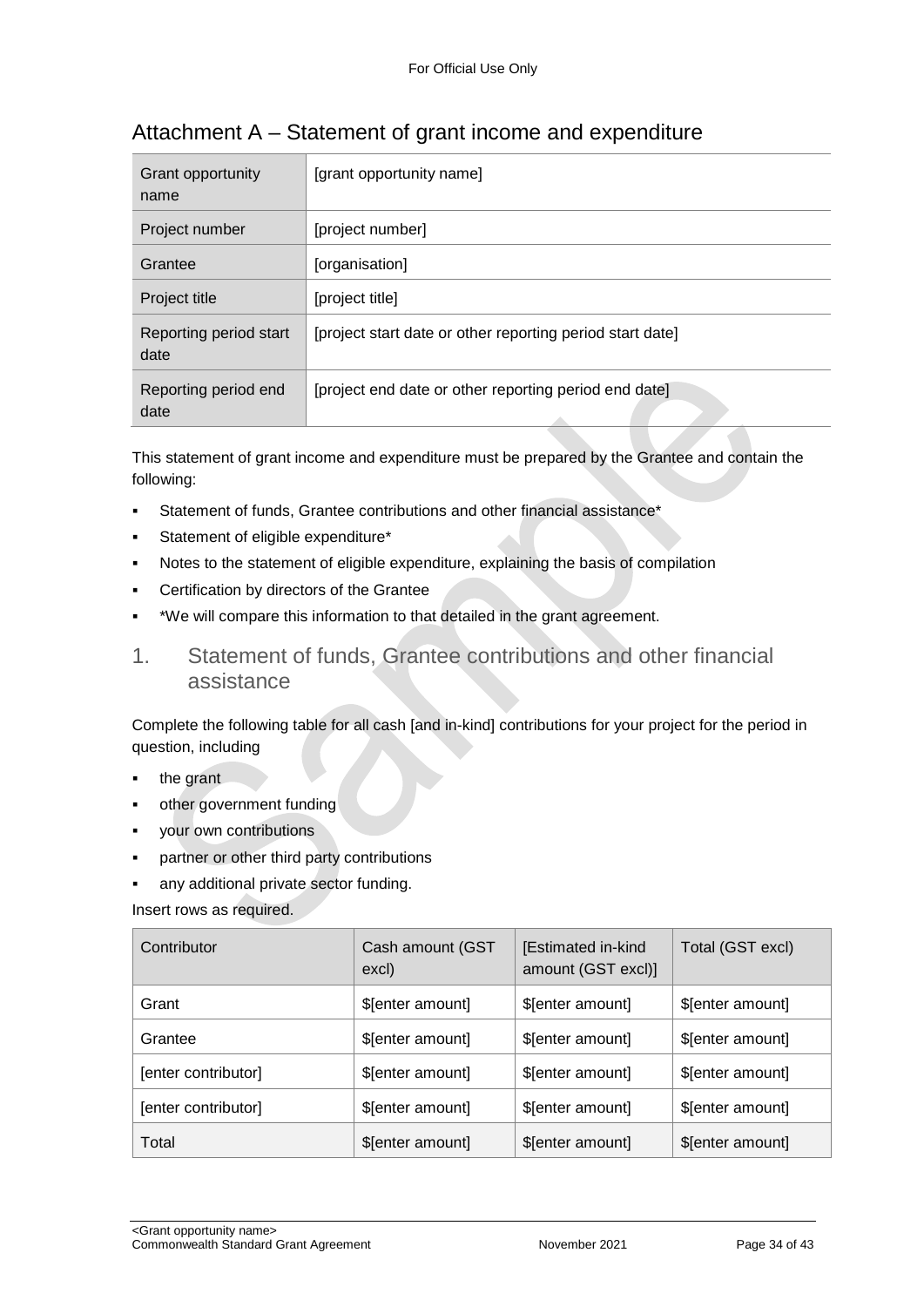## 2. Statement of eligible expenditure

You must provide detail of the eligible expenditure that has been incurred and paid for during the reporting period in the 'Statement of eligible expenditure' spreadsheet.

Comment on any variance between the expenditure items and amounts detailed in the grant agreement and the actual items and amounts detailed in the attached statement of eligible expenditure.

[enter details]

#### 3. Note to the statement of eligible expenditure

#### **3.1 Eligible expenditure**

The eligible expenditure as reported in the statement of eligible expenditure is in accordance with the grant opportunity guidelines.

#### **3.2 Basis of compilation**

This statement of eligible expenditure has been prepared to meet the requirements of the grant agreement between [enter Grantee name] and the Commonwealth represented by the Department of Industry, Science, Energy and Resources. Significant accounting policies applied in the compilation of the statement of grant income and expenditure include the following:

[enter details]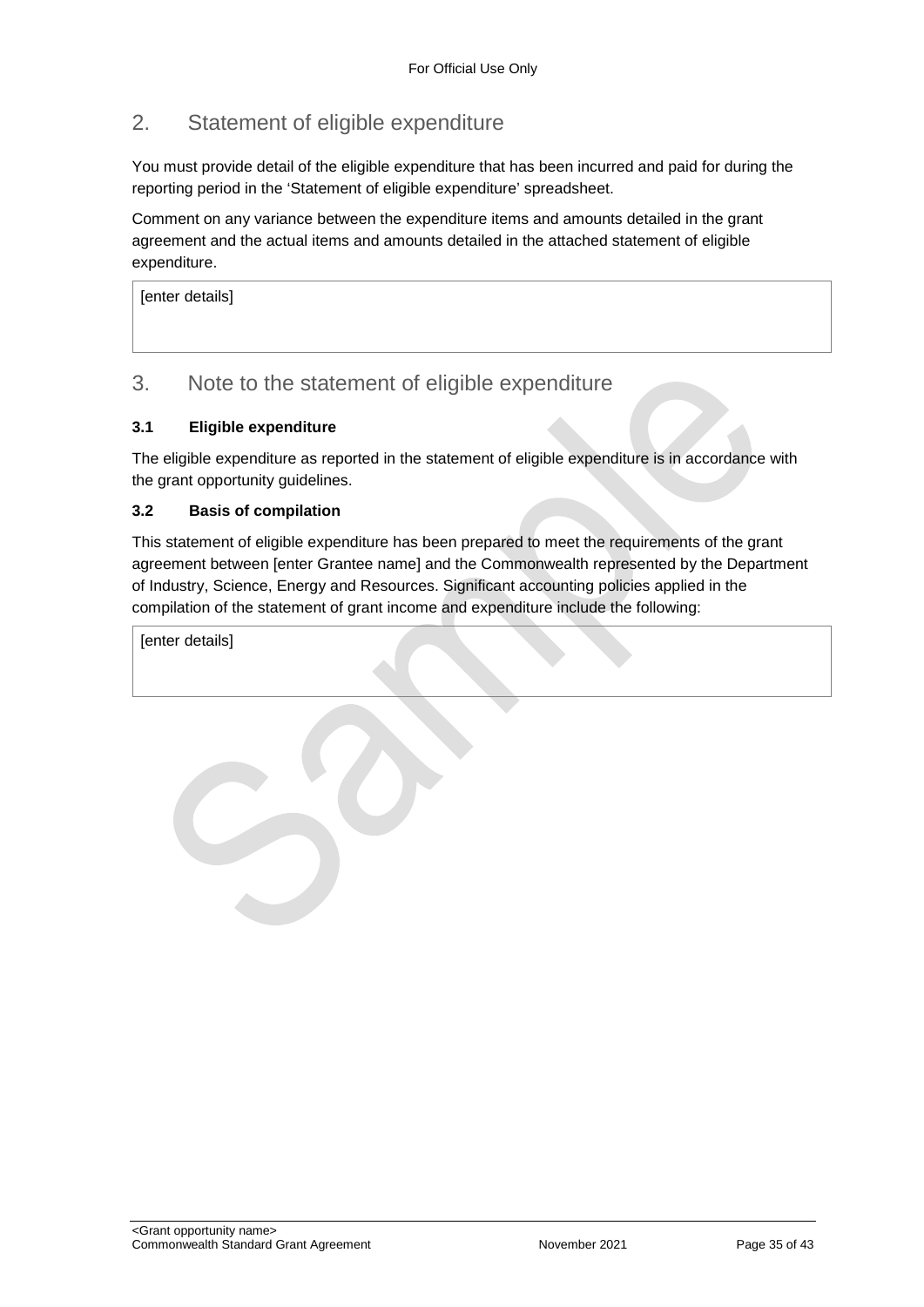### 4. Certification by directors [if not director, replace with appropriate **equivalentl**

#### [Grantee name]

[Project number]

For the period [dd/ mm/yyyy] to [dd/ mm/yyyy]

We confirm that, to the best of our knowledge and believe, having made such enquiries as we considered necessary for the purpose of appropriately informing ourselves:

#### **Statement of grant income and expenditure**

- a. We have fulfilled our responsibilities for the preparation of the statement of grant income and expenditure in accordance with the cash basis of accounting and the terms of the grant agreement with the Commonwealth, represented by the Department of Industry, Science, Energy and Resources dated [enter date]; in particular, the statement of grant income and expenditure presents fairly in accordance therewith.
- b. All events subsequent to the date of the statement of grant income and expenditure which require adjustment or disclosure so as to present fairly the statement of grant income and expenditure, have been adjusted or disclosed.
- c. [Where applicable] The effects of uncorrected misstatements are immaterial, both individually and in the aggregate, to the statement of grant income and expenditure as a whole. A list of the uncorrected misstatements is attached to this representation letter.
- d. That all Grantee contributions and other financial assistance were spent for the purpose of the project and in accordance with the grant agreement and that the Grantee has complied with the grant agreement and relevant accounting policies.
- e. That salaries and allowances paid to persons involved in the project are in accordance with any applicable award or agreement in force under any relevant law on industrial or workplace relations.

| Signature       |              |
|-----------------|--------------|
| Name            | [enter name] |
| <b>Director</b> |              |
| Date            | [dd/mm/yyyy] |
|                 |              |
|                 |              |
|                 |              |
| Name            | [enter name] |
| <b>Director</b> |              |
| Date            | [dd/mm/yyyy] |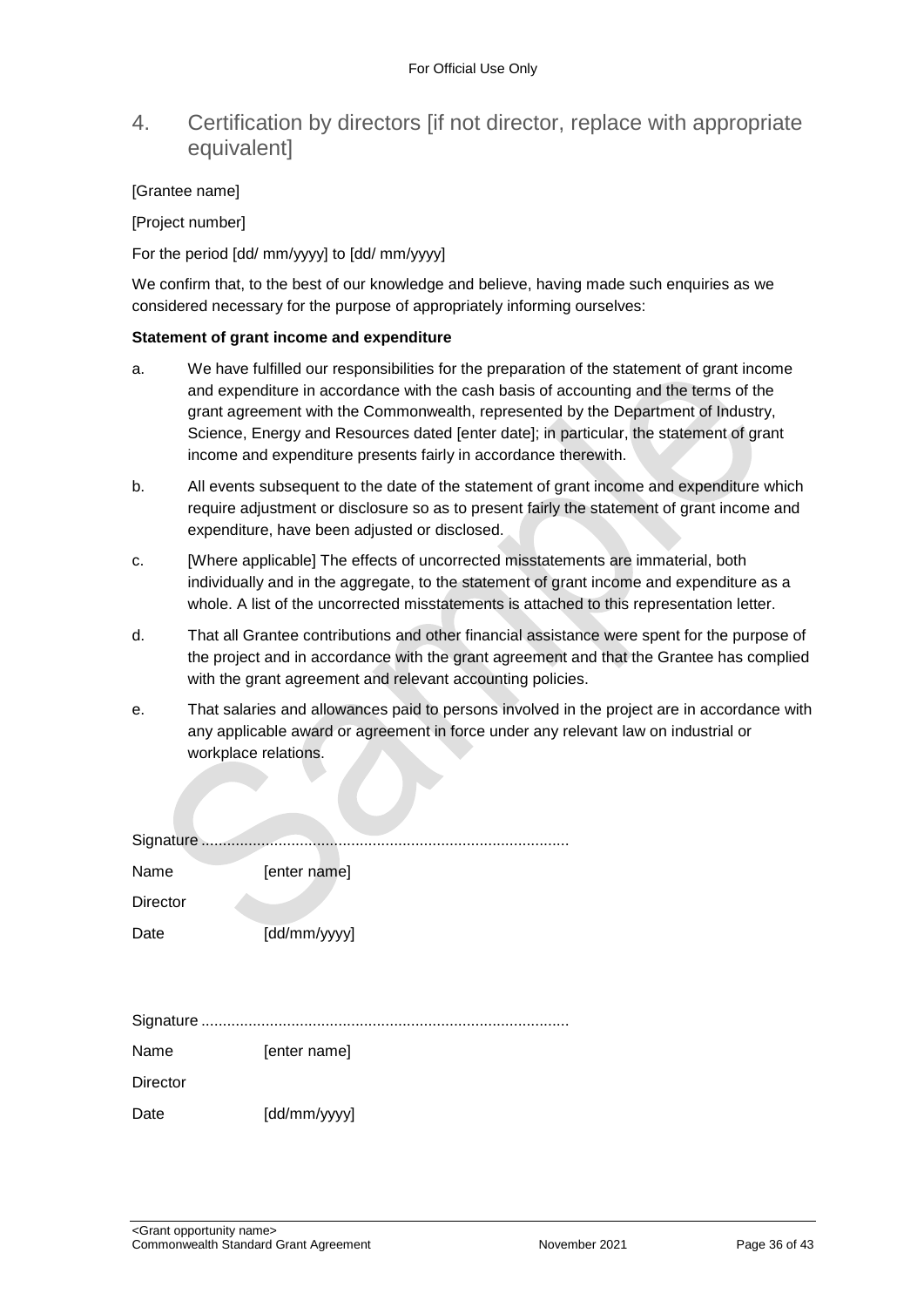## 5. For Auditor use only

I certify that this statement of grant income and expenditure is the one used to prepare my independent audit report dated [enter date] for the Department of Industry, Science, Energy and Resources.

Signature ...................................................................................... Name [enter name]

| <b>Position</b>    | [enter position]      |
|--------------------|-----------------------|
| Auditor's employer | [enter employer name] |
| Date               | [dd/mm/yyyy]          |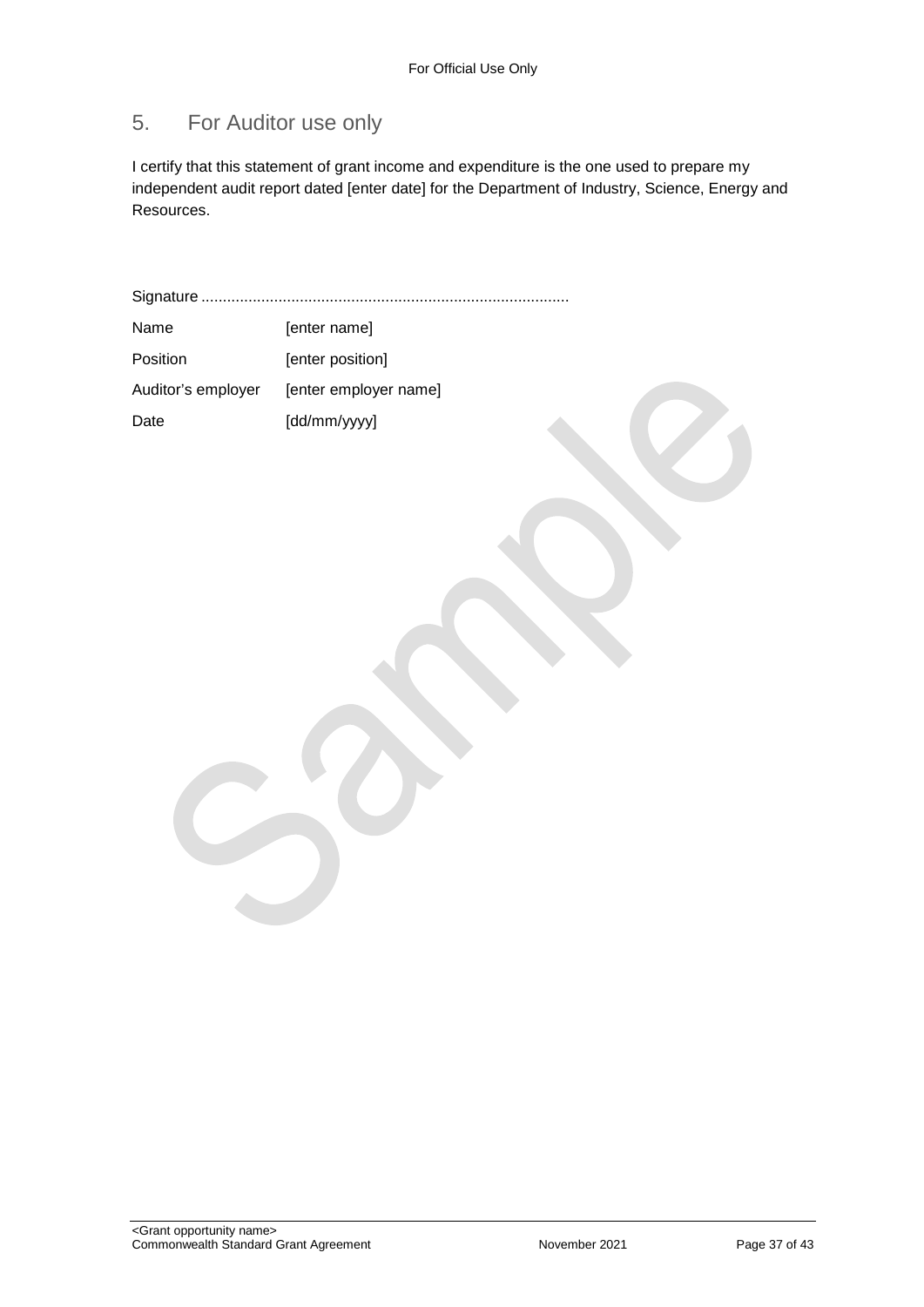## Attachment B - Independent audit report

#### **Background for auditors**

The purpose of the independent audit report is to provide us with an auditor's opinion on the Grantee's statement of grant income and expenditure. The statement of grant income and expenditure is prepared by the Grantee to correspond with the expenditure reported to the department by the Grantee for the same period, in the process of claiming grant payments.

The independent audit report must be prepared by a person who is an approved auditor.

An approved auditor is a person who is:

- a. registered as a company auditor under the *Corporations Act 2001* or an appropriately qualified member of Chartered Accountants Australia and New Zealand, or of CPA Australia or the Institute of Public Accountants; and
- b. not a principal, member, shareholder, officer, agent, subcontractor or employee of the Grantee or of a related body corporate or a Connected Entity.

The audit should be undertaken and reported in accordance with Australian Auditing Standards.

The independent audit report must follow the required format and include any qualification regarding the matters on which the auditor provides an opinion. We may follow up any qualifications with the Grantee or auditor. The independent audit report must be submitted on the auditor's letterhead.

Auditors must comply with the professional requirements of Chartered Accountants Australia and New Zealand, CPA Australia and the Institute of Public Accountants in the conduct of their audit.

If the auditor forms an opinion that the statement of grant income and expenditure does not give a true and fair view of the eligible expenditure for the period, the independent audit report should be qualified and the error quantified in the qualification section of the independent audit report.

The required independent audit report format follows.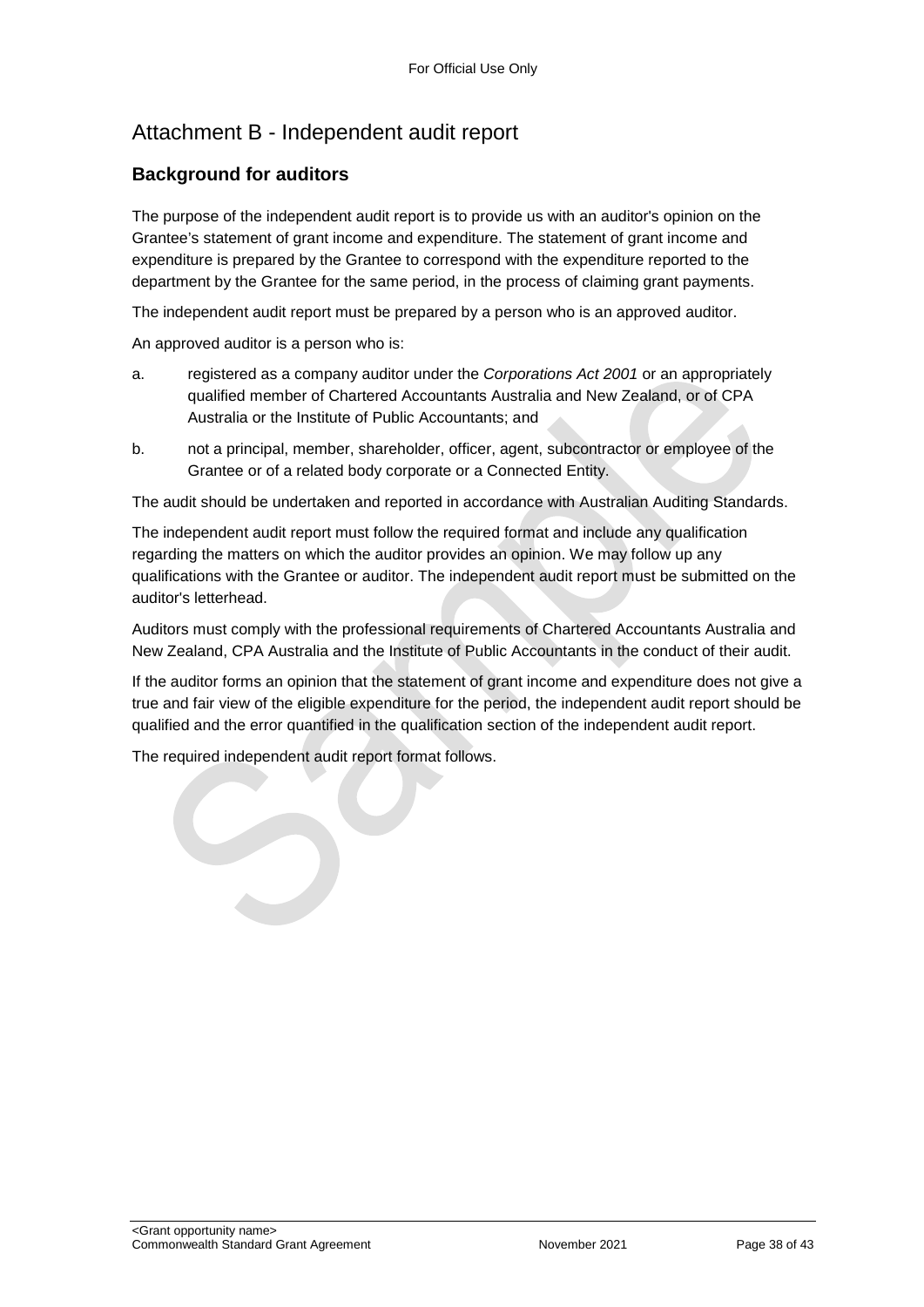#### **Auditor's report**

Independent audit report in relation to [Grantee name]'s statement of grant income and expenditure to the Commonwealth, represented by the Department of Industry, Science, Energy and Resources (the department).

We have audited:

- a. the accompanying statement of grant income and expenditure of [Grantee name] for the period [dd/mm/yyyy] to [dd/mm/yyyy], a summary of significant accounting policies and other explanatory information, and management's attestation statement thereon (together "the financial statement"). The financial statement has been prepared by management using the cash basis of accounting described in note 3.2 to the financial statement; and
- b. [Grantee name]'s compliance with the terms of the grant agreement between [Grantee name] and the Commonwealth dated [date of agreement] for the period [dd/mm/yyyy] to [dd/mm/yyyy] (the grant agreement).

We have:

- a. reviewed [Grantee name]'s statement of labour costs in support of its claim of eligible expenditure[; and
- b. performed limited assurance procedures on [Grantee name]'s statement of employee numbers under the grant agreement].

#### *Management's responsibility*

Management is responsible for:

- a. the preparation and fair presentation of the financial statement in accordance with the basis of accounting described in note 3.2, this includes determining that the cash basis of accounting is an acceptable basis for the preparation of the financial statement in accordance with the grant agreement;
- b. compliance with the terms of the grant agreement;
- c. the preparation of the statement of employee numbers and labour costs in support of eligible expenditure; and
- d. such internal control as management determines is necessary to:
	- i enable the preparation of the financial statement and the statement of [employee numbers and ]labour costs that are free from material misstatement, whether due to fraud or error; and
	- ii enable compliance with the terms of the grant agreement.

#### *Auditor's responsibility*

Our responsibilities are:

- a. To express an opinion, based on our audit, on:
	- i the financial statement; and
	- ii [Grantee name]'s compliance, in all material respects, with the terms of the grant agreement; and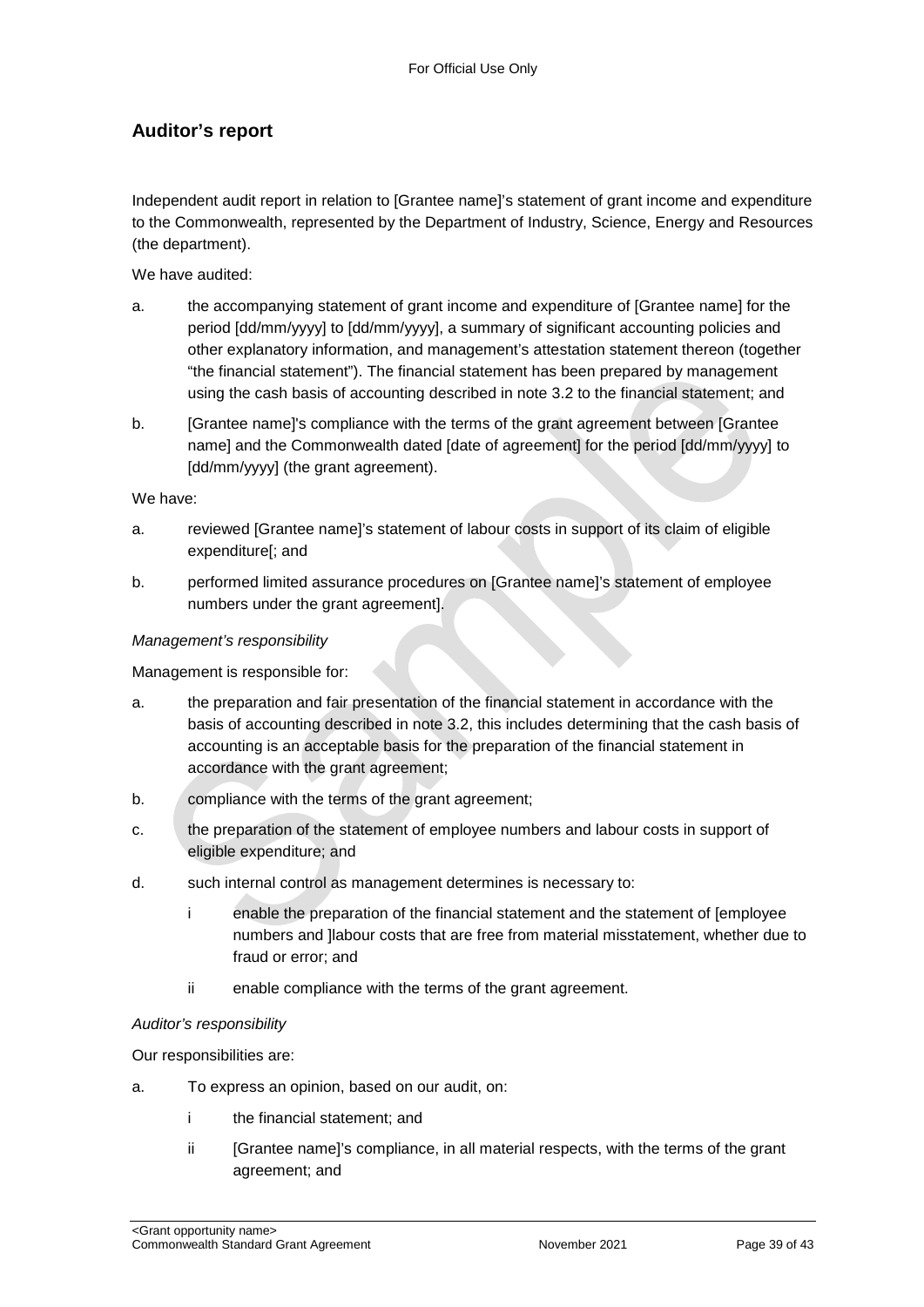b. To conclude based on:

- i our review procedures, on the statement of labour costs; and
- ii our limited assurance procedures on the statement of employee numbers.

We conducted our audit of the financial statement in accordance with Australian Auditing Standards; our audit of compliance with the grant agreement in accordance with ASAE 3100, our review of the statement of labour costs in accordance with ASRE 2405[; and our limited assurance procedures on employee numbers in accordance with ASAE 3000]. The applicable Standards require that we comply with relevant ethical requirements and plan and perform our work to:

- a. obtain reasonable assurance about whether the financial statement is free from material misstatement and that [Grantee name] has complied, in all material respects, with the terms of the grant agreement; and
- b. obtain limited assurance as to whether anything has come to our attention that causes us to believe that the statements of employee numbers and labour costs are materially misstated.

An audit involves performing procedures to obtain audit evidence about the amounts and disclosures in the financial statement and about the Grantee's compliance with the grant agreement. The procedures selected depend on the auditor's judgement, including the assessment of the risks of material misstatement of the financial statement, whether due to fraud or error. In making those risk assessments, the auditor considers internal control relevant to the Grantee's preparation and fair presentation of the financial statement, and to the Grantee's compliance with the grant agreement, in order to design audit procedures that are appropriate in the circumstances, but not for the purpose of expressing an opinion on the effectiveness of the Grantee's internal control. An audit also includes evaluating the appropriateness of accounting policies used by management, as well as evaluating the overall presentation of the financial statement.

A review consists of making enquiries and applying analytical and other review procedures. A review is substantially less in scope than an audit conducted in accordance with Auditing Standards and consequently does not enable us to obtain assurance that we would become aware of all significant matters that might be identified in an audit. Accordingly, we do not express an audit opinion on the statement of labour costs.

A limited assurance engagement undertaken in respect of the statement of employee numbers, in accordance with ASAE 3000 involves [level of detail about procedures to be determined by the auditor]. The procedures performed in a limited assurance engagement vary in nature and timing from, and are less in extent than for, a reasonable assurance engagement; and consequently, the level of assurance obtained in a limited assurance engagement is substantially lower than the assurance that would have been obtained had a reasonable assurance engagement been performed.

We believe that the evidence we have obtained is sufficient and appropriate to provide a basis for our audit opinion, review and limited assurance conclusions.

#### *Opinion*

In our opinion:

a. the financial statement presents fairly, in all material respects, the grant income and expenditure of [Grantee name] for the period [dd/mm/yyyy] to [dd/mm/yyyy] in accordance with the cash basis of accounting described in note 3.2 and the terms of the grant agreement, dated [date of agreement], with the Commonwealth; and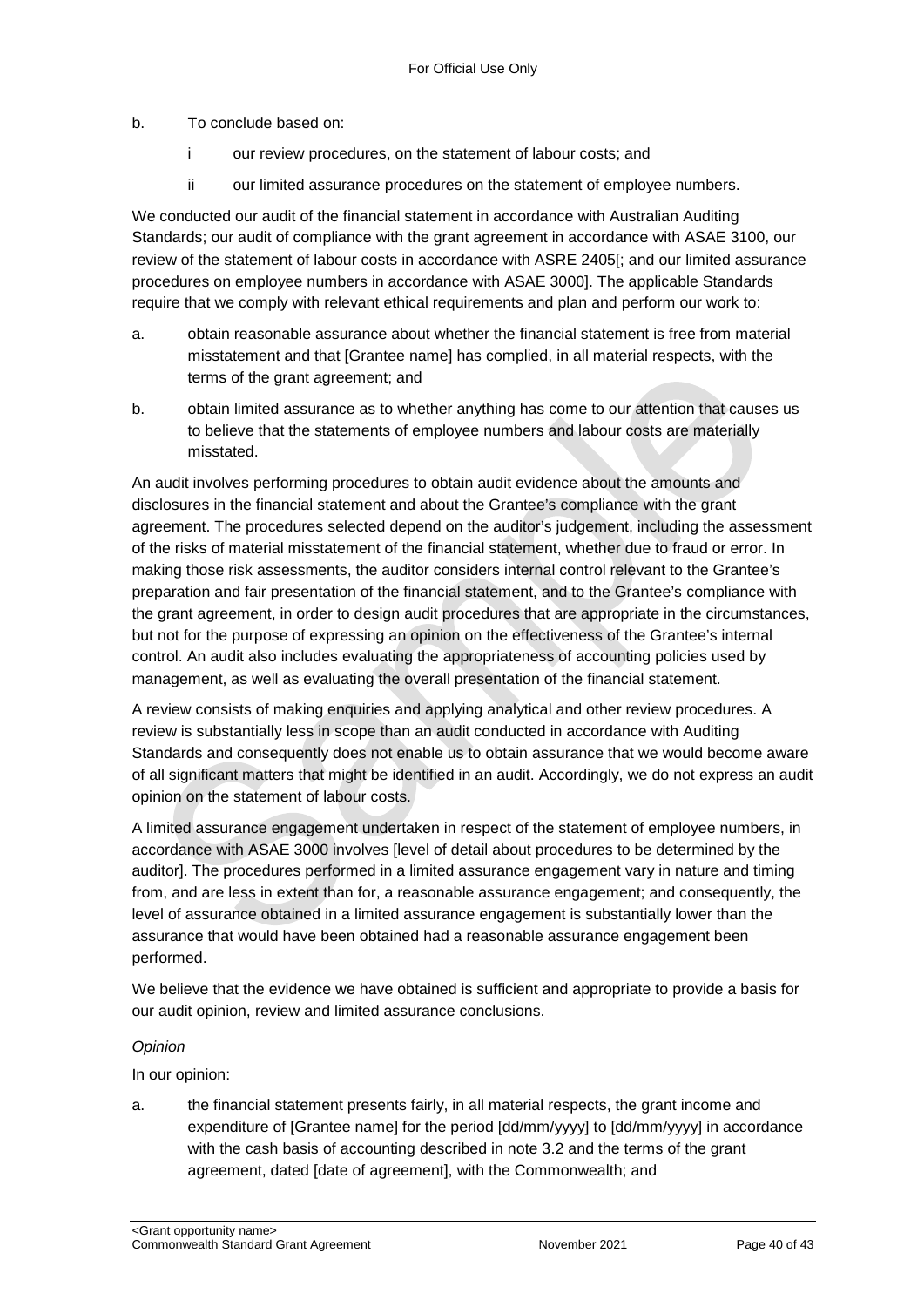b. [Grantee name] has complied, in all material respects, with the requirements of the grant agreement between the organisation and the Commonwealth dated [date of agreement], for the period [dd/mm/yyyy] to [dd/mm/yyyy].

#### *Basis of Accounting and Restriction on Distribution*

Without modifying our opinion, we draw attention to note 3.2 to the financial statement, which describes the basis of accounting. The financial statement is prepared to provide information to the department in accordance with the grant agreement, dated [date of agreement]. As a result, the financial statement may not be suitable for another purpose.

#### *Use of Report*

This report has been prepared for [Grantee name] and the department in accordance with the requirements of the grant agreement between [Grantee name] and the Commonwealth, dated [date of agreement]. We disclaim any assumption of responsibility for any reliance on this report to any persons or users other than [Grantee name] and the department, or for any purpose other than that for which it was prepared.

#### *Conclusions*

Based on:

- a. Our review, which is not an audit, nothing has come to our attention that causes us to believe that the statement of labour costs in the period [dd/mm/yyyy] to [dd/mm/yyyy] is not, in all material respects, fairly presented in accordance with the grant agreement dated [date of agreement] with the Commonwealth[; and
- b. The procedures we have performed and the evidence we have obtained, nothing has come to our attention that causes us to believe that the statement of employee numbers as at [dd/mm/yyyy] is not prepared, in all material respects, in accordance with the grant agreement dated [date of agreement] with the Commonwealth].

| Auditor's signature |                       |
|---------------------|-----------------------|
| Name                | [enter name]          |
| Auditor's employer  | [enter employer name] |
| Employer's address  | [enter address]       |
| Qualifications      | [enter qualification] |
| Position            | [enter position]      |
| Date                | [dd/mm/yyyy]          |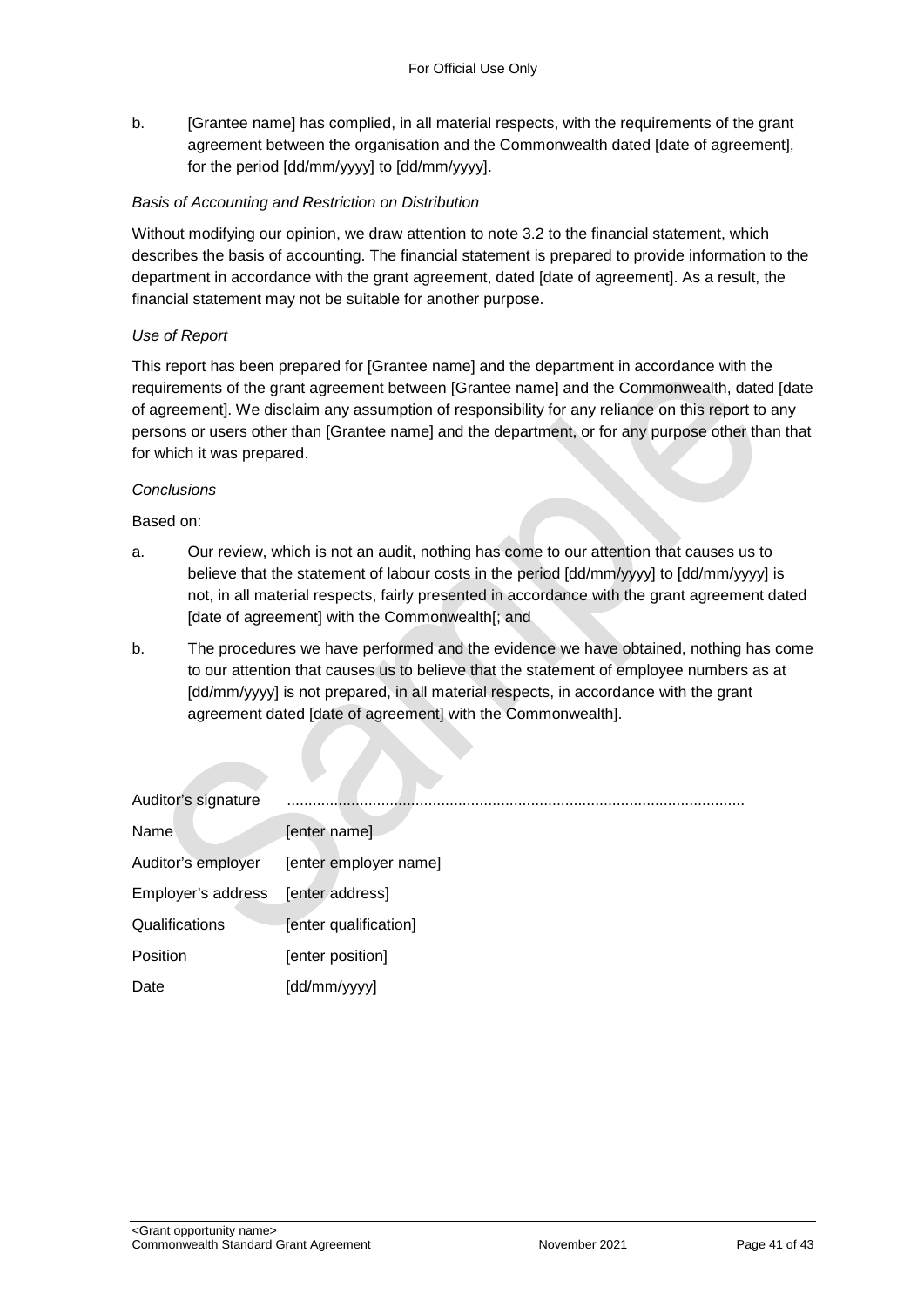## Attachment C - Certification of certain matters by the auditor

The department also requires a certification of certain matters by the auditor in addition to the independent audit report. This should be submitted with the statement of grant income and expenditure and independent audit report.

The auditor who signs this certification must also initial and date a copy of the Grantee's statement of eligible expenditure. The department will not accept an independent audit report that lacks this attachment.

The required format of certification is on the following page.